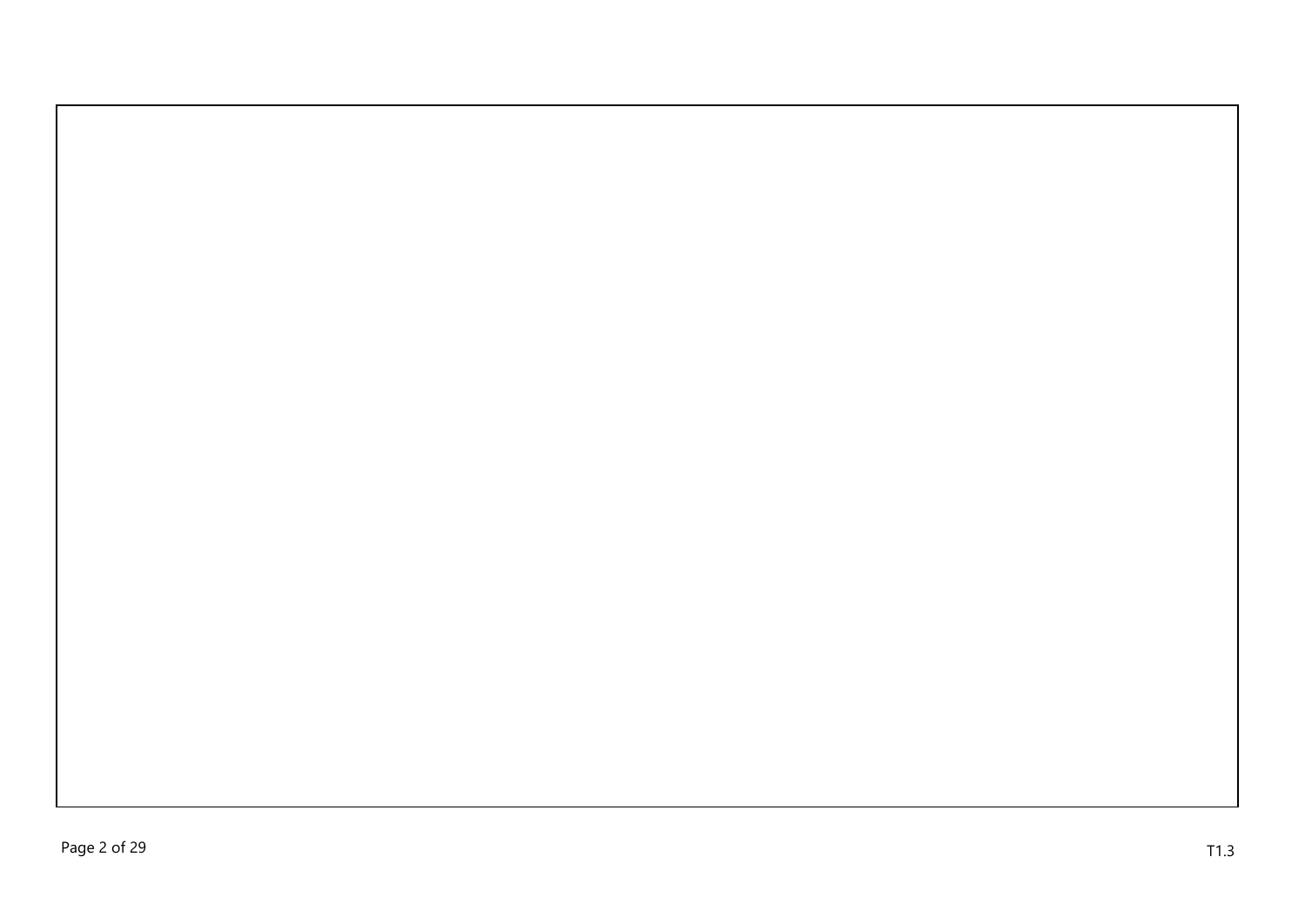| #               | Island | House Name                               | Name                      | Sex | <b>National ID</b> | ، ه ، بر <u>م</u>                           | ىئرىتر                        |
|-----------------|--------|------------------------------------------|---------------------------|-----|--------------------|---------------------------------------------|-------------------------------|
| Male'           |        |                                          |                           |     |                    |                                             |                               |
| 1               | Male'  | Hulhu Male'. 10205 (Roazy villa<br>Aage) | Surayya Siraj             | F   | A035093            | ر د د د . 10205 (ټرې موڅه م <sup>د</sup> ی) | وره و سروه<br>فرمزمر سومرقع   |
| $ 2\rangle$     | Male'  | Hulhu Male'. 10208                       | Hussain Habeeb            | M   | A025703            | 10208.533                                   | $601 - 912$                   |
| $\vert$ 3       | Male'  | Hulhu Male'. 10208                       | Siyama Hassan             | F   | A048385            | 10208.533                                   | سەرگە ئەسەر                   |
| $\overline{4}$  | Male'  | Hulhu Male'. 10208                       | Aminath Waheeda           | F   | A092265            | 10208.5522                                  | أأدبتكم وكبائر                |
| $\overline{5}$  | Male'  | Hulhu Male'. 10208                       | Aishath Sazna             | F   | A124866            | 10208.5533                                  | ۇرمىنى سىزىر                  |
| $6\overline{6}$ | Male'  | Hulhu Male'. 10208                       | Yoosuf Riyaz              | M   | A132080            | 10208.533                                   | در ده په په پ                 |
| $\vert$ 7       | Male'  | Hulhu Male'. 10213                       | Abdul Latheef Mohamed     | M   | A027496            | 10213.5522                                  | גם כסבת כביר בגריב            |
| 8               | Male'  | Hulhu Male'. 10213                       | Halath Naseer             | F   | A051986            | 10213.5522                                  | بركومي الكرسومر               |
| 9               | Male'  | Hulhu Male'. 10213                       | Dr. Nazmy Abdul Latheef   | M   | A056058            | $10213.$ \$\$\$\$                           | צפע תם הסיפורים               |
| 10              | Male'  | Hulhu Male'. 10213                       | Amana Abdul Latheef       | F   | A154404            | 10213.5522                                  | رو و ده ده دو و               |
| 11              | Male'  | Hulhu Male'. Aman Villa                  | Ahmed Shaneez             | M   | A050172            | ووم، رره وي                                 | أرور والمحسن                  |
| 12              | Male'  | Hulhu Male'. Aman Villa                  | Aminath Hassan Manik      | F   | A054749            | وود ، دره در                                | أأوسم كالمستشر والمراد        |
| 13              | Male'  | Hulhu Male'. Aman Villa                  | Aishath Maya              | F   | A151312            | وود ، دره دیگر                              | وكرد و و د                    |
| 14              | Male'  | Hulhu Male'. Aman Villa                  | Shifna Ali Naseer         | F   | A247957            | وووي برىر مەھرىگە                           | جووش كالمج الكرسولي           |
| 15              | Male'  | Hulhu Male'. Aman Villa                  | Mohamed Haani             | M   | A247960            | ووو، ئەر ئەھرىم                             | ورەرو گېر                     |
| 16              | Male'  | Hulhu Male'. Aman Villa                  | Mariyam Shiuna            | F   | A319672            | ووو، در مورم                                | رەرە شەرىخ                    |
| 17              | Male'  | Hulhu Male'. Aman Villa                  | Hussain Saneeh Ali Naseer | M   | A343814            | وووي دره.<br>رنزونو· مروشونو                | برسكريكل سكبريك كدمج الكرجيكي |
| 18              | Male'  | Hulhu Male'. Aman Villa                  | Sama Ali Naseer           | F   | A386186            | وووي. ئەكەشھەتمە                            | سكركا أركمي الكرسياني         |
| 19              | Male'  | Hulhu Male'. Aman Villa                  | Sham Ali Naseer           | M   | A386187            | وود ، دره در                                | شروع المعلم المسترير          |
| 20              | Male'  | Hulhu Male'. Dholhas                     | Ismail Moosa              | M   | A052076            | وووي بور <u>م</u>                           | ر عۇرپى دىم                   |
| 21              | Male'  | Hulhu Male'. Dholhas                     | Fathuhulla Shakeeb        | M   | A059506            | ووه ، بور <u>ه</u>                          | ترة جرالله شرباءها            |
| 22              | Male'  | Hulhu Male'. Dholhas                     | Aishath Shakeeba          | F   | A060486            | ووه ، بور <u>ه</u>                          | ومرشكم شكرة                   |
| 23              | Male'  | Hulhu Male'. Dholhas                     | Hussain Shakeeb           | M   | A070539            | و و ده ده سور ه<br>رندگان کمیکن ک           | بركسكه سرعه كالمحامدة         |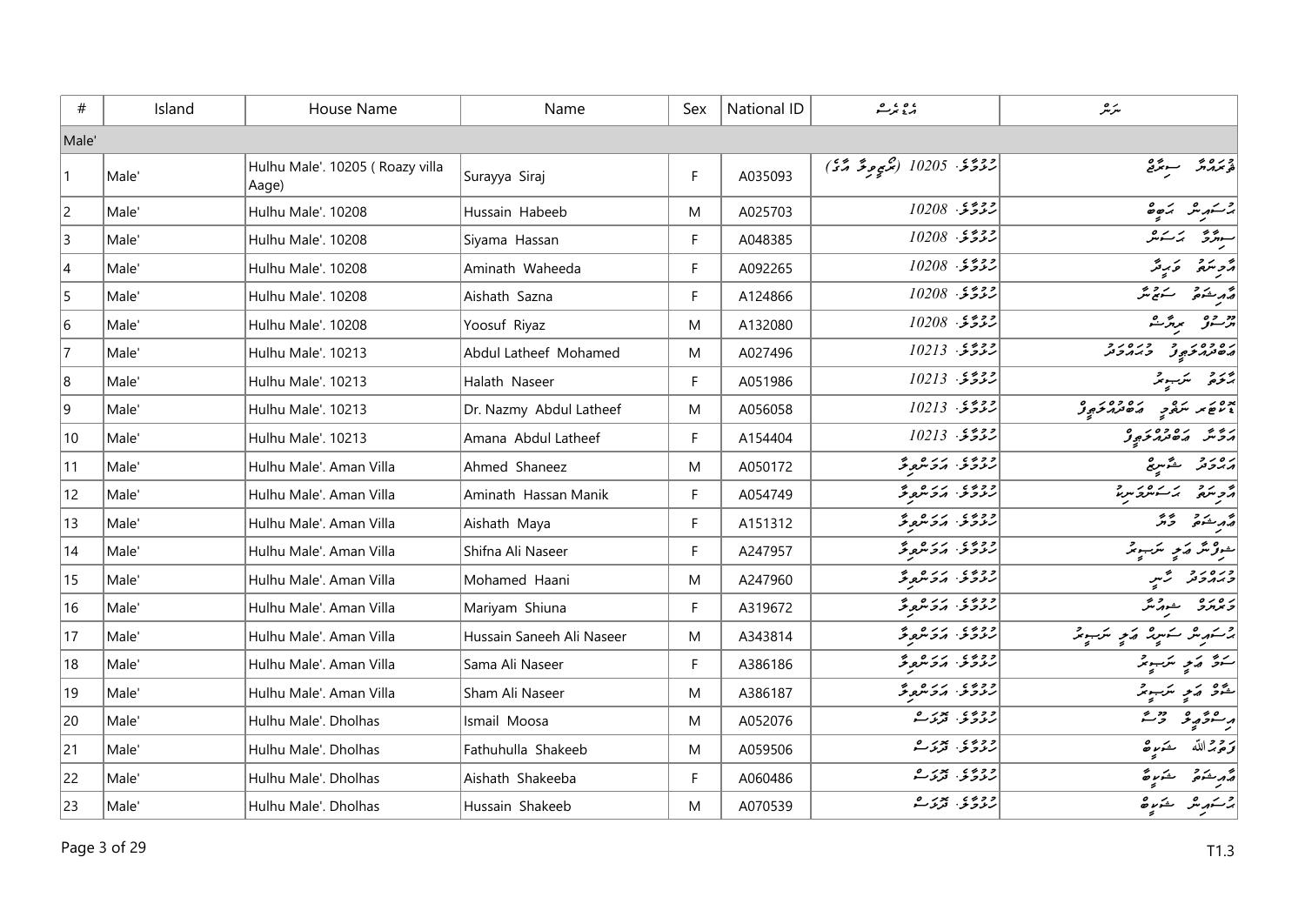| 24           | Male' | Hulhu Male'. Dholhas     | Aishath Shaistha Shakeeb   | F         | A076915 | ووه ، بور <u>ه</u>                                                                                                                                                                                                            | و الأمر يشكور الشركة التجميع الشركة الشركة المحصر المستشركة الشركة الشركة الشركة الشركة الشركة التجميز |
|--------------|-------|--------------------------|----------------------------|-----------|---------|-------------------------------------------------------------------------------------------------------------------------------------------------------------------------------------------------------------------------------|--------------------------------------------------------------------------------------------------------|
| 25           | Male' | Hulhu Male'. Dholhas     | Nasrulla Shakeeb           | M         | A079808 | وو» ، بور <u>ه</u><br>روونو فروگ                                                                                                                                                                                              | <i>مترجو جر</i> الله ش <i>توره</i>                                                                     |
| 26           | Male' | Hulhu Male'. Dholhas     | Ali Shakeeb                | M         | A102091 | ووه ، بور <u>ه</u>                                                                                                                                                                                                            | ړې شره                                                                                                 |
| 27           | Male' | Hulhu Male'. Dholhas     | Mariyam Shaha Shakeeb      | F         | A150418 | ووه ، بور <u>ه</u>                                                                                                                                                                                                            | دەرە شەر خىرە                                                                                          |
| 28           | Male' | Hulhu Male'. Dholhas     | Mohamed Iujaaz Yazeed      | M         | A357743 | و وه ، مور ه<br>رنودگو . توتو ک                                                                                                                                                                                               | ورور و دوره ترېږ                                                                                       |
| 29           | Male' | Hulhu Male'. Diamond     | Masdoog Ibrahim Didi       | M         | A053011 | وووي ، د بره ده                                                                                                                                                                                                               | تەمەدە مەھەر قىرىدىر<br>تەسەندى مەھەر قىرىدى                                                           |
| 30           | Male' | Hulhu Male'. Diamond     | Ahmed Nabeel Didi          | ${\sf M}$ | A161024 | وووي ، بارومو                                                                                                                                                                                                                 | د د د سکه و در د                                                                                       |
| 31           | Male' | Hulhu Male'. Diamond     | Mariyam Nasheeda Didi      | F         | A162891 | وووي ، د بره ده                                                                                                                                                                                                               |                                                                                                        |
| 32           | Male' | Hulhu Male'. Ehee        | Abdul Bari Mohamed         | M         | A010650 | 333 كەربە<br>233 كەربە                                                                                                                                                                                                        | גם כפש כגם בכ<br>הסתכסת כגתכת                                                                          |
| 33           | Male' | Hulhu Male'. Ehee        | Zuraira Moosa              | F.        | A022558 | روژۇ، كې                                                                                                                                                                                                                      | يحمد عمر حيث                                                                                           |
| 34           | Male' | Hulhu Male'. Ehee        | Dr. Azam Farish            | M         | A065428 | وووي.<br>الرندگري کړې                                                                                                                                                                                                         |                                                                                                        |
| 35           | Male' | Hulhu Male'. Ehee        | Zamzam Farish              | M         | A065429 | روژی. ءکریه                                                                                                                                                                                                                   | كالمحصح وحميدهم                                                                                        |
| 36           | Male' | Hulhu Male'. Flat 1-G-10 | Abdulla Rameez             | M         | A012268 | $1 - 10$ وَدَوْعَ $10 - 1$                                                                                                                                                                                                    | مَدْهُ مَدْ مَدَّحِيمَ                                                                                 |
| 37           | Male' | Hulhu Male'. Flat 1-G-10 | Khadeeja Saeed             | F         | A150141 | $1 - 10$ د د د د د مال کاباد د استان د د استان د استان د استان د استان د استان د استان د د استان د استان د استان د استان د استان د استان د استان د استان د استان د استان د استان د استان د استان د استان د استان د استان د اس | أرَمْرِيَّ سَنَهْرٍ مُرْ                                                                               |
| 38           | Male' | Hulhu Male'. Flat 2-1-07 | FAREEDA ABDULLAH           | F         | A039387 | $2 - 1 - 07$ $2 - 9 - 5$                                                                                                                                                                                                      | ترميقر ضصقرالله                                                                                        |
| 39           | Male' | Hulhu Male'. Flat 2-1-07 | Ahmed Sham-oon             | M         | A079574 | $2 - 1 - 07$ $2 - 9$ $3 - 2$                                                                                                                                                                                                  | ره روسره ده ده م                                                                                       |
| 40           | Male' | Hulhu Male'. Flat 2-1-07 | Aishath Samiyya            | E         | A079575 | $2 - 1 - 07$ $2 - 9$ $3 - 2$                                                                                                                                                                                                  | أقرم شكوم سكوره                                                                                        |
| 41           | Male' | Hulhu Male'. Flat 3-3-03 | Ali Rasheed                | M         | A053893 | 3-3-03 $3.93$ $3.3$                                                                                                                                                                                                           | أركمني المركب وتر                                                                                      |
| 42           | Male' | Hulhu Male'. Flat 3-G-03 | Ibrahim Rasheed            | M         | A050000 | 3- قادق قادق كى قال قاد قاد قاد قى قاد قى                                                                                                                                                                                     | رەپرىي بىر<br>سەنبە ئىسىم                                                                              |
| $ 43\rangle$ | Male' | Hulhu Male'. Flat 3-G-03 | Ahmed Maahil Ibrahim       | M         | A121730 | $3 - 03$ د د د د د د ۱۶ ک                                                                                                                                                                                                     | גפנד כיב גם ביני                                                                                       |
| 44           | Male' | Hulhu Male'. Flat 4-3-08 | Mariyam Waheeda            | F         | A011019 | $4 - 3 - 08$ $22$ $3 - 52$                                                                                                                                                                                                    | ره ره در تر                                                                                            |
| 45           | Male' | Hulhu Male'. Flat 5-G-02 | Aishath Sariya             | F         | A042117 | 33 <i>3 - ووف</i> ع 20-ي-5                                                                                                                                                                                                    | ە مەن ئى ئىم ئى                                                                                        |
| 46           | Male' | Hulhu Male'. Flat 5-G-02 | Ahadh Ahmed Naeem          | M         | A155074 | $5 - 02$ وَدَوْعَ $02 - 02$                                                                                                                                                                                                   | أربر وأبرو وأمروح                                                                                      |
| 47           | Male' | Hulhu Male'. Flat 6-1-06 | Abdul Sattar Mohamed Fulhu | M         | A053029 | $6 - 1 - 06$ $22$ $32$                                                                                                                                                                                                        | נסכם נסמים בנסניכים<br>השינה ייחים מייחיבות ל                                                          |
| 48           | Male' | Hulhu Male'. Flat 6-1-06 | Mariyam Ahlama             | F         | A125659 | $6 - 1 - 06$ $22 - 32$                                                                                                                                                                                                        | رەرە رەپپە                                                                                             |
| 49           | Male' | Hulhu Male'. Flat 6-1-06 | Mohamed Rashwaan           | ${\sf M}$ | A156789 | $6 - 1 - 06$ $22$ $32$ $32$                                                                                                                                                                                                   | وره دو در ۱۵۶۵<br>دیربروتر برشوگس                                                                      |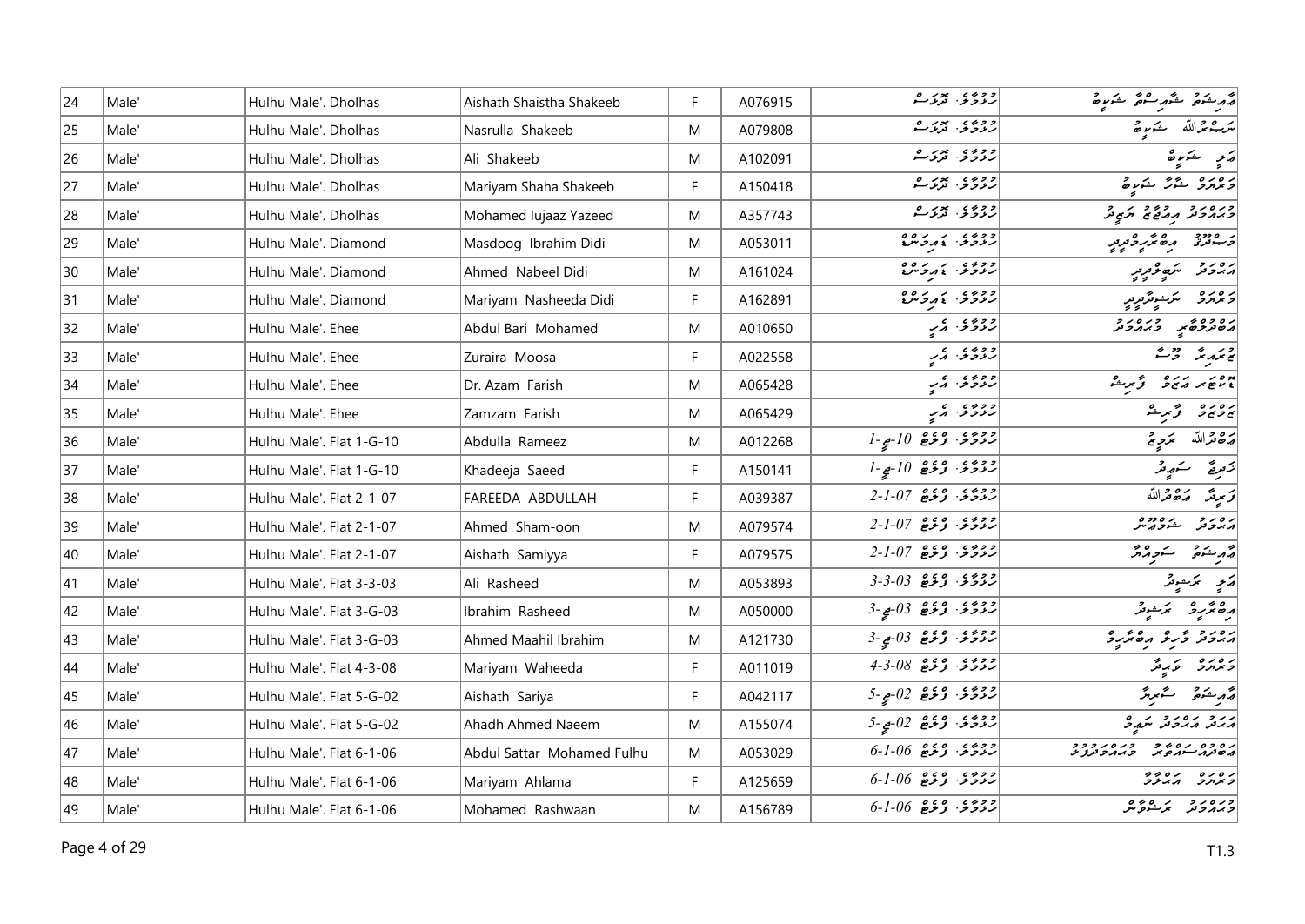| 50 | Male' | Hulhu Male'. Flat 6-1-06      | Ahmed Rashwan         | M         | A351750 | $6 - 1 - 06$ $22 - 32$                                                                        | رەرد بەھ بەھ<br>مەرىر بىرىشو <i>ھ</i> ىر |
|----|-------|-------------------------------|-----------------------|-----------|---------|-----------------------------------------------------------------------------------------------|------------------------------------------|
| 51 | Male' | Hulhu Male'. Flat 6-1-06      | IBRAHIM RASHWAAN      | M         | A371839 | $6 - 1 - 06$ $22 - 32$                                                                        | رە ئرىر ئىشۇش                            |
| 52 | Male' | Hulhu Male'. Flat 6-1-06      | Hussain Rasheed       | M         | A394854 | $6 - 1 - 06$ $22$ $32$                                                                        | برسكهر مكرجومر                           |
| 53 | Male' | Hulhu Male'. Flat 6-2-02      | Abdulla Mohamed       | M         | A012767 | $6 - 2 - 02$ وَوَصَى 20-2-6                                                                   | رە دالله درەرد                           |
| 54 | Male' | Hulhu Male'. Flat 6-3-05      | Aminath Hameeda       | F         | A059685 | $6 - 3 - 05$ $22 - 3 - 5$                                                                     | دوسَع بروتر                              |
| 55 | Male' | Hulhu Male'. Flat No 02-G-54  | Aishath Mohamed Didi  | F         | A064586 | $54$ وع مركزة مركزة بر<br>و و و ء .<br>رنونوگو                                                | ه در وره دورد.<br>مهرشوم وبهروترترتر     |
| 56 | Male' | Hulhu Male'. Flat No 02-G-54  | Mohamed Zeedhan Zaeem | M         | A344724 | $54 - 02$ مَرْحَمَ مَرْدَمَ مَسْتَسْتَفَسَّمَتْ $02 - 12$<br>و و و ء .<br>رند <del>و</del> نو | درورد پرترس پَهرد                        |
| 57 | Male' | Hulhu Male'. Flat No 05-3-133 | Shakeeba Saleem       | F         | A068247 | <i>133-3-05</i> كرم 133-3-4<br>ر و و ي.<br>رند <del>و</del> تو .                              | شَرِيعٌ سَيَجِرْدُ                       |
| 58 | Male' | Hulhu Male'. Flat No 05-3-133 | Ashfaq Abdul Qadir    | M         | A068248 | <b>133-3-05</b> مَرْسْهَة حَدَّ 133-3-45<br>و و و ي.<br>رنونوگو                               | ر وي د د ده د د<br>مشور د ماروژمر        |
| 59 | Male' | Hulhu Male'. Flat No 05-3-133 | Aishath Amany         | F         | A241919 | <b>33-3-05</b> مَرْسْهَة مِنْ 133-3-45<br>و و و ء .<br>رند <del>و</del> نو                    | أقمر شكاة المركاسي                       |
| 60 | Male' | Hulhu Male'. Flat No 05-3-133 | Ahmed Amaan           | ${\sf M}$ | A370207 | <i>133-3-05</i> كرم 133-3-4<br>و و و ء .<br>رند <del>و</del> نو                               | رەرد رۇھ                                 |
| 61 | Male' | Hulhu Male'. Flat No 05-3-135 | Wadeefa Mohamed Adam  | F         | A028167 | $135 - 3 - 05$ $222 - 25$<br>و و و ء .<br>رندگرمو                                             | وترو وره رو وره                          |
| 62 | Male' | Hulhu Male'. Flat No 07-1-11  | Shehenaz Hassan       | F         | A101797 | 11-1-07 وءو سَرْمُعَة بِهِ 11-1-11                                                            | كمشر بمراكبته بالمركبة المستريب          |
| 63 | Male' | Hulhu Male'. Flat No 07-1-11  | Mohamed Jinan Midhath | M         | A101798 | 222 - وقوع شرش 11-1-11                                                                        | ورورو په شهر و ورو                       |
| 64 | Male' | Hulhu Male'. Flat No 1-1-01   | Mariyam Saeeda        | F         | A034958 | 1-1-01 رُووْع سَرْسُ 1-1-02                                                                   | د ه د ه مستهدیگر                         |
| 65 | Male' | Hulhu Male'. Flat No 1-1-02   | Ali Fayed Saeed       | ${\sf M}$ | A362588 | 1-1-02 روم شهد 1-1-1                                                                          | پَي وُپروڙ ڪمپورڙ                        |
| 66 | Male' | Hulhu Male'. Flat No 1-1-03   | Adam Haroon           | M         | A138069 | 333 - 33 <sub>9</sub> كوفي فري <i>م في 1-1-03</i>                                             | بر ده دومور<br>مرکز رسمن                 |
| 67 | Male' | Hulhu Male'. Flat No 1-1-03   | Fathimath Azeema      | F         | A149733 | 1-1-03 دوء مرير 1-1-03                                                                        | أراموخاط الأمامي فالمحمد                 |
| 68 | Male' | Hulhu Male'. Flat No 1-1-03   | Shahil Adam           | M         | A225254 | 1-1-03 ووفق مرمورة 1-1-1                                                                      | شەر ئۇ ئەرە                              |
| 69 | Male' | Hulhu Male'. Flat No 1-1-03   | Shalim Adam           | M         | A227403 | 1-1-03 روم مرمود 1-1-03                                                                       | شَورُ دُرو                               |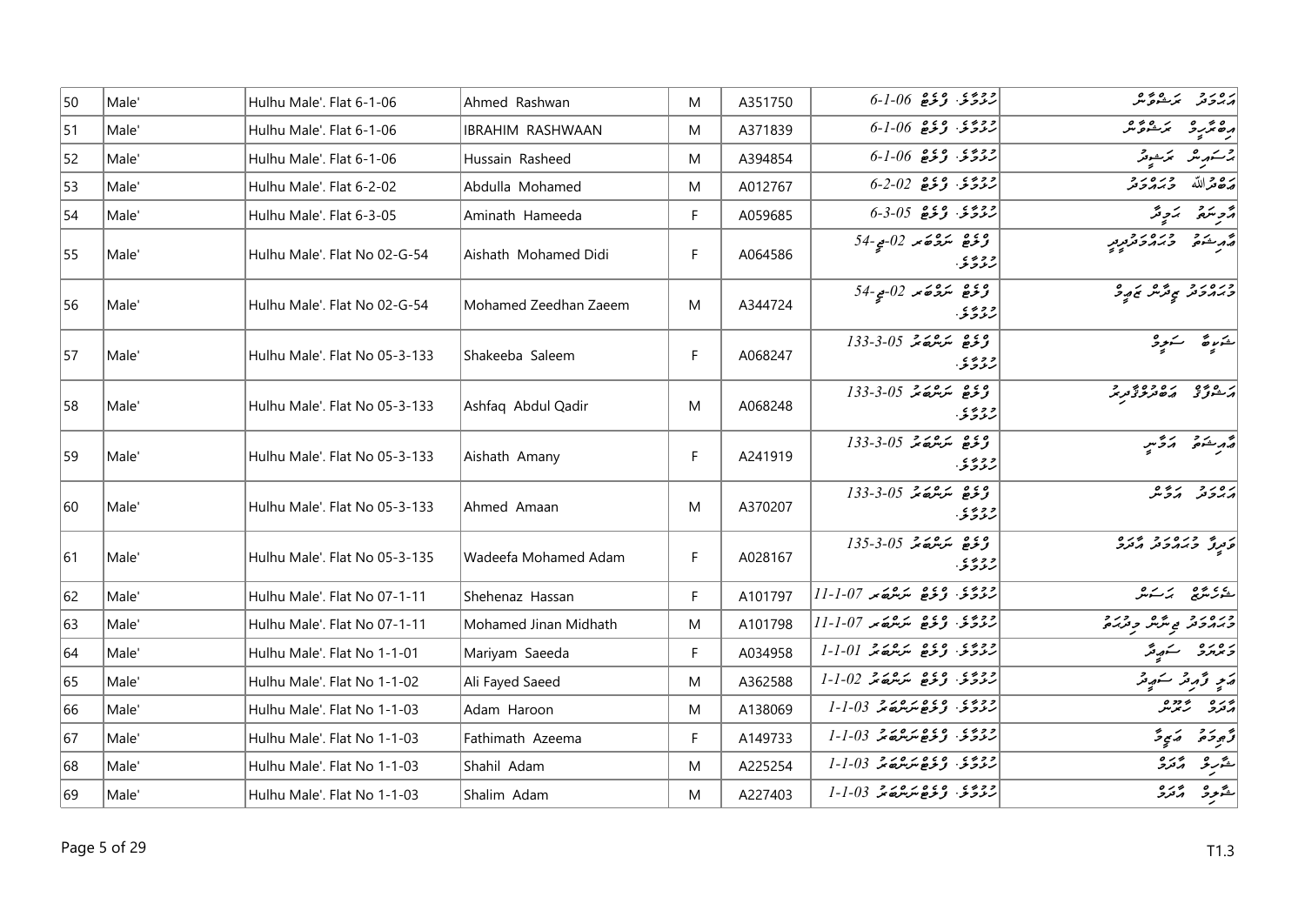| 70 | Male' | Hulhu Male'. Flat No 1-1-03 | Shaama Adam           | F | A227407 | 1-1-03 وكوم مرمود 1-1-03                                 | شَرَّقَ مَرْتَرَّوَ                                   |
|----|-------|-----------------------------|-----------------------|---|---------|----------------------------------------------------------|-------------------------------------------------------|
| 71 | Male' | Hulhu Male'. Flat No 1-1-05 | Rugiyya Ibrahim       | F | A092318 | 1-1-05 روم شهد 1-1-1                                     | تر <sub>تج</sub> رگر<br>وە ئۆرۈ                       |
| 72 | Male' | Hulhu Male'. Flat No 1-1-08 | Mohamed Manik         | M | A000170 | 1-1-08 د قوع مر مرحد 1-1-1                               | 2 גם גבג<br><i>ב ג</i> וג <i>ב</i> تو כ               |
| 73 | Male' | Hulhu Male'. Flat No 1-2-01 | Imal Hussain          | M | A010968 | 222 - ووقع شهر من 1-2-01                                 | أربح ومستهرش                                          |
| 74 | Male' | Hulhu Male'. Flat No 1-2-01 | Ali Rasheed Ahmed     | M | A053902 | 222 - ووقع شهر من 1-2-01                                 | أركمي الكراشيونس وكالركر وتحر                         |
| 75 | Male' | Hulhu Male'. Flat No 1-2-01 | Aminath Shiuna        | F | A061366 | 333. ووقع شهدة 1-2-1                                     | أأروبتهم سوارثه                                       |
| 76 | Male' | Hulhu Male'. Flat No 1-2-01 | Fathmath Hasma        | F | A061389 | 333. ووقع شهدة 1-2-1                                     | أزُبورَهِ بَرَاءِ وَ                                  |
| 77 | Male' | Hulhu Male'. Flat No 1-2-01 | Azeeza Hussain        | F | A061449 | 1-2-01 ترقيق شهر ال-2-1                                  | أەيبى ئىم ئەسكىرىش                                    |
| 78 | Male' | Hulhu Male'. Flat No 1-2-01 | Ahmed Nazim           | M | A063639 | 222 - ووقع شهر من 1-2-01                                 | رەر ئەرە                                              |
| 79 | Male' | Hulhu Male'. Flat No 1-2-02 | Ilyas                 | M | A046210 | 22°5. وقوع مرمر 1-2-02.                                  | ەر بۇرگە                                              |
| 80 | Male' | Hulhu Male'. Flat No 1-2-02 | Mohamed Shimaau       | M | A138207 | 1-2-02 دوء مريدة عرف 1-2-02                              | شەدگەرگە<br>و رە ر د<br><i>د بر</i> بر تر             |
| 81 | Male' | Hulhu Male'. Flat No 1-2-02 | Ahmed Sinah           | M | A344218 | 1-2-02 وتوقع مرتبر 1-2-02                                | ړه رو سوسر                                            |
| 82 | Male' | Hulhu Male'. Flat No 1-2-02 | Hussain Shaneeu       | M | A368041 | 1-2-02 وتوقع مرتبر 1-2-02                                | بر کرمر شر میگیرید                                    |
| 83 | Male' | Hulhu Male'. Flat No 1-2-04 | Fathimath Bahiyya     | F | A035395 | 332 - ووقع شهر 1-2-04                                    | وجوده قدمد                                            |
| 84 | Male' | Hulhu Male'. Flat No 1-2-07 | Mahir Ahmed           | M | A056319 | 1-2-07 رُوڤو سَرشھ جي 2-07-1                             | وكرير كمرورو                                          |
| 85 | Male' | Hulhu Male'. Flat No 1-2-07 | Aminath Irufa Mahir   | F | A072603 | 1-2-07 روء مرير 1-2-07                                   | أأزو يتنقر وبترقر لحربته                              |
| 86 | Male' | Hulhu Male'. Flat No 1-2-07 | Mohammed Iruham       | M | A072604 | 322 - 32 <sub>9</sub> مرب <i>و<sub>ع</sub> بر 1-2-07</i> | ورەرو مەردە                                           |
| 87 | Male' | Hulhu Male'. Flat No 1-2-07 | Ahmed Irufan          | M | A167550 | 222 - ووفي مرمود 2-07-1-2                                | أرور ويحوش                                            |
| 88 | Male' | Hulhu Male'. Flat No 1-2-08 | Ibrahim Shamail Shaan | M | A165584 | 1-2-08 رُوڤ مَرْسْرَةَ مَنْ 1-2-08                       | رەپرىرو خىۋىرو خىر                                    |
| 89 | Male' | Hulhu Male'. Flat No 1-2-08 | Ahmed Shamman Shan    | M | A361604 | 1-2-08 روم مريدة مراج                                    | رەر د رەپ دېمبر<br>م. <i>رو</i> تر خو <i>ومبر</i> خەش |
| 90 | Male' | Hulhu Male'. Flat No 1-2-09 | AISHATH MOOSA         | F | A059784 | 333 - 339 م <i>تبقعة</i> 2-09-1                          | أقهر مشوم وحرمته                                      |
| 91 | Male' | Hulhu Male'. Flat No 1-2-09 | Mariyam Neeris        | F | A072175 | وووي وي عرشه كرا-2-1                                     | ويوبره<br>سربر ہے<br>مصر                              |
| 92 | Male' | Hulhu Male'. Flat No 1-3-01 | Zaheena               | F | A074286 | 332 - ووقع شهر من 1-3-1                                  | لخرسي مثتر                                            |
| 93 | Male' | Hulhu Male'. Flat No 1-3-01 | Mohamed Rasheed       | M | A097891 | 1-3-01 توقيق شرش 1-3-01                                  | ورەرو بەيدۇ.                                          |
| 94 | Male' | Hulhu Male'. Flat No 1-3-01 | Zuruhath Rasheed      | F | A100504 | 322 - وقوع شهر من 1-3-01                                 | ج <i>بربر م</i><br>  بع <i>بربر م</i> حر بمر مصر م    |
| 95 | Male' | Hulhu Male'. Flat No 1-3-01 | Mariyam Rishmee Ahmed | F | A340970 | 2 د م د و د و د و د م د 1-3-01                           | وبروى برشوي كرمرو                                     |
|    |       |                             |                       |   |         |                                                          |                                                       |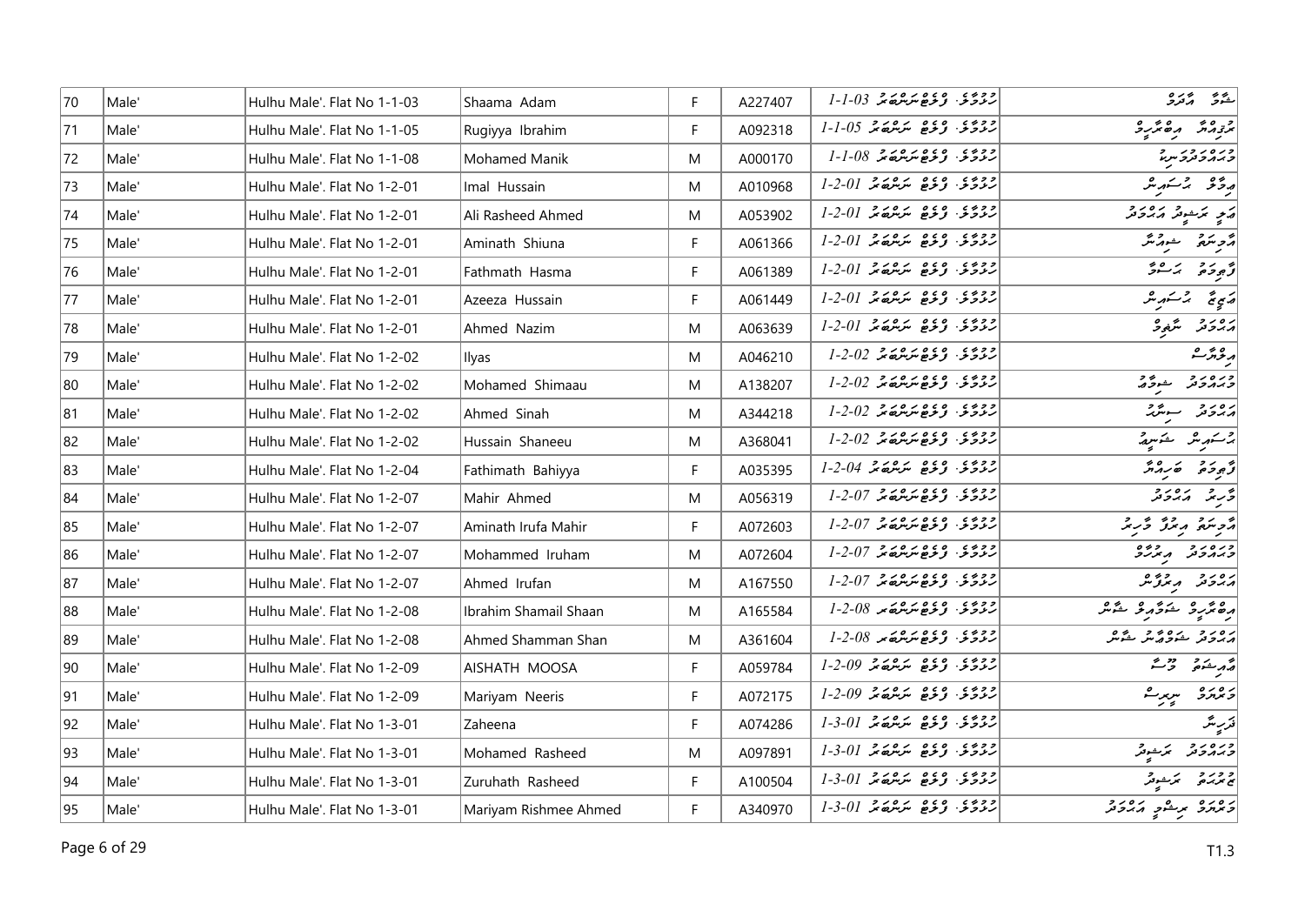| 96  | Male' | Hulhu Male'. Flat No 1-3-01 | Mohamed Ajwad Jihad      | M           | A340971 | 322 - ووقع شهر من 1-3-01                        | وره رو رورو پر گردگر              |
|-----|-------|-----------------------------|--------------------------|-------------|---------|-------------------------------------------------|-----------------------------------|
| 97  | Male' | Hulhu Male'. Flat No 1-3-01 | Aishath Zamaa Mohamed    | F.          | A340972 | $1 - 3 - 01$ $22 - 22$ $3 - 22$                 | و مشور بره دره در                 |
| 98  | Male' | Hulhu Male'. Flat No 1-3-01 | Ahmed Zeek Mohamed       | M           | A340973 | $1 - 3 - 01$ $22 - 22$ $-22$                    | גפנב <sub>א</sub> ני כמקבת        |
| 99  | Male' | Hulhu Male'. Flat No 1-3-02 | Mohamed Mukhthar Shareef | M           | A034391 | 3-22 . وقوع <i>مربره ب</i> ر 20-3-1             | ورەرد دەپرو شەيرو                 |
| 100 | Male' | Hulhu Male'. Flat No 1-3-02 | Azmira Abdul Hady        | $\mathsf F$ | A053689 | 3-92 . و <i>3 ق س سرقة بن 1</i> -3-02           | ەت ئەھىرورىر                      |
| 101 | Male' | Hulhu Male'. Flat No 1-3-02 | Hawwa Manike             | F           | A101868 | -3-02 روم من المستحدث 1-3-02                    | ر ە بەر<br>بەھ قەسرىيا            |
| 102 | Male' | Hulhu Male'. Flat No 1-3-02 | Shifa Hadee              | F           | A103555 | 322 - ووفي مرمود 20-3-1                         | ر گھر<br>شوتر<br>مر               |
| 103 | Male' | Hulhu Male'. Flat No 1-3-02 | Fathmath Maleeha         | F           | A371990 | 322 - ووفي مرمود 20-3-1                         | وُمِوَدَةٍ دَرِيدٌ                |
| 104 | Male' | Hulhu Male'. Flat No 1-3-02 | AAFAAQ MUKHTHAR SHAREEF  | M           | A412889 | 3-02 - وقوع مرمود 1-3-02                        | أوده وه وو خوبرو                  |
| 105 | Male' | Hulhu Male'. Flat No 1-3-02 | Saba Mukhthar Shareef    | F           | A412890 | 3-22 . وقوع مرمود 2-3-1-1                       | پژه وروو شهرو                     |
| 106 | Male' | Hulhu Male'. Flat No 1-3-03 | Mohamed Firdhous         | M           | A053921 | 3-92 . و <i>3 مارس مارس 1-3-03</i>              | ورەرو پەيرەك                      |
| 107 | Male' | Hulhu Male'. Flat No 1-3-03 | Aminath Shiuna           | F           | A053929 | 322 - وقوع مرمود 1-3-03                         | أأترجع سوقتكر                     |
| 108 | Male' | Hulhu Male'. Flat No 1-3-03 | Ahmed Shany              | M           | A053930 | $1 - 3 - 03$ كَمْ مَوْقَعْ مَرْسُمْ صَدْ 1-3-03 | رەر ئەشھىر                        |
| 109 | Male' | Hulhu Male'. Flat No 1-3-03 | Hassan Dhilshan          | M           | A053931 | 322 - وقوع <i>مربره بر</i> 1-3-03               | ىرىكىش برىۋىشەر                   |
| 110 | Male' | Hulhu Male'. Flat No 1-3-03 | Ibrahim Agil             | M           | A053932 | 1-3-03 وكموع مر مهمة 1-3-03                     | رە ئرىر ئىقى ئو                   |
| 111 | Male' | Hulhu Male'. Flat No 1-3-03 | Jameela Adam             | F.          | A053933 | 3-3-03 روم مري <i>م هن</i> د 1-3-03             | تے پی گھری                        |
| 112 | Male' | Hulhu Male'. Flat No 1-3-04 | Aminath Hishma Thaufeeg  | F           | A158441 | 3-92 وقوع متر مقدم 1-3-04                       | مُرْحِسَمَ بِمَسْرَدٌ وَمَرْرٍ وَ |
| 113 | Male' | Hulhu Male'. Flat No 1-3-04 | Fathmath Hasna Thaufeeg  | F           | A158442 | 3-92. ووقع شهر 1-3-04.                          | ۇ بەر ئەس ئەر ئەر                 |
| 114 | Male' | Hulhu Male'. Flat No 1-3-04 | Mariyam Ihusana Thaufeeg | F           | A290080 | 3-92 - وقوع شهر 1-3-04                          | دەرە بەر شىر مەربى                |
| 115 | Male' | Hulhu Male'. Flat No 1-3-05 | Abdulla Rasheed          | M           | A001289 | $1 - 3 - 05$ $222 - 25$                         | برەقراللە كمرىشوتر                |
| 116 | Male' | Hulhu Male'. Flat No 1-3-05 | Azeeza Yoosuf            | F           | A012090 | $1 - 3 - 05$ $222 - 25$                         | ارسم موجود<br>اورسم موجود         |
| 117 | Male' | Hulhu Male'. Flat No 1-3-05 | Hussain Raushan          | M           | A364018 | 322 - ووقع شهر 1-3-05.                          | برسكر مركز مركز شكر مر            |
| 118 | Male' | Hulhu Male'. Flat No 1-3-05 | Ahmed Rasheed            | M           | A366898 | $1 - 3 - 05$ $222 - 25$                         | پره پر پر شوند                    |
| 119 | Male' | Hulhu Male'. Flat No 1-3-05 | Fathimath Lamha          | F           | A394215 | $1 - 3 - 05$ $222 - 25$                         | أوُجوحَ ووفر                      |
| 120 | Male' | Hulhu Male'. Flat No 1-3-05 | Mariyam Ramsha           | F           | A394218 | $1 - 3 - 05$ محرم المحرم في سنة 1-3-05          | رەرە رەش                          |
| 121 | Male' | Hulhu Male'. Flat No 1-3-05 | Ali Yaaniu               | M           | A394219 | 2 <i>222. وقط</i> سَ <i>مَعْهُ 1-3-05</i>       | أوسمج وترسيد                      |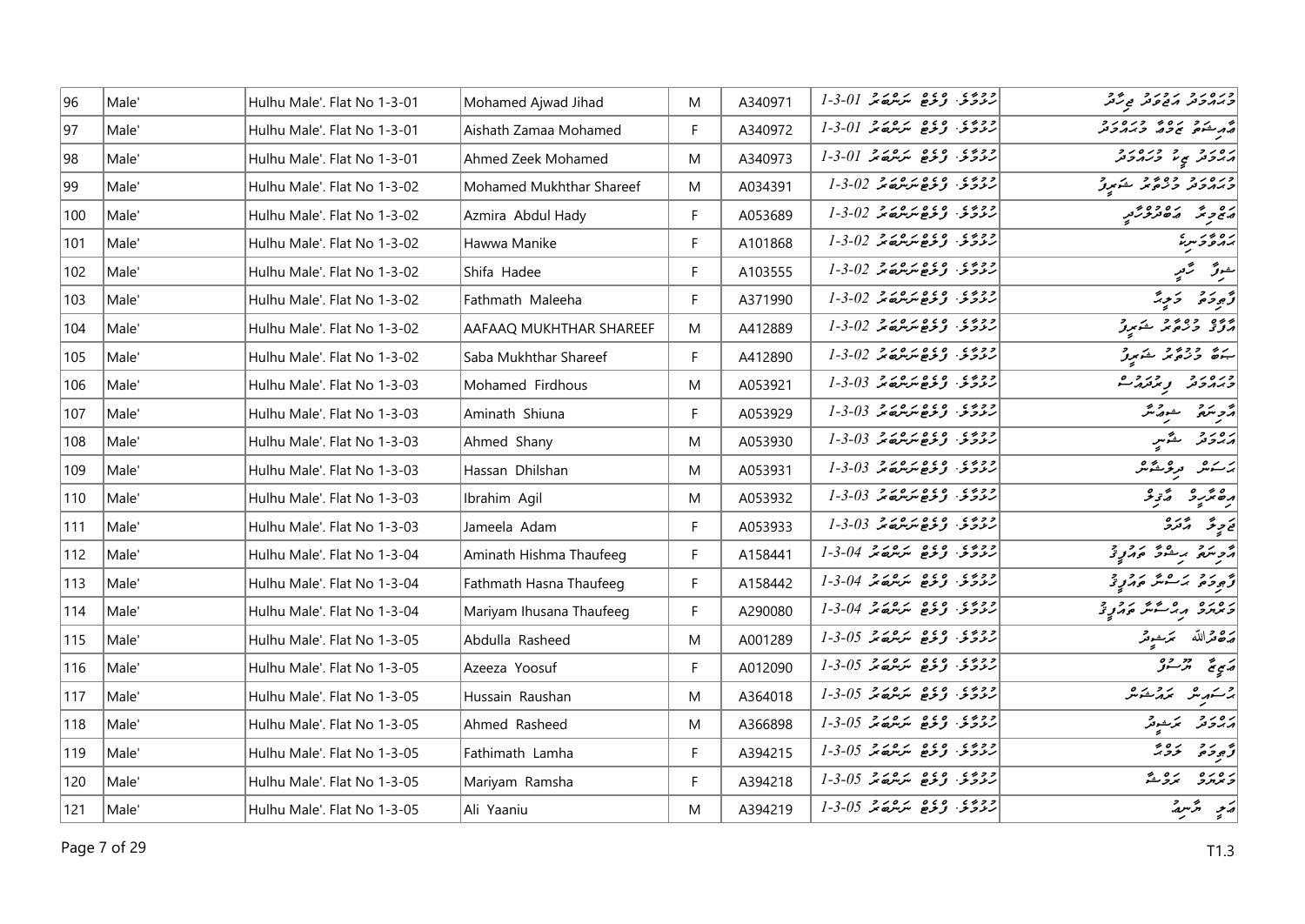| 122 | Male' | Hulhu Male'. Flat No 1-3-05 | Ash-hadh Rasheed          | M           | A394220 | 3-92 - ووقع شهر 1-3-05.                                                                                         | كالشارو المخاطبوقر                                         |
|-----|-------|-----------------------------|---------------------------|-------------|---------|-----------------------------------------------------------------------------------------------------------------|------------------------------------------------------------|
| 123 | Male' | Hulhu Male'. Flat No 1-3-06 | Ibrahim Naseem            | M           | A000606 | $1 - 3 - 06$ كَمَرْدَدْ وَتَوْهِ سَرْسَهَ حَمْدِ 1-3-06                                                         | رە ئۇر ئىسرى                                               |
| 124 | Male' | Hulhu Male'. Flat No 1-3-06 | Abdul Razzaq Ismail       | M           | A009970 | $1 - 3 - 06$ حَرْجَعَ حَمَدَ 1-3-06                                                                             | גם כם גם צם הם בים בי<br>הסנג הגה ביצי ה- הכל בי           |
| 125 | Male' | Hulhu Male'. Flat No 1-3-06 | Mohamed Naseem            | M           | A051877 | 332 - وقوع شهر 1-3-06.                                                                                          | ورەرو شرىدۇ                                                |
| 126 | Male' | Hulhu Male'. Flat No 1-3-06 | MARIYAM NASEEM            | F           | A105627 | 332 - وقوع شهر 1-3-06.                                                                                          | ويوره سرَبود                                               |
| 127 | Male' | Hulhu Male'. Flat No 1-3-06 | Adam Naseem               | M           | A138954 | 332 - وقوع شهر 1-3-06.                                                                                          | وره سرّبود                                                 |
| 128 | Male' | Hulhu Male'. Flat No 1-3-07 | Aminath Waheeda           | F           | A057034 | 322 - وقوع مرمود 1-3-07                                                                                         | مزج سكتمى الحاسية مكر                                      |
| 129 | Male' | Hulhu Male'. Flat No 1-3-07 | Abdullah Iyad Ahmed       | M           | A057035 | 322 - وقوع مرمود 1-3-07                                                                                         | رە داللە مەردىر مەدىر                                      |
| 130 | Male' | Hulhu Male'. Flat No 1-3-07 | Dr. Mohamed Amru Ahmed    | M           | A057036 | $1 - 3 - 0$ 7 كَمْ مَوْقَعْ مَرْسُمْ صَدْبَرِ 1-3-07                                                            | 200 - 200 200 200 200 200<br>24 24 24 25 26 26 26 26 26 26 |
| 131 | Male' | Hulhu Male'. Flat No 1-3-07 | Ahmed Abdullah            | M           | A057037 | 3-92 . ووقع مرمود 1-3-07                                                                                        | برورد بره قرالله                                           |
| 132 | Male' | Hulhu Male'. Flat No 1-3-10 | Shibana Abdulla Didi      | F.          | A031859 | 322 - وقوع مرمود 10-3-1                                                                                         | جو <i>ھُنگ مُ</i> ھتراللَّه مِرِمِرِ                       |
| 133 | Male' | Hulhu Male'. Flat No 1-3-10 | Hawwa Latheef             | F           | A034235 | 322 كور قوم مركز 10-3-1                                                                                         | پروژ توپوژ                                                 |
| 134 | Male' | Hulhu Male'. Flat No 1-3-10 | Ahmed Latheef             | M           | A041885 | 322 كور قوم مركز 10-3-1                                                                                         | دەر ئەۋۇ                                                   |
| 135 | Male' | Hulhu Male'. Flat No 1-G-02 | Fathimath Mohamed         | F           | A041236 | $1$ - جَمْعَةَ وَتَوْفَعَ سَرْسُرَهَ عَنْ $02$ - جِ                                                             | أوجوحو وره دو                                              |
| 136 | Male' | Hulhu Male'. Flat No 1-G-02 | Hussain Niyaz             | M           | A138942 | 332 - ودوم شهره بر 02- بي-1                                                                                     | برسكور مثر سرمرمج                                          |
| 137 | Male' | Hulhu Male'. Flat No 1-G-03 | Ahmed Rushdee             | M           | A154126 | $1 - 03$ حَدَّمَ حَدَّمَ حَدَّمَ حَدَّمَ $03 - 4$                                                               | رەر دىھىر                                                  |
| 138 | Male' | Hulhu Male'. Flat No 1-G-05 | Fathimath Mohamed         | F           | A131303 | $1$ - دِوْعَةَ وَوْعْ سَرْسُ عَدَلَ 95- مِي- 1                                                                  | و ده دره دو                                                |
| 139 | Male' | Hulhu Male'. Flat No 1-G-06 | Ilyas Dawood              | M           | A000072 | $1.206$ محمد و دو است الله عليه الله عليه السلم و الله عليه الله عليه الله عليه الله عليه الله عليه الله عليه ا | ە ئەرە ئەدە <i>دە</i> رە<br>مەنوس ئىرمەتر                  |
| 140 | Male' | Hulhu Male'. Flat No 1-G-07 | Aishath Ziyada            | F           | A060169 | $07$ - دوځو، وگوه مرموزه د ا- د -                                                                               | مەر ئىكتىمى ئىم ئارتىگر                                    |
| 141 | Male' | Hulhu Male'. Flat No 1-G-07 | Mariyam Yanaal Shafeeq    | F           | A338280 | 333 - وقوع مرتكز عقر 1- في-07                                                                                   | رەرە بەشرى ھەرپى                                           |
| 142 | Male' | Hulhu Male'. Flat No 1-G-08 | Mohamed Maid              | M           | A141645 | $1$ - د د د . و د و مرده مگر $08$ - بو - $1$                                                                    | ورەرو ۋرتر                                                 |
| 143 | Male' | Hulhu Male'. Flat No 1-G-08 | Adam Maahil               | M           | A157524 | 1- دوري و ده ده ده ده الع - 1                                                                                   | پرو ڈرو                                                    |
| 144 | Male' | Hulhu Male'. Flat No 1-G-08 | Mariyam Malika            | $\mathsf F$ | A403718 | $1$ - د د د د د و د ه مرد ه مرک $\sim$ - د - ا                                                                  | رەرە رىر                                                   |
| 145 | Male' | Hulhu Male'. Flat No 1-G-09 | Adam Naseer Mohamed Fulhu | M           | A060148 | $1 - 09$ حَدَّمَ حَدَّمَ مِنْ سَمْعَةٍ حَدَّمَ اللَّهِ مِنْ اللَّهِ مِنْ اللَّهِ مِنْ $1 - 1$                   | وره ترجيد وره دوود<br>مدرد ترجيد وبرماويرون                |
| 146 | Male' | Hulhu Male'. Flat No 1-G-09 | Ibrahim Naseer            | M           | A159063 | $1 - 09$ حِمْدَةَ وَمَحْدِهِ سَرْجَعَةِ $09 - 4$                                                                | رە ئۇر ئىسىر                                               |
| 147 | Male' | Hulhu Male'. Flat No 1-G-09 | Yusra Naseer              | F.          | A159064 | $1 - 9 - 9$ حَرْجَ حَرْمَ مَسْتَمْهَ حَمْدِ 10-مِي-1                                                            | پرسشمئر - سرسبوسر                                          |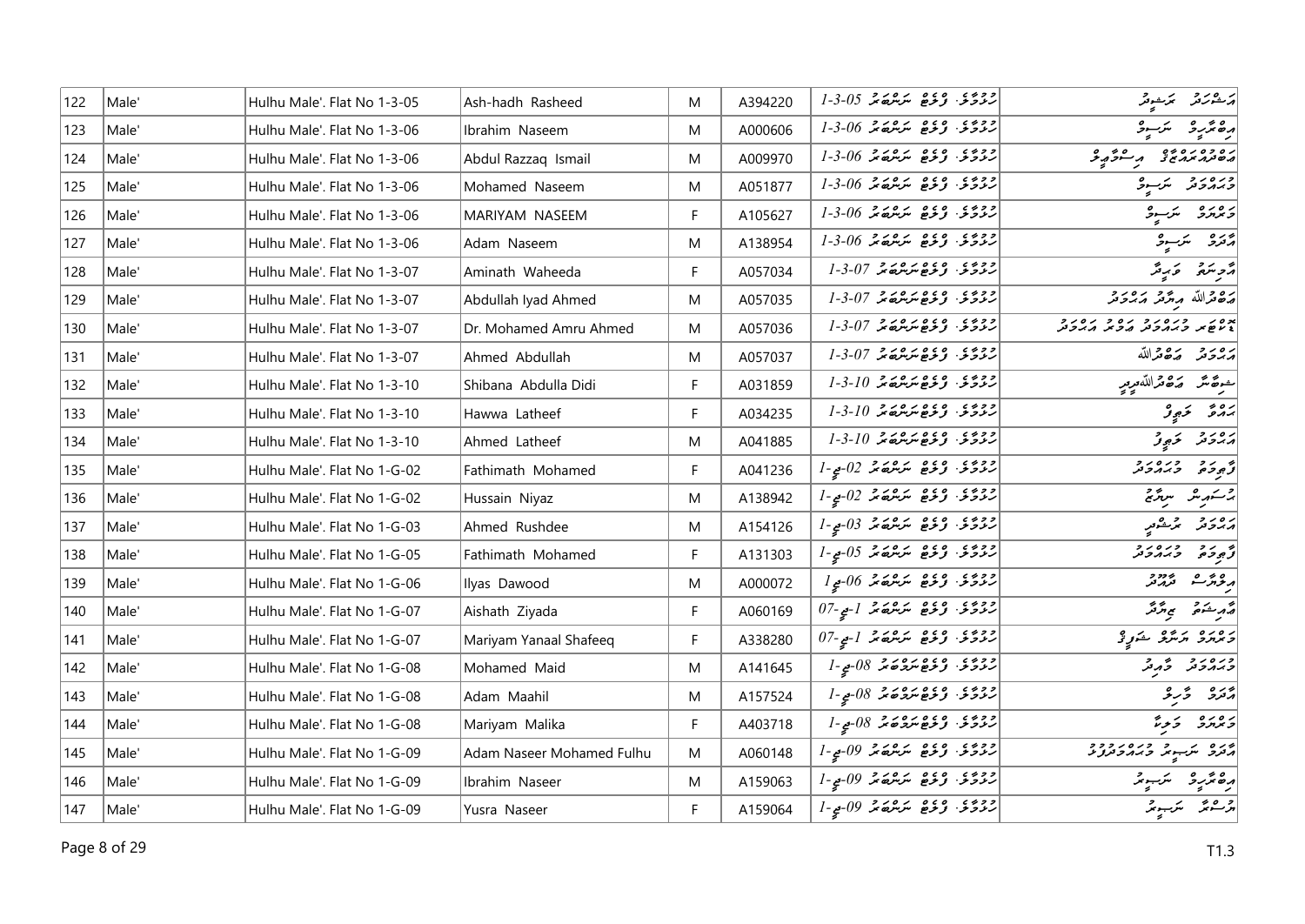| 148 | Male' | Hulhu Male'. Flat No 1-G-09 | <b>AMINATH YUSHREEN</b> | F  | A256138 | دووي وءه مرمود 19-ي-1                                                                                      | أمراه مراد والمستورين                                                                                                                                                                                                           |
|-----|-------|-----------------------------|-------------------------|----|---------|------------------------------------------------------------------------------------------------------------|---------------------------------------------------------------------------------------------------------------------------------------------------------------------------------------------------------------------------------|
| 149 | Male' | Hulhu Male'. Flat No 1-G-09 | Aishath Maalika         | F. | A256141 | $1 - 09$ جَمْعَ الْمَسْتَمَرِّ وَالْحَمَدِّ.                                                               | أرمر مشكرة والمحافية                                                                                                                                                                                                            |
| 150 | Male' | Hulhu Male'. Flat No 1-G-09 | Hussain Naseer          | M  | A256144 | $1 - 09$ حَدَّمَ حَدَّمَ مِنْ سَمْعَةٍ حَدَّمَ الْمُسْتَغَيِّرِ مِنْ الْمُسْتَغِيِّرِ مِنْ الْمُسْتَخِيفِي | برسكرمر الكرسوبر                                                                                                                                                                                                                |
| 151 | Male' | Hulhu Male'. Flat No 1-G-09 | Fathmath Nuha           | F  | A256147 | 1- دوم و دوم مركز من 10- مي-1                                                                              | سرجر<br>و محرم د<br>قرم د حر                                                                                                                                                                                                    |
| 152 | Male' | Hulhu Male'. Flat No 1-G-09 | Sanfa Mohamed           | F  | A308547 | $1 - 09$ جَمْعَ الْمَسْتَمَرِّ وَالْحَمَدِّ.                                                               | سەھەتىر<br>و ره ر د<br>تر پروتر                                                                                                                                                                                                 |
| 153 | Male' | Hulhu Male'. Flat No 1-G-09 | Ali Naseer              | M  | A370613 | $1 - 09$ جَمْعَ الْمَسْتَمَرِّ وَالْحَمَدِّ.                                                               | أوأجي الكرسوند                                                                                                                                                                                                                  |
| 154 | Male' | Hulhu Male'. Flat No 1-G-09 | Fathimath Shaanee       | F  | A403123 | $1 - 09$ حَدَّمَ حَدَّمَ مِنْ سَمْعَةٍ حَدَّمَ الْمُسْتَغَيِّرِ مِنْ الْمُسْتَغِيِّرِ مِنْ الْمُسْتَخِيفِي | ژُهِ دَمَ حَمَّسٍ                                                                                                                                                                                                               |
| 155 | Male' | Hulhu Male'. Flat No 1-G-09 | Mohamed Naseer          | M  | A403125 | 1- دوي. وده شهره ده. 09- بي-1                                                                              | ورەرو شبىر                                                                                                                                                                                                                      |
| 156 | Male' | Hulhu Male'. Flat No 2-1-01 | Ahmed Mohamed           | M  | A128607 | 322 - ووقع شهر من 1-01-2                                                                                   | נסנכ כנסנכ<br>גגבע כגהכע                                                                                                                                                                                                        |
| 157 | Male' | Hulhu Male'. Flat No 2-1-01 | Aminath Idhurees        | F  | A313068 | $2-1-01$ مُحْرَجَة وَتَحْرَمَعَ سَهْرَهُ مِنْ $-1-0$                                                       | أترجر سترته وتربيب                                                                                                                                                                                                              |
| 158 | Male' | Hulhu Male'. Flat No 2-1-01 | Mariyam Maavy Ahmed     | F. | A383038 | 2-1-01 رُوتَوْعَ سَرْسُهَ حَمْدِ 1-01-2                                                                    | د وره د و بره د د                                                                                                                                                                                                               |
| 159 | Male' | Hulhu Male'. Flat No 2-1-02 | Moosa Nizar             | M  | A044011 | 2-1-02 رُومُ سَرْسُ صَد 1-02-2                                                                             | رحمشہ سرچ تھ                                                                                                                                                                                                                    |
| 160 | Male' | Hulhu Male'. Flat No 2-1-04 | Fathmath Asif           | F  | A066658 | 2-1-04 روم مريد 1-04-2                                                                                     | أوجوحه الأسوقر                                                                                                                                                                                                                  |
| 161 | Male' | Hulhu Male'. Flat No 2-1-04 | Mohamed Juraz Thoha     | M  | A329059 | 322 - ووفي مرمود 1-04-2                                                                                    | 22 222 232 243<br>22 234 245 24                                                                                                                                                                                                 |
| 162 | Male' | Hulhu Male'. Flat No 2-1-09 | Hassan Ali              | M  | A031836 | 2-1-09 ر <i>وؤھ مرون جي 1-09-2</i>                                                                         | ترسكانئر الأبور                                                                                                                                                                                                                 |
| 163 | Male' | Hulhu Male'. Flat No 2-1-09 | Fathimath Su'udha       | F  | A130415 | 2-1-09 وموقع مردة مثر 1-09-2                                                                               | اؤبوذه سنهتز                                                                                                                                                                                                                    |
| 164 | Male' | Hulhu Male'. Flat No 2-2-01 | Mohamed Saeed Ali       | M  | A075802 | 2-2-01 روم مري <i>م من 2-2-01</i>                                                                          | ورەرو سەرد كەير                                                                                                                                                                                                                 |
| 165 | Male' | Hulhu Male'. Flat No 2-2-01 | Ahmed Vifaag Saeed      | M  | A252822 | 2-2-01 روم مري <i>م من 2-2-01</i>                                                                          | أرودو وؤو كهيد                                                                                                                                                                                                                  |
| 166 | Male' | Hulhu Male'. Flat No 2-2-01 | Ali Viaam Saeed         | M  | A345495 | 2-2-01 ر <i>وم و مؤلفة مشاهد 2-2-01</i>                                                                    | مَدِ وِمَدْ سَمِيدٌ                                                                                                                                                                                                             |
| 167 | Male' | Hulhu Male'. Flat No 2-2-01 | Abdulla Visam           | M  | A355964 | 2-2-01 روم مريد من 2-2-1                                                                                   | رەقراللە مەر                                                                                                                                                                                                                    |
| 168 | Male' | Hulhu Male'. Flat No 2-2-04 | Asma Moosa Manik        | F  | A059593 | 2-2-04 روم شهر 2-2-1                                                                                       | أراء والمستوسرة                                                                                                                                                                                                                 |
| 169 | Male' | Hulhu Male'. Flat No 2-2-04 | Akram Ali               | M  | A265228 | 2-2-04 روم شرق 10-2-2                                                                                      | پرسترو کے م                                                                                                                                                                                                                     |
| 170 | Male' | Hulhu Male'. Flat No 2-2-06 | <b>Mohamed Manik</b>    | M  | A012003 | 2-2-06 ر <i>وق مرمومة 06-2-2</i>                                                                           | و ر ه ر و ر<br>تر پروتر <del>و</del> سربا                                                                                                                                                                                       |
| 171 | Male' | Hulhu Male'. Flat No 2-2-08 | Thoha                   | M  | A026020 | 2-2-08 مَرْسُمَة مِنْ 2-2-2                                                                                | چڙ                                                                                                                                                                                                                              |
| 172 | Male' | Hulhu Male'. Flat No 2-2-08 | Rahmath Fauzee          | F  | A151362 | 2-2-08 مرتفعة مرتفعة 2-2-2                                                                                 | پر پر چه چې تو کړې                                                                                                                                                                                                              |
| 173 | Male' | Hulhu Male'. Flat No 2-2-08 | Hussain Riluvan Thoha   | M  | A365504 | 2-2-08 مَرْسُمَة مِنْ 2-2-2                                                                                | ا د کرمر شرکت در در در در داده کرد در در در در داده کرد در در در در داد کرد در در داد کرد در داد کرد در در داد<br>این کشماری در در داده داد در داد کرد کرد در داد کرد کرد کرد که در داد کرد که در داد کرد که در داد کرد کرد کرد |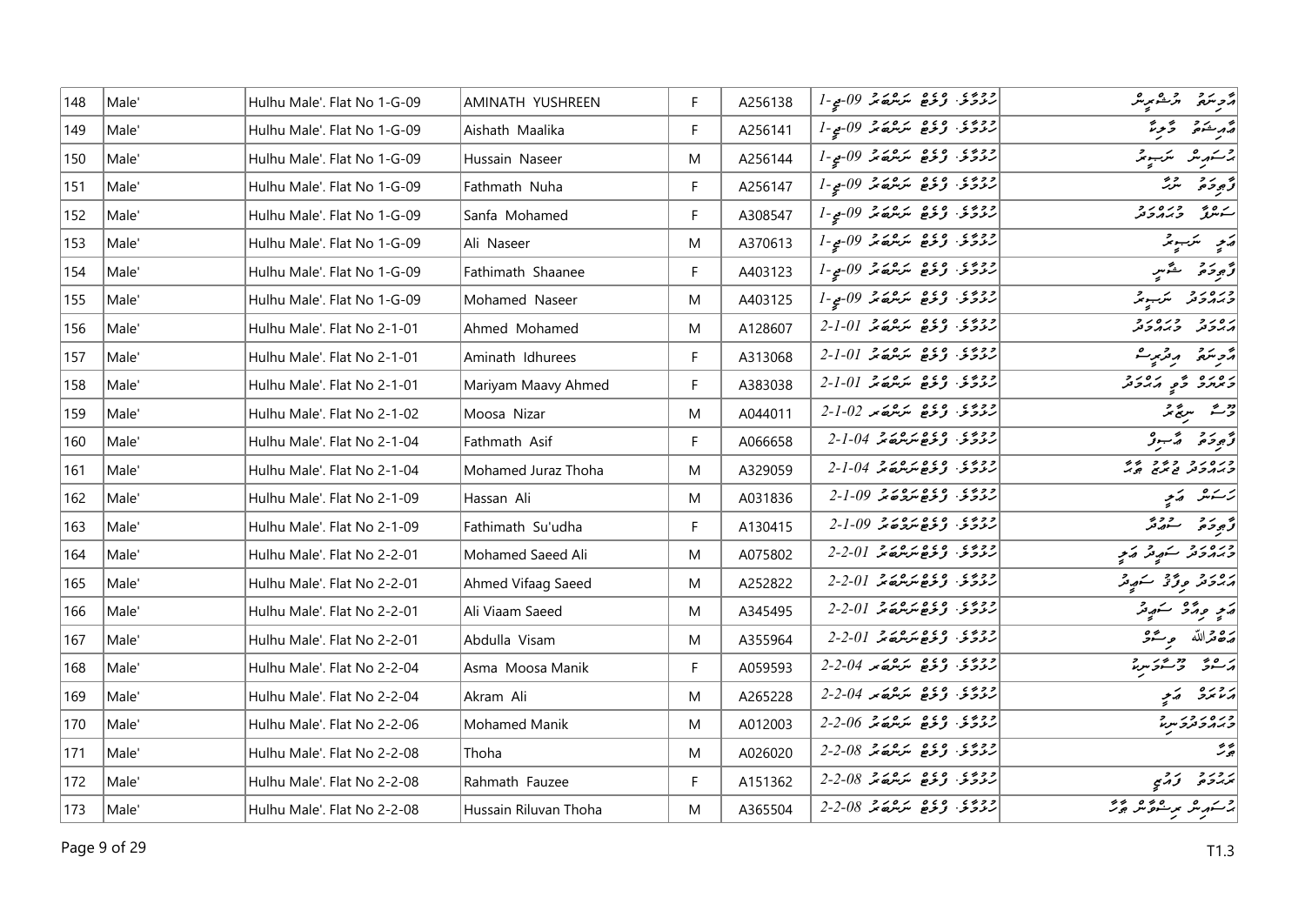| 174 | Male' | Hulhu Male'. Flat No 2-2-08 | Ahzam Thoha              | M           | A365770 | 2-2-08 مرتكز من 2-2-2               | پر وي و<br>چڙ                                 |
|-----|-------|-----------------------------|--------------------------|-------------|---------|-------------------------------------|-----------------------------------------------|
| 175 | Male' | Hulhu Male'. Flat No 2-2-08 | Ahzam Thoha              | M           | A373769 | 2-2-08 مَرْمُوْهِ مَرْمُهُمْ 08-2-2 | ەرەرە<br>چڙ                                   |
| 176 | Male' | Hulhu Male'. Flat No 2-3-02 | Aminath Shaheera         | F           | A044407 | 2-3-02 وع قريم مركز 2-3-2           | أترجع أحكم يتمريثه                            |
| 177 | Male' | Hulhu Male'. Flat No 2-3-03 | Aminath Nasheeda Hussain | F           | A032130 | 2-3-03 ر <i>وۋھ مرمرھ پر 2-3-03</i> | أأوسكم سكيونكر بالتكريك                       |
| 178 | Male' | Hulhu Male'. Flat No 2-3-04 | Mohamed Arif             | M           | A023549 | 2-3-04 ر <i>وم قرم شهر 10-3-2</i>   | ورەر د پرو                                    |
| 179 | Male' | Hulhu Male'. Flat No 2-3-04 | Ali Shafaz Arif          | M           | A039754 | 3-3-04 روم مريد من 10-3-2           | أركبي الشوقريج أوحميرو                        |
| 180 | Male' | Hulhu Male'. Flat No 2-3-04 | Shifza Arif              | F           | A039755 | 3-3-04 ر <i>وم ۾ شهر شهر 2-3-04</i> | شوژیځ د تمبرژ                                 |
| 181 | Male' | Hulhu Male'. Flat No 2-3-05 | Ismail Ali               | M           | A000178 | 2-3-05 روم مريد 2-3-05 2-3-05       | بر شۇمۇھ كەيپ                                 |
| 182 | Male' | Hulhu Male'. Flat No 2-3-05 | Shafeega Zuhair          | F           | A040316 | 2-3-05 وتوقي <i>م شهر 15-3-2</i>    | شَرْرٍ يَنْ يَحْرَ يُرْ                       |
| 183 | Male' | Hulhu Male'. Flat No 2-3-05 | Aishath Samha            | F           | A132545 | 2-3-05 وقوع <i>مربره بل 5-3-05</i>  | مەر شەم ئىسىرى                                |
| 184 | Male' | Hulhu Male'. Flat No 2-3-05 | Saniyya Ismail           | F           | A334061 | 2-3-05 وقوع مرمود 2-3-05            | سەسلەش مەستۇمپۇ                               |
| 185 | Male' | Hulhu Male'. Flat No 2-3-05 | Sameetha Ismail          | F           | A346967 | 2-3-05 وتوقي <i>م شهر 15-3-2</i>    | سوچۇ بېسىۋېيى                                 |
| 186 | Male' | Hulhu Male'. Flat No 2-3-05 | Samiyya Ismail           | F.          | A372916 | 2-3-05 روم مريد 2-3-05 2-3-05       | سكورثر<br>ەرسىۋەپەيج                          |
| 187 | Male' | Hulhu Male'. Flat No 2-3-08 | Aishath Mohamed          | $\mathsf F$ | A081081 | 332 - 3 <i>-08 سُمْعَة 2-3-08</i>   | ه دره دره در<br>په شوه در درد                 |
| 188 | Male' | Hulhu Male'. Flat No 2-3-08 | Ashiya Mohamed           | F           | A082082 | 2-3-08 ترتزع ترتزع في 2-3-08        | و ره ر د<br>ر <i>ډ</i> رکر<br>بر<br>مر شہ وگر |
| 189 | Male' | Hulhu Male'. Flat No 2-3-08 | Virasha Mohamed          | F           | A087780 | 2-3-08 ر <i>ووفي مرمومة 08-3-2</i>  | ە ئۇشە<br>و ره ر و<br>تر <i>پر</i> وتر        |
| 190 | Male' | Hulhu Male'. Flat No 2-3-08 | Shivad Mohamed           | M           | A090000 | 332 - 3 <i>-08 سُمْهَمْ</i> 2-3-08  | شو <i>ه وره د</i> و<br>شو <i>ه تر پر بر</i>   |
| 191 | Male' | Hulhu Male'. Flat No 2-3-08 | Musthafa Mohamed         | M           | A091808 | 2-3-08 ر <i>ووفي مرمومة 08-3-2</i>  | چ پە پەرىچ<br>و رە ر د<br><i>د بر</i> گرىز    |
| 192 | Male' | Hulhu Male'. Flat No 2-3-09 | Mizna Adam               | F           | A080546 | 2-3-09 وقوع مرش كان 3-0-2           | و مح شه محمده                                 |
| 193 | Male' | Hulhu Male'. Flat No 2-3-09 | Hawwa Zahira             | F           | A131913 | 2-3-09 ر <i>وۋھ مرموم كى 2-3-09</i> | برەپچ<br>ىتى سەتتىر                           |
| 194 | Male' | Hulhu Male'. Flat No 2-3-10 | Ahuma Ali                | F           | A052719 | 2-3-10 رُومَ مَرْسُ 10-3-2          | پر ژی په په                                   |
| 195 | Male' | Hulhu Male'. Flat No 2-3-10 | Mohamed Dhaisam Abdullah | M           | A165013 | 2-3-10 رُومَ مَرْسُهَ جَلْسُ 2-3-10 | وره رو بر رو بره دالله                        |
| 196 | Male' | Hulhu Male'. Flat No 2-G-01 | Usman Ibrahim            | M           | A041106 | 33°5. وُوْعْ مَرْسُهَ بَنْ 10-يې-2. | وەۋش مەھرىر                                   |
| 197 | Male' | Hulhu Male'. Flat No 2-G-04 | Ahmed Shiham             | M           | A106673 | دووي وءه بره مدحى 2-يي-04           | رەرد جەرى                                     |
| 198 | Male' | Hulhu Male'. Flat No 2-G-04 | Ismail Nishan            | M           | A132148 | دووی   ووه مرور محد   2-يې -04      | أبر سادة أبر في سريك الر                      |
| 199 | Male' | Hulhu Male'. Flat No 2-G-04 | Aishath Shaffau          | F           | A239295 | دووی وءه بره مړه 2-يې-04            | و دره ده ده در در در<br>مرد شوم               |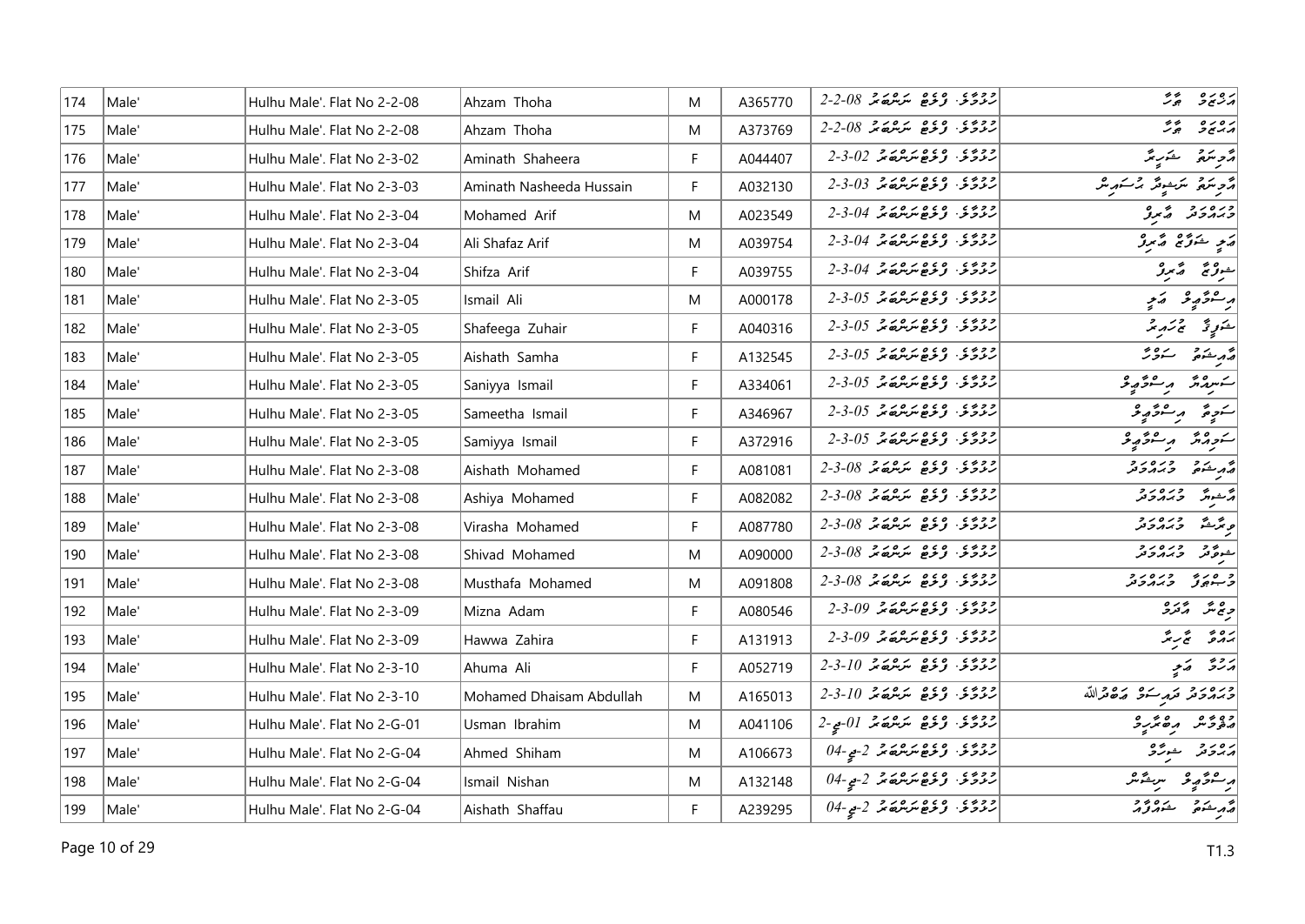| 200 | Male' | Hulhu Male'. Flat No 2-G-04 | Mohamed Shiyaz           | M  | A244128 | د د د و و و و د و ه د 2 - ي -04                 | و ره ر و<br><i>و بر</i> پر <del>و</del> تر<br>شەدگرىم |
|-----|-------|-----------------------------|--------------------------|----|---------|-------------------------------------------------|-------------------------------------------------------|
| 201 | Male' | Hulhu Male'. Flat No 2-G-04 | Mohamed Shuaib           | M  | A304833 | 332 - 339 مرب <i>وھ بن 2-ي</i> ې-04             | وره دو دره<br>وبرمرحر شورمره                          |
| 202 | Male' | Hulhu Male'. Flat No 2-G-05 | Mariyam Waheeda          | F  | A131351 | 2333. وقوع مرمعة مرق 15-ي-2                     | دەرە ئەيەت                                            |
| 203 | Male' | Hulhu Male'. Flat No 2-G-05 | Shifana Moosa            | F  | A149711 | 333 - وتوقي مرمض كا-بي-2                        | شوژ نگر در حرائے                                      |
| 204 | Male' | Hulhu Male'. Flat No 2-G-05 | Loosiana Moosa           | F  | A149712 | 333 - وتوقيع مرتفر 15- مي-2                     | وحسرته وحسة                                           |
| 205 | Male' | Hulhu Male'. Flat No 2-G-05 | Shiyahu Shakir           | M  | A272447 | وووي وووم مروم بر 05-يي-2                       | شەرگرا سەر بار                                        |
| 206 | Male' | Hulhu Male'. Flat No 2-G-05 | Sheleen Shakir           | F  | A272450 | 33 - وكون موقع مركز من 15-ي <sub>ع</sub> -2 - 2 | لمشروش المشرور                                        |
| 207 | Male' | Hulhu Male'. Flat No 2-G-05 | Aishath Samiha           | F  | A344662 | وووي وووم مرورة كي-2-2                          | مەر ئىكتى كەر ئە                                      |
| 208 | Male' | Hulhu Male'. Flat No 2-G-06 | Mohamed Hafiz            | M  | A225051 | $2 - 06$ حَدَّدٌ وَدَعْ مَرْسُمَةٌ $06 - 2$     | ورەر د بۇرۇ                                           |
| 209 | Male' | Hulhu Male'. Flat No 2-G-06 | Aishath Hamsha           | F  | A228474 | وووي. ووقع مرمض كان المجا-2                     | مەرىشقى كەرىش                                         |
| 210 | Male' | Hulhu Male'. Flat No 2-G-06 | Hassan Hazim             | M  | A385715 | $2 - 06$ حَدَّدٌ وَدَعْ مَرْسُمَةٌ $06 - 2$     | ىر سەش بۇ ئۇرقر                                       |
| 211 | Male' | Hulhu Male'. Flat No 2-G-07 | Fathimath Hameedha       | F. | A050581 | وووي. وي ع شرق هغر 07-يي-2                      | ژُوِدَهُ يَدِيَّرُ                                    |
| 212 | Male' | Hulhu Male'. Flat No 2-G-07 | Abdul Rahman Hassan      | M  | A050582 | وووي وووم ومريح 17-يې-2                         | رە دەرەپە ئەسەر                                       |
| 213 | Male' | Hulhu Male'. Flat No 2-G-07 | Mohamed Hassaan          | M  | A167590 | دووی و وه د مهاجر -07-يې -2                     | ورەرو رەپ                                             |
| 214 | Male' | Hulhu Male'. Flat No 2-G-08 | Raeef Gasim              | M  | A100132 | وووي. وءو برمون 18-يي-2                         | ىمەر قۇسۇ                                             |
| 215 | Male' | Hulhu Male'. Flat No 2-G-08 | Rafaaha Gasim            | F  | A166072 | 32°55. وتوقع مرتقصة 18-يي-2                     | ىرومۇ سىمىسىدى                                        |
| 216 | Male' | Hulhu Male'. Flat No 2-G-09 | Nafeesa                  | F  | A056506 | دووي وءه برمور 10-ي-2                           | ىئرىم ئە                                              |
| 217 | Male' | Hulhu Male'. Flat No 2-G-09 | Sana Adam                | F  | A131483 | دووی وی مرکز سرگاه کو -2                        | سەش ئەرە                                              |
| 218 | Male' | Hulhu Male'. Flat No 2-G-10 | Habeebullah Abdul Raheem | M  | A101091 | وووي. ووه مره مع 2-م -10                        | برح الله بره وه بر ح<br>برح الله برح مرد مربر حر      |
| 219 | Male' | Hulhu Male'. Flat No 2-G-10 | Ali Shifan               | M  | A364633 | $10$ -د د د و د ه سرهه د 2-مي $10$              | ړې <sub>شو</sub> ژ ش                                  |
| 220 | Male' | Hulhu Male'. Flat No 3-1-04 | Habil Abdul Ganee        | M  | A344862 | 3-1-04 رقوع شهره بر1-04                         | رُّھوگ ره دور سر                                      |
| 221 | Male' | Hulhu Male'. Flat No 3-1-05 | Hamida Aboobakuru        | F  | A052998 | 3-1-05 ومؤقع سرائدة مر1-05-3                    | 77777<br>برٌح ِ تَرُ                                  |
| 222 | Male' | Hulhu Male'. Flat No 3-1-05 | Ahmed Solaah             | M  | A057970 | 3-1-05 وقوع سكره مر50-1-3                       | ره رو دره ۵<br>پرسرتر سنور                            |
| 223 | Male' | Hulhu Male'. Flat No 3-1-07 | Adam Moosa               | M  | A131158 |                                                 | پره دونه                                              |
| 224 | Male' | Hulhu Male'. Flat No 3-1-07 | Hawwa Nasiha             | F  | A140735 | 3-1-07 ووقع شهر 1-07-3                          | برەپچ<br>ىئرىبىدىر                                    |
| 225 | Male' | Hulhu Male'. Flat No 3-1-07 | Nizma Adam               | F. | A145336 | 3-1-07 روم شهر 1-07-3                           | سرچ مجملاته                                           |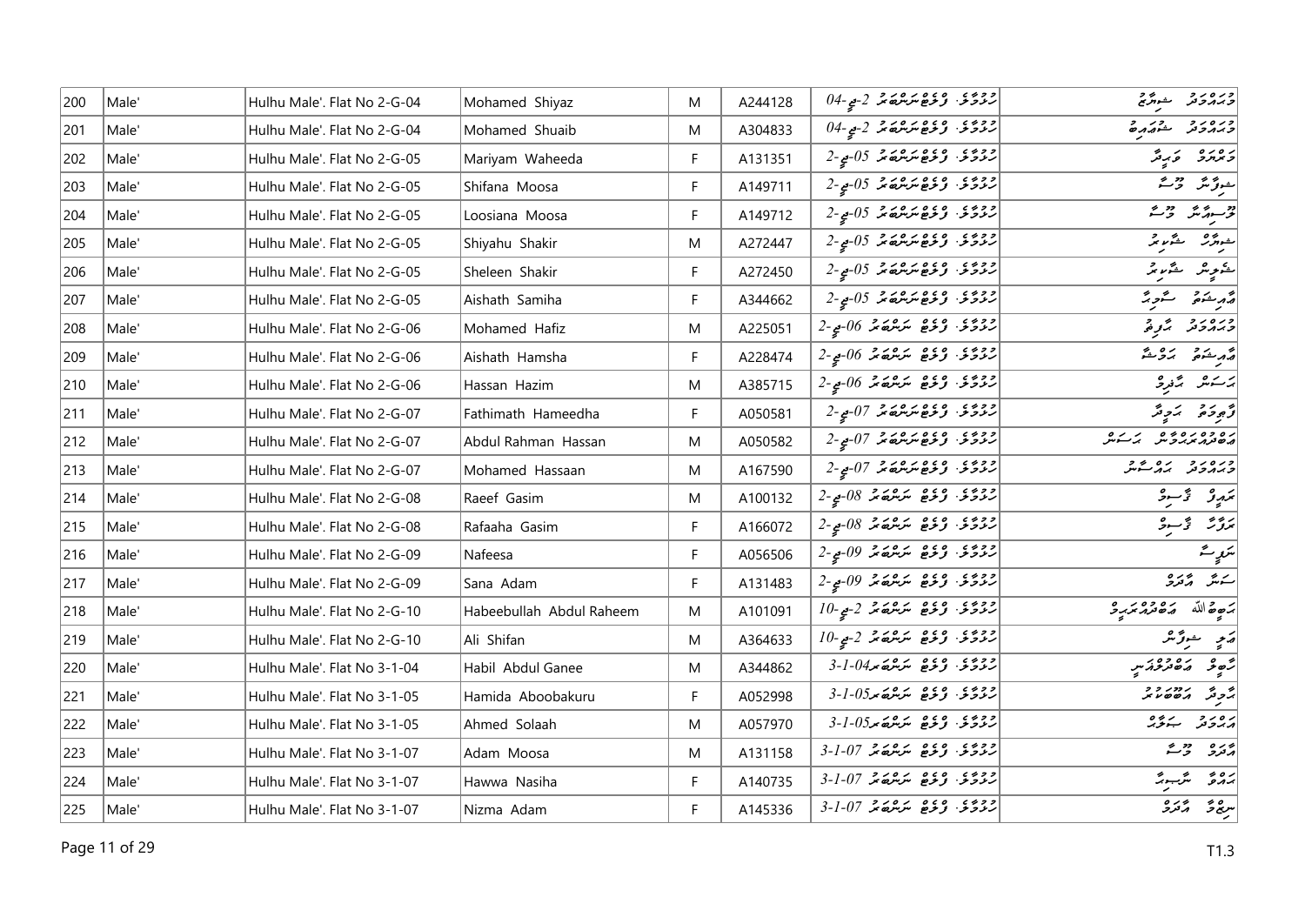| 226 | Male' | Hulhu Male'. Flat No 3-1-07 | Shaif Adam            | M         | A289558 | 3-1-07 وقوع شهر 1-07-3                      | پور ہ<br>مرکز ژ<br>ڪمري            |
|-----|-------|-----------------------------|-----------------------|-----------|---------|---------------------------------------------|------------------------------------|
| 227 | Male' | Hulhu Male'. Flat No 3-1-08 | AMINATH ZEENIYA       | F         | A045692 | 3-1-08 ر <i>ووفا مرشھ كى 1-08-</i> 3        | أتمر يتمقح<br>سم میں<br>سے ب       |
| 228 | Male' | Hulhu Male'. Flat No 3-2-01 | Abdulla Rasheed       | M         | A010939 | 2 مَوْتَوَى وَتَوْعَ سَرْسُهَ حَمْدِ 2-01-3 | برە تراللە<br>بخرشوقر              |
| 229 | Male' | Hulhu Male'. Flat No 3-2-06 | Sanfa Hassan          | F         | A131160 | 3-2-06 ر <i>وۋھ مرمرھ بر</i>                | سەھۇ<br>برسەمىر                    |
| 230 | Male' | Hulhu Male'. Flat No 3-2-08 | Ishaq Rasheed         | M         | A347450 | 3-2-08 مرتفع مرتفعة 2-08-3                  | پر هېږ چ<br>بمرشوقر                |
| 231 | Male' | Hulhu Male'. Flat No 3-2-08 | Abdhulla Rasheedh     | M         | A362414 | 3-2-08 مرتفع مرتفعة 2-08-3                  | مَدْ مَدَّاللَّهُ مَرَسْدِمَّر     |
| 232 | Male' | Hulhu Male'. Flat No 3-2-10 | Ibrahim Yazan Ayaaz   | M         | A372749 | 3-2-10 توقيق شهر 10-2-3                     | ת ביציב תהים גורד                  |
| 233 | Male' | Hulhu Male'. Flat No 3-2-10 | Hassan Yuan Ayaz      | M         | A372806 | 3-2-10 توقيق شرش 10-2-3                     | بر کے مدد مدد مرکز کے              |
| 234 | Male' | Hulhu Male'. Flat No 3-3-01 | Zulfa Mohamed Fulhu   | F         | A105789 | 3-3-01 كونجى مەركى قىرال 3-3-01             | وه په دره رووو<br>بح څرنو کرير کري |
| 235 | Male' | Hulhu Male'. Flat No 3-3-02 | Mansoor Ibrahim       | M         | A032696 | 3-3-02 وقوع شهر 20-3-3                      | ومرجع مقدرو                        |
| 236 | Male' | Hulhu Male'. Flat No 3-3-02 | Hussain Muaz          | M         | A148012 | 3-3-02 ووقع شهر 20-3-3                      | پرستهر مردم د                      |
| 237 | Male' | Hulhu Male'. Flat No 3-3-04 | Aboobakuru Mohamed    | M         | A024517 | 3-3-04 توقي سَرْسَهَ حَمْدِ 3-3-04          | נדמנ כנסנב<br>גפסט ב בגגבת         |
| 238 | Male' | Hulhu Male'. Flat No 3-3-04 | Zareena Mohamed       | F         | A080167 | 3-3-04 ر <i>وم</i> ع ش <i>هوم</i> 10-3-3    | پی پیش ویره رو                     |
| 239 | Male' | Hulhu Male'. Flat No 3-3-04 | Zeeniya Aboobakru     | F         | A084040 | 3-3-04 روم شهر 3-3-04                       | 77/27/7<br>اسمبر<br>پیمبر          |
| 240 | Male' | Hulhu Male'. Flat No 3-3-04 | Zeena Aboobakuru      | F         | A089703 | 3-3-04 ر <i>وم</i> ع ش <i>هوم</i> 10-3-3    | پی شهر در در در                    |
| 241 | Male' | Hulhu Male'. Flat No 3-3-04 | Aminath Falaha        | F         | A103887 | 3-3-04 روم شهر 3-3-04                       | أزويتهى وتؤثر                      |
| 242 | Male' | Hulhu Male'. Flat No 3-3-04 | Zarana Aboobakuru     | F         | A147694 | 3-3-04 تركوها المريكري 3-3-04               | ئے مُترسَّر<br>77777               |
| 243 | Male' | Hulhu Male'. Flat No 3-3-04 | Zameela Aboobakru     | F         | A291311 | 3-3-04 توقي سَرْسَهَ حَمْدِ 3-3-04          | 77777<br>كتج حرقحه                 |
| 244 | Male' | Hulhu Male'. Flat No 3-3-04 | Zahwa Mohamed Hussain | F         | A341397 | 3-3-04 مرتفع مرتفقة 3-3-04                  | ג כי כגמכני העולה יש               |
| 245 | Male' | Hulhu Male'. Flat No 3-3-06 | Shareefa Ibrahim      | F         | A036697 | 3-3-06 روم شهد 3-3-06 د                     | ەر ھەترىر <i>3</i><br> شەمورٌ      |
| 246 | Male' | Hulhu Male'. Flat No 3-3-06 | Mariyam Ali           | F         | A050127 | 3-3-06 روم شهد 3-3-06 دي.                   | ئەنگەر ئ<br>ەتىر                   |
| 247 | Male' | Hulhu Male'. Flat No 3-3-06 | Khadeeja Rifqa        | F         | A094240 | 3-3-06 روم شهد 3-3-06 د                     | ىروتى<br>ترَ مَدِيَّحَ             |
| 248 | Male' | Hulhu Male'. Flat No 3-3-08 | Ailam Ali             | M         | A364484 | 3-3-08 وقوع سَرْسْهَ جَيْ 2-3-4             | لمذمرخه<br>ەئىر                    |
| 249 | Male' | Hulhu Male'. Flat No 3-3-08 | Allam Ali             | M         | A364487 | 3-3-08 وقوع شهر 3-3-08                      | ره وه<br>مهرمو<br>رځمنه            |
| 250 | Male' | Hulhu Male'. Flat No 3-3-10 | Aminath Didi          | F         | A033807 | 3-3-10 كوفوع مروك 10-3-3                    | پژحر سَرَ پِرْ وَرِ وَرِ           |
| 251 | Male' | Hulhu Male'. Flat No 3-3-10 | Ibrahim Rasheed       | ${\sf M}$ | A087881 | 3-3-10 كوفريق مركز 10-3-3                   | رە ئۇرۇ بۇيدۇر                     |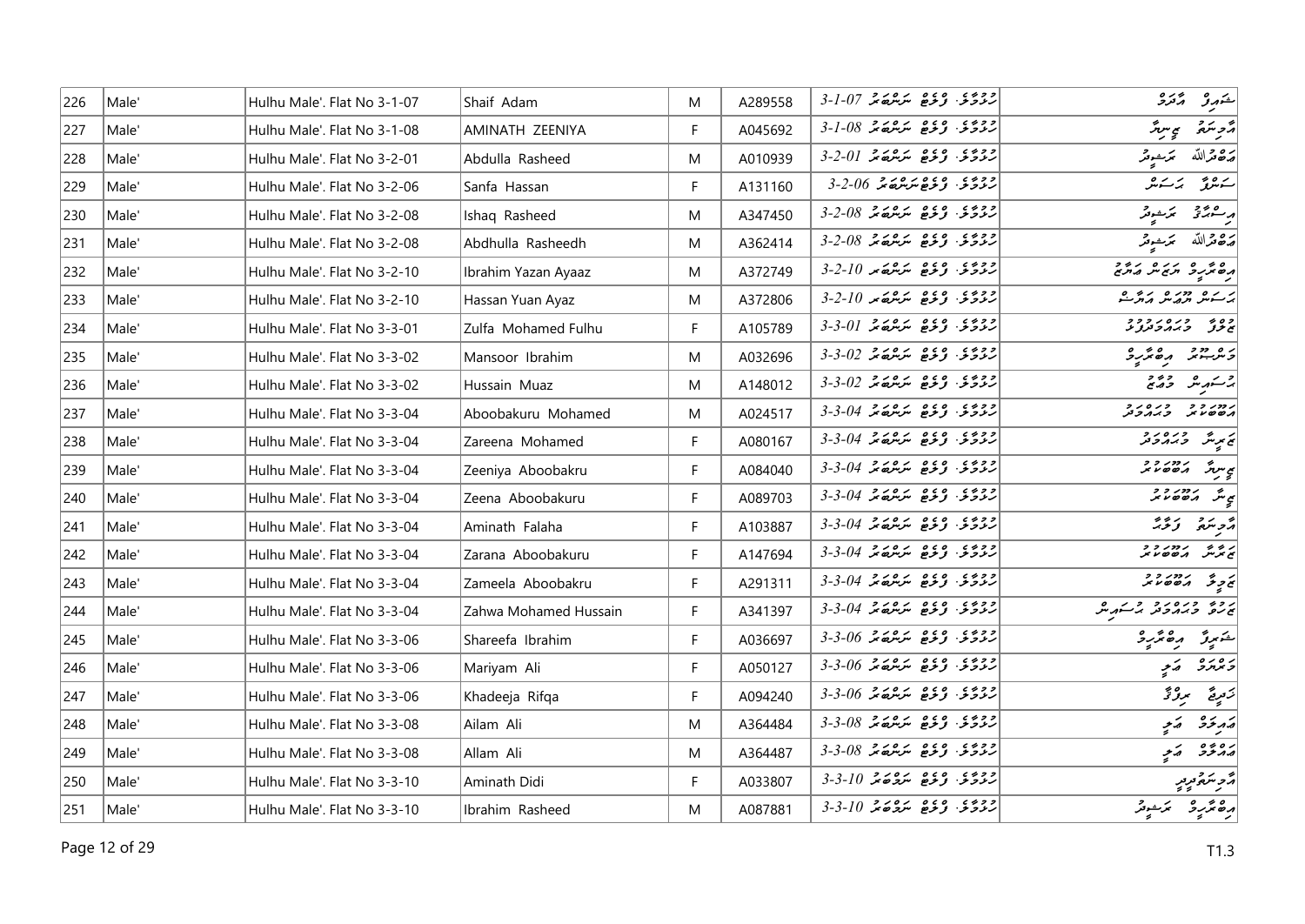| 252 | Male' | Hulhu Male'. Flat No 3-3-10 | Mohamed Shuau Shafeeq      | M         | A113329 | 3-3-10 كوفوع مروك 10-3-3                | ورەرو ئورۇم ئورۇ                     |
|-----|-------|-----------------------------|----------------------------|-----------|---------|-----------------------------------------|--------------------------------------|
| 253 | Male' | Hulhu Male'. Flat No 3-3-10 | Fathimath Imthinan Shameem | F         | A167338 | 3-3-10 كوم مروك 10-3-3                  | أؤوخو ووموشر المنوح                  |
| 254 | Male' | Hulhu Male'. Flat No 3-G-01 | Dhiyaana Ali               | F         | A073426 | 222 - وقوع مرمرة مرس 10-ي-3             | مریژ سر کرکم پر                      |
| 255 | Male' | Hulhu Male'. Flat No 3-G-01 | Nabeela Shiyam             | F         | A131573 | د دوي و وه د وړ د 10-يې-3               | شەدگرى<br> سَرَھٍ تَرُ               |
| 256 | Male' | Hulhu Male'. Flat No 3-G-01 | Nabaha Shiyam              | F         | A160969 | رووي وءه بروير 10-ي-3                   | سرەتر<br>شەدگرى                      |
| 257 | Male' | Hulhu Male'. Flat No 3-G-01 | Nabahu Shiyam              | F         | A334748 | وووي وءه رور ج ل ال-مي-3                | سرکھ تر<br>شەدگرى                    |
| 258 | Male' | Hulhu Male'. Flat No 3-G-02 | Arifa Ahmed                | F         | A045264 | رووي وءه برمهد 02-ي-3                   | پیرو پرورو                           |
| 259 | Male' | Hulhu Male'. Flat No 3-G-05 | Waheeda Moosa Fulhu        | F         | A036148 | المردون وءه برمرد كالمي-3               | پروگر سی میں وجود                    |
| 260 | Male' | Hulhu Male'. Flat No 3-G-05 | Aminath Hasna Yauqoob      | F         | A289294 | $3 - 05$ حرمي مره المستمر 15-يع-3       | י גר גם וירדים                       |
| 261 | Male' | Hulhu Male'. Flat No 3-G-05 | Husna Waheed               | F         | A331651 | وووي. ووه مره معرف 15-يع-3              | 2سىمىش ئۇيەتىر                       |
| 262 | Male' | Hulhu Male'. Flat No 3-G-05 | Zafaaf Ahmed               | M         | A387389 | 3- وه و و و و مره مر 50- و -3           | ر وه در در د<br>بح تو تو اړکر شر     |
| 263 | Male' | Hulhu Male'. Flat No 3-G-05 | Soahib Mohamed             | M         | A387390 | 222 - وي عرب مربع من 15-يي-3            | و ره ر د<br><i>و بر</i> و تر<br>سەرە |
| 264 | Male' | Hulhu Male'. Flat No 3-G-06 | Ishag Waheed               | M         | A038186 | 3- دوم ويدي من الماس 16- مي-3           | أور شرجي المحامر والمحمد والمحمد     |
| 265 | Male' | Hulhu Male'. Flat No 3-G-06 | Fathmath Shaanyz Ishaq     | F         | A158385 | رووي. وءه برمونه 16-يې-3                | قُرُوحَةً شَمْسِينَ وسُتَبَرَّدَ     |
| 266 | Male' | Hulhu Male'. Flat No 3-G-06 | Zaeema Mohamed             | F         | A266655 | وووي وووم مرور چر -3- و-3               | كرمر وره دو                          |
| 267 | Male' | Hulhu Male'. Flat No 3-G-06 | Mariyam Shazra Ishaq       | F         | A326382 | 3- د دي. و د و مرمره تر 06- ي-3         | د ۱۶ د ۱۶ په ۱۳۶۴م                   |
| 268 | Male' | Hulhu Male'. Flat No 3-G-06 | Ahmed Shirfan              | M         | A344794 | 3- ووي ويد ويد مرتدى كال- يو - 3        | رەرد ھەرگەر                          |
| 269 | Male' | Hulhu Male'. Flat No 3-G-06 | Aminath Shaufa Ishaq       | F         | A356082 | 222 كورو توفيقا مريتها مركة المعادية -3 | و برد شهر و بر در د                  |
| 270 | Male' | Hulhu Male'. Flat No 3-G-07 | Ibrahim Rasheed            | M         | A039063 | 222 كورو من من السياسي -3 -3            | رە ئۇرۇ بۇيدۇر                       |
| 271 | Male' | Hulhu Male'. Flat No 3-G-07 | Aishath Saudiyya           | F         | A063074 | وووي - وووم مروم بر -07-يې-3            | התלק להתתחת                          |
| 272 | Male' | Hulhu Male'. Flat No 4-1-02 | Ali Rasheed                | M         | A033892 | 1-1-02 وقوع مرمودة حمر 1-1-4            | أركمني التمر يمرسونه                 |
| 273 | Male' | Hulhu Male'. Flat No 4-1-02 | Muaz Qasim Ali             | M         | A333896 | 1-1-02 وءەبرەم 2 10-1-4                 | دود و محسور و د                      |
| 274 | Male' | Hulhu Male'. Flat No 4-1-07 | Mohamed Saifaan            | M         | A161772 | 332 - ووقع مرمود 1-07-4                 | ورەرو سەرۇش                          |
| 275 | Male' | Hulhu Male'. Flat No 4-1-07 | Ali Shaihan                | M         | A345731 | 1-1-07 وء ۽ شهره جي 1-1-4               | أرشع المشركة بالكر                   |
| 276 | Male' | Hulhu Male'. Flat No 4-1-07 | Hussain Sheehan            | M         | A345732 | 1-1-07 ووقع مرمورة 1-1-4                | برسكىرىكر سوبرمكر                    |
| 277 | Male' | Hulhu Male'. Flat No 4-1-07 | Mohamed Maais              | ${\sf M}$ | A364595 | 1-1-07 وء ۽ مرموز 1-07-4                | ورەر ۋړے                             |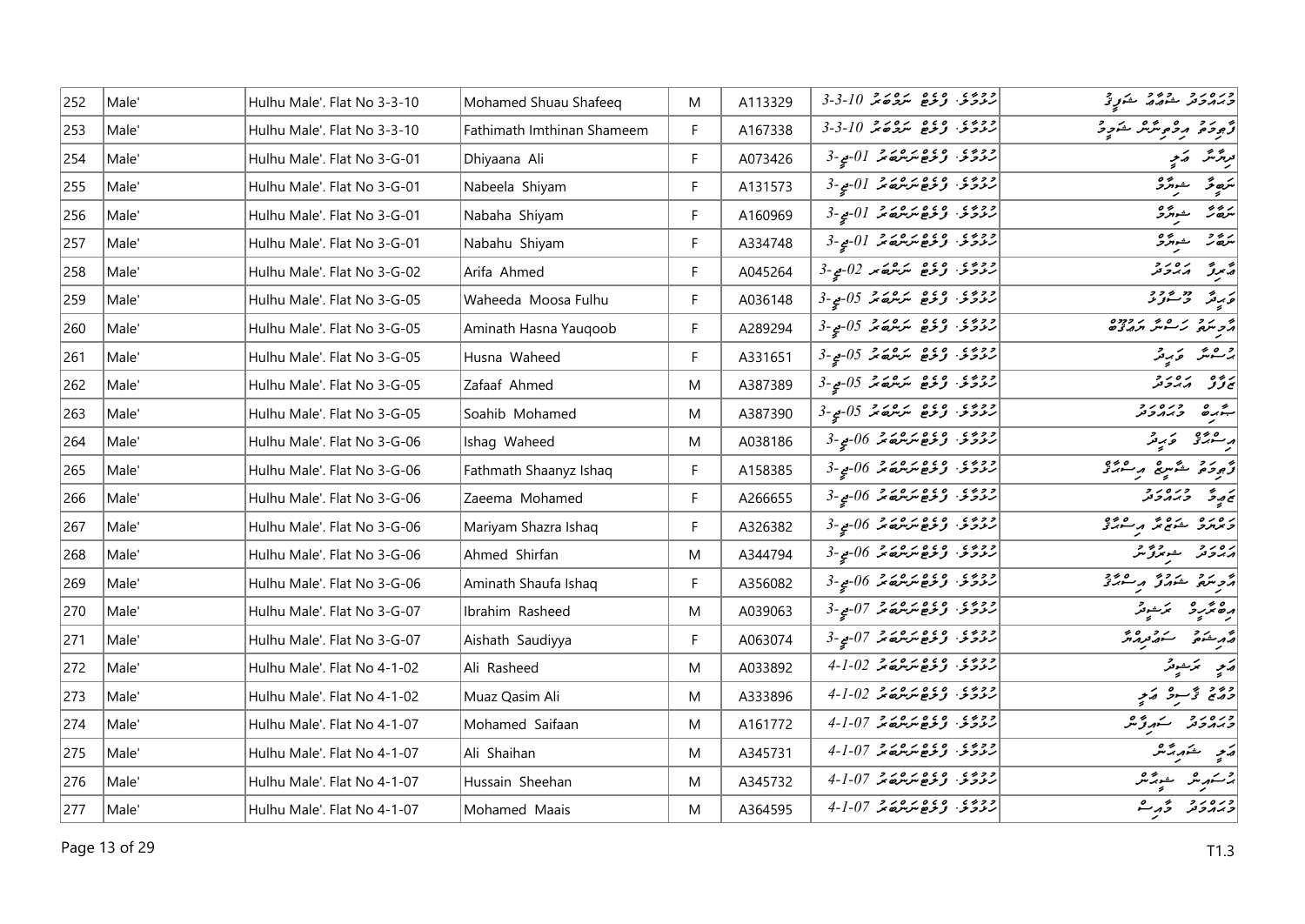| 278 | Male' | Hulhu Male'. Flat No 4-2-02 | Ibrahim Rushdhee        | M | A079488 | 322 - 329 مر <i>وكة</i> 2-02-4               | رە ئۆر ئەھمىشىر                                      |
|-----|-------|-----------------------------|-------------------------|---|---------|----------------------------------------------|------------------------------------------------------|
| 279 | Male' | Hulhu Male'. Flat No 4-2-02 | Mohamed Rishwan Ibrahim | M | A367418 | 2202 . ووقع مرد فقر 2-02-4                   | ورەرو برخوش مەمگرو                                   |
| 280 | Male' | Hulhu Male'. Flat No 4-2-06 | Arifa                   | F | A043551 | 2232 وقوع شر <i>وغ</i> ر 2-06-4              | ر سمبر تر<br>مسلم                                    |
| 281 | Male' | Hulhu Male'. Flat No 4-2-08 | Zareena Hassan          | F | A074807 | 322 - 32 <sub>9</sub> كوفي مربر 1-2-08 - 4-2 | ىم بىرىتىر<br>ئ<br>برسەمىر                           |
| 282 | Male' | Hulhu Male'. Flat No 4-3-05 | Adam Shirhan            | M | A038369 | 4-3-05 ووقع شهر 4-3-05                       | ے پر <i>ش</i> ر<br>پور ہ<br>مرکز                     |
| 283 | Male' | Hulhu Male'. Flat No 4-3-05 | Khadeeja Mohamed        | F | A038381 | 4-3-05 ووقع شهر 4-3-05                       | و ره ر د<br><i>د ب</i> رگرفر<br>  ترموقح             |
| 284 | Male' | Hulhu Male'. Flat No 4-3-05 | Hawwa Suhaila           | F | A096914 | 4-3-05 وي شهر 9-3-05 4-3-05                  | پر ه پچ<br>سەزىر ئى                                  |
| 285 | Male' | Hulhu Male'. Flat No 4-3-05 | SARA MOHAMED            | F | A147389 | 4-3-05 وء ۽ شهد 9-3-4                        | ر میر وره د و<br>سنگر وبرووتر                        |
| 286 | Male' | Hulhu Male'. Flat No 4-3-05 | Abdulla Shaffan         | M | A147394 | 4-3-05 ووقع شهر 4-3-05                       | پره قرالله<br>ىش <i>ەر ۋى</i> ر                      |
| 287 | Male' | Hulhu Male'. Flat No 4-3-05 | Ahmed Saudhoon          | M | A353776 | 4-3-05 وي شهر 9-3-05 4-3-05                  | پر ۱۶ و تر<br>سە دود ھ                               |
| 288 | Male' | Hulhu Male'. Flat No 4-G-06 | Wafiyya Ali             | F | A058394 | وووي. وتوقع مرمه مع 16- مي-4                 | ءَ په په په په                                       |
| 289 | Male' | Hulhu Male'. Flat No 4-G-06 | Fathimath Sifna         | F | A074129 | 333 - وقوع مرمه مرضى 16-ي-4                  | سەۋىگە<br>ۇ بوچە                                     |
| 290 | Male' | Hulhu Male'. Flat No 4-G-06 | Aishath Shithuna        | F | A075994 | وووي وووم وومح 06-ي-4                        | أقرم شوق الشوح مكر                                   |
| 291 | Male' | Hulhu Male'. Flat No 4-G-06 | Aminath Shizna          | F | A291826 | وووي وووبر مهتز 16-يې-4                      | أزويتكم المستورة يثر                                 |
| 292 | Male' | Hulhu Male'. Flat No 4-G-06 | Ali Shifaz              | M | A360008 | وووي وووم وومح 06-ي-4                        | أوسمج سنورج                                          |
| 293 | Male' | Hulhu Male'. Flat No 4-G-06 | Mariyam Amaani Ahmed    | F | A367331 | و و دي . و ۽ و مرمز ه جر -4 - و -4           | رەرە رۇس كەرد                                        |
| 294 | Male' | Hulhu Male'. Flat No 4-G-06 | Mohamed Ahuzam Ahmed    | M | A393684 | د د د و و و و د وړ د چې د 06-يې -4           | כנסג כ גסגם גסג כ<br>כממכת ממשכ ממכת                 |
| 295 | Male' | Hulhu Male'. Flat No 4-G-07 | Mariyam Isra            | F | A341661 | $-1 - 0$ حدود. وده مره ملابس السم            | ويروره مرتفقه                                        |
| 296 | Male' | Hulhu Male'. Flat No 4-G-07 | Ahmed Nishan            | M | A449381 | وووي. ووق مرمض 17-ي-4                        | سرىشەشر<br>بر 2 د تر<br>م <i>ر</i> بر <del>د</del> ر |
| 297 | Male' | Hulhu Male'. Flat No 4-G-08 | Fathimath Jeeza         | F | A057318 | وووي. وءه مرمود 08-يې-4                      | وحجوحهم<br>حٍ جَ                                     |
| 298 | Male' | Hulhu Male'. Flat No 4-G-08 | Mariyam Naajee          | F | A167246 | وووي. وءه مرمود 08-يې-4                      | ر ه ر ه<br>د بربرو<br>سرتني                          |
| 299 | Male' | Hulhu Male'. Flat No 5-1-03 | Mariyam Manike          | F | A059339 | 3-1-03 مريد مشهد 1-03-1                      | ر ه ر ه ر په                                         |
| 300 | Male' | Hulhu Male'. Flat No 5-1-03 | Ibrahim Faizan          | M | A369232 | 3-1-03 مرتفع مرتفقة 1-03-1-5                 | رە ئۆر ئەرتى ئىر                                     |
| 301 | Male' | Hulhu Male'. Flat No 5-1-05 | Mohamed Asif            | M | A033237 | 3-1-05 ووقع شهر 1-05-5                       | وره دو په دو                                         |
| 302 | Male' | Hulhu Male'. Flat No 5-1-05 | Mohamed Shaif           | M | A238205 | 322 - ووفي شهر 1-05-5                        | وره دو شهرو                                          |
| 303 | Male' | Hulhu Male'. Flat No 5-1-06 | Aishath Waheeda         | F | A075233 | 322 - وقوع <i>مربرھ بن 1-06-1</i>            | مەرشەم ئەبەتگە                                       |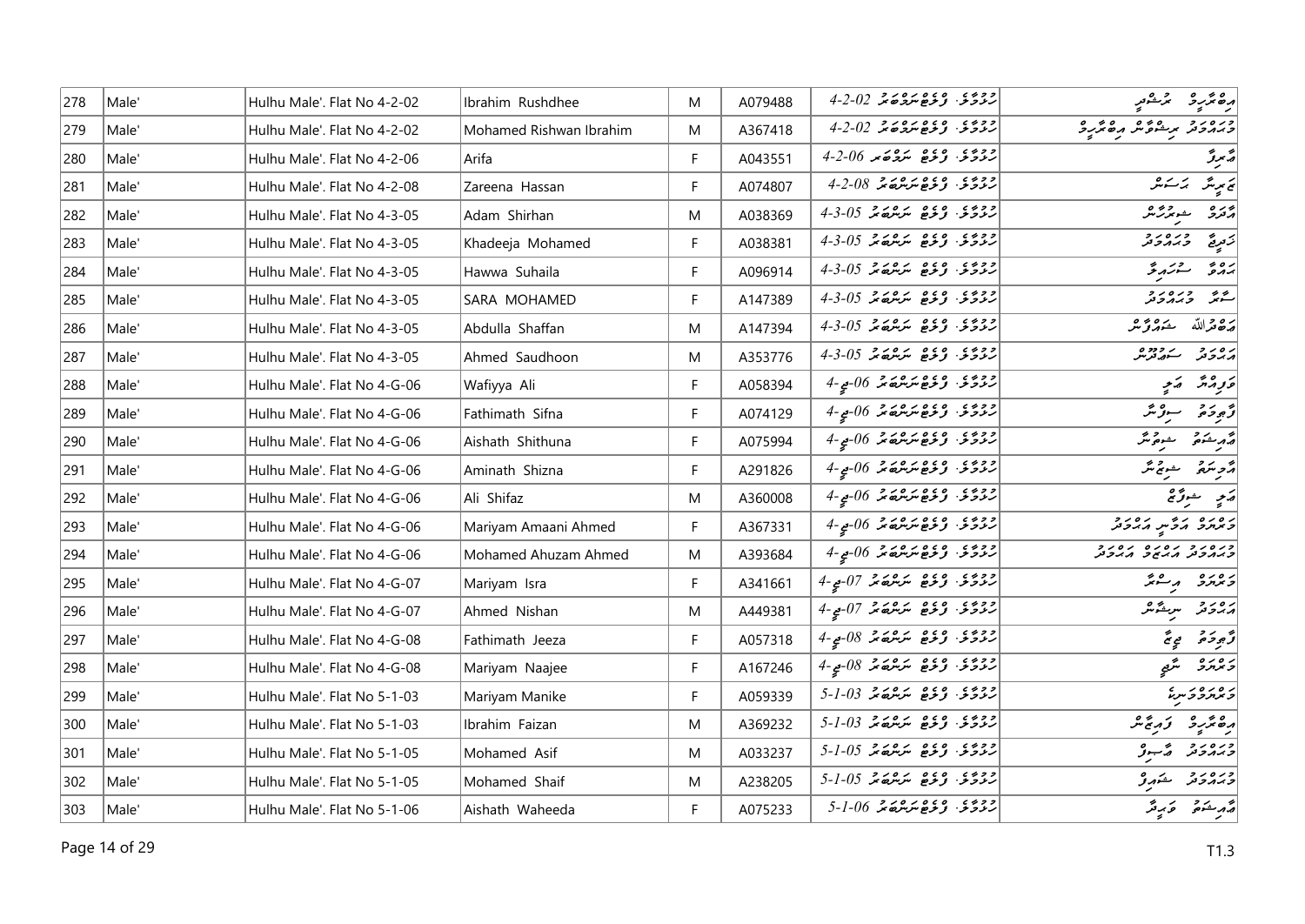| 304   | Male' | Hulhu Male'. Flat No 5-1-06 | Aishath Nishana          | F         | A300308 | 322 - وقوع مرمود 1-06-1-5                 | أقرم شوة المستحر متكر                                                  |
|-------|-------|-----------------------------|--------------------------|-----------|---------|-------------------------------------------|------------------------------------------------------------------------|
| 305   | Male' | Hulhu Male'. Flat No 5-1-07 | Mariyam Baseera          | F         | A040987 | 3-1-07 وي عرب معدد 1-07-5                 | دەرە ھەجد                                                              |
| 306   | Male' | Hulhu Male'. Flat No 5-1-07 | Ahmed Usham              | M         | A057218 | 1-1-07 وقوع مرمر 1-07-5                   | ره د د په و                                                            |
| 307   | Male' | Hulhu Male'. Flat No 5-1-07 | Aishath Shaufa Ahmed     | F         | A335583 | 1-1-07 وقوع مرمر 1-07-5                   | ه دشتم شهرز برورد<br>مهرشتمی شهرز مدونر                                |
| 308   | Male' | Hulhu Male'. Flat No 5-1-08 | Zareena Moosa            | F         | A069960 | 3-1-08 مرضى مركز 1-08-1-5                 | پرېږېد دحمق                                                            |
| 309   | Male' | Hulhu Male'. Flat No 5-1-08 | Jaufar Naseem            | M         | A153935 | 1-1-08 مريدة مستقامة 1-08-5               | ر ور د سرگرده<br>ق <i>امانی سرگر</i> ده                                |
| 310   | Male' | Hulhu Male'. Flat No 5-1-08 | Ardam Faizal Johnston    | M         | A353627 | 322 - ووقع شهر 1-08-1-5                   | وره که بروه ۵۵۰۰ وره                                                   |
| 311   | Male' | Hulhu Male'. Flat No 5-1-08 | Ali Zayed Johnston       | ${\sf M}$ | A353629 | 322 - ووقع شهر 1-08-1-5                   | أمو يمريز وموجع                                                        |
| $312$ | Male' | Hulhu Male'. Flat No 5-1-08 | Aminath Yazmin Johnston  | F         | A365332 | 222 - وقوع سَرْسَهَ جَيْ 1-08-1           | أثر برد الرائد و ما ما ما برا و برا و برا الله بر                      |
| 313   | Male' | Hulhu Male'. Flat No 5-2-01 | Hussain Rasheed          | M         | A026783 | 2 <i>-2-01 دَعَوَى سَرْسُهَ جَ</i> 10-2-5 | 2ىسكىرىنىڭ ئىككى ئىشىر                                                 |
| 314   | Male' | Hulhu Male'. Flat No 5-2-01 | ALI SHAMEEM              | M         | A133394 | 3-2-01 روم شهد ال-2-5                     | ړې شوه                                                                 |
| 315   | Male' | Hulhu Male'. Flat No 5-2-01 | Aishath Iyana            | F         | A148198 | 3-2-01 روم شهد بين 10-2-5                 | ەرەشىر<br>ا پر <sub>مر</sub> شوځو<br>ا                                 |
| 316   | Male' | Hulhu Male'. Flat No 5-2-01 | Aishath Rasheedha        | F         | A148421 | 3-2-01 روم شهد ال-2-5                     | أقهر مشكاتهم المتمر سيوفكر                                             |
| 317   | Male' | Hulhu Male'. Flat No 5-2-01 | Aminath Zeena            | F         | A234677 | 3-2-01 روم شهد ال-2-5                     | ړٌ د سره پې سر                                                         |
| 318   | Male' | Hulhu Male'. Flat No 5-2-01 | Mohamed Rasheed          | M         | A234688 | 2 <i>-2-01 دَعَوَى سَرْسُهَ جَ</i> 10-2-5 | وره رو کرشونر<br>وبردونر کرشونر                                        |
| 319   | Male' | Hulhu Male'. Flat No 5-2-04 | Ahmed Nishan             | M         | A035062 | 222 - 329 سَرْسَهَ جَيْ 2-04-5            | رەرد سەشھر                                                             |
| 320   | Male' | Hulhu Male'. Flat No 5-2-04 | Aishath Nahdiyya         | F         | A039727 | 222 - 329 سَرْسَهَ جَيْ 2-04-5            | مەر ئىسى ئىر ئىر ئەر                                                   |
| 321   | Male' | Hulhu Male'. Flat No 5-2-04 | Ibrahim Anees            | M         | A047338 | 3-2-04 مرتفع مرتب <i>عة جو 1</i> 0-2-5    | رە ئۆر ئەرب                                                            |
| 322   | Male' | Hulhu Male'. Flat No 5-2-04 | Hussain Nishan           | M         | A085859 | 3-2-04 مريدة مستعدد 10-2-5                | 2 كىرىگر سرىشىگىر                                                      |
| 323   | Male' | Hulhu Male'. Flat No 5-2-04 | Mohamed Nishan           | M         | A085860 | 222 - 329 سَرْسَهَ جَيْ 2-04-5            | و رە ر د<br><i>د بر</i> گرىز<br>سرىشەشر                                |
| 324   | Male' | Hulhu Male'. Flat No 5-2-04 | Aishath Anoosha          | F         | A089660 | 3-2-04 مرتفع مرتب <i>عة جو 1</i> 0-2-5    | مەر ئىكى ئەرەر ئە                                                      |
| 325   | Male' | Hulhu Male'. Flat No 5-2-08 | Nasira Adam Thakurufaanu | F         | A026003 | 3-2-08 ويحفظ مرتبر 18-2-5-5               | ش شده در ۲۶۶۶ و و در و در و در این شر<br>سربب بر سر ایران شروع مورو شر |
| 326   | Male' | Hulhu Male'. Flat No 5-2-08 | Nahida Hameed            | F         | A046495 | 3-2-08 ر <i>وڤ مرموھ كى 2-08-</i> 5       | مَرْرِمَّز كَمَ رِمْرِ                                                 |
| 327   | Male' | Hulhu Male'. Flat No 5-3-07 | Mariyam Shabeena         | F         | A090326 | 3-3-07 ووقع شهر 5-3-07                    | أروره شوه ش                                                            |
| 328   | Male' | Hulhu Male'. Flat No 5-3-07 | Hussain Niyaz            | M         | A090327 | - 3-3-07 وي شهره جزال-3-5                 | 2سەر شەر سرىدى                                                         |
| 329   | Male' | Hulhu Male'. Flat No 5-3-07 | Ali Shifaz               | ${\sf M}$ | A090328 | 2 - 3 - 3 - 9 مرش 2 - 3 - 5 - 5           | اړ <sub>ک</sub> و شورځ                                                 |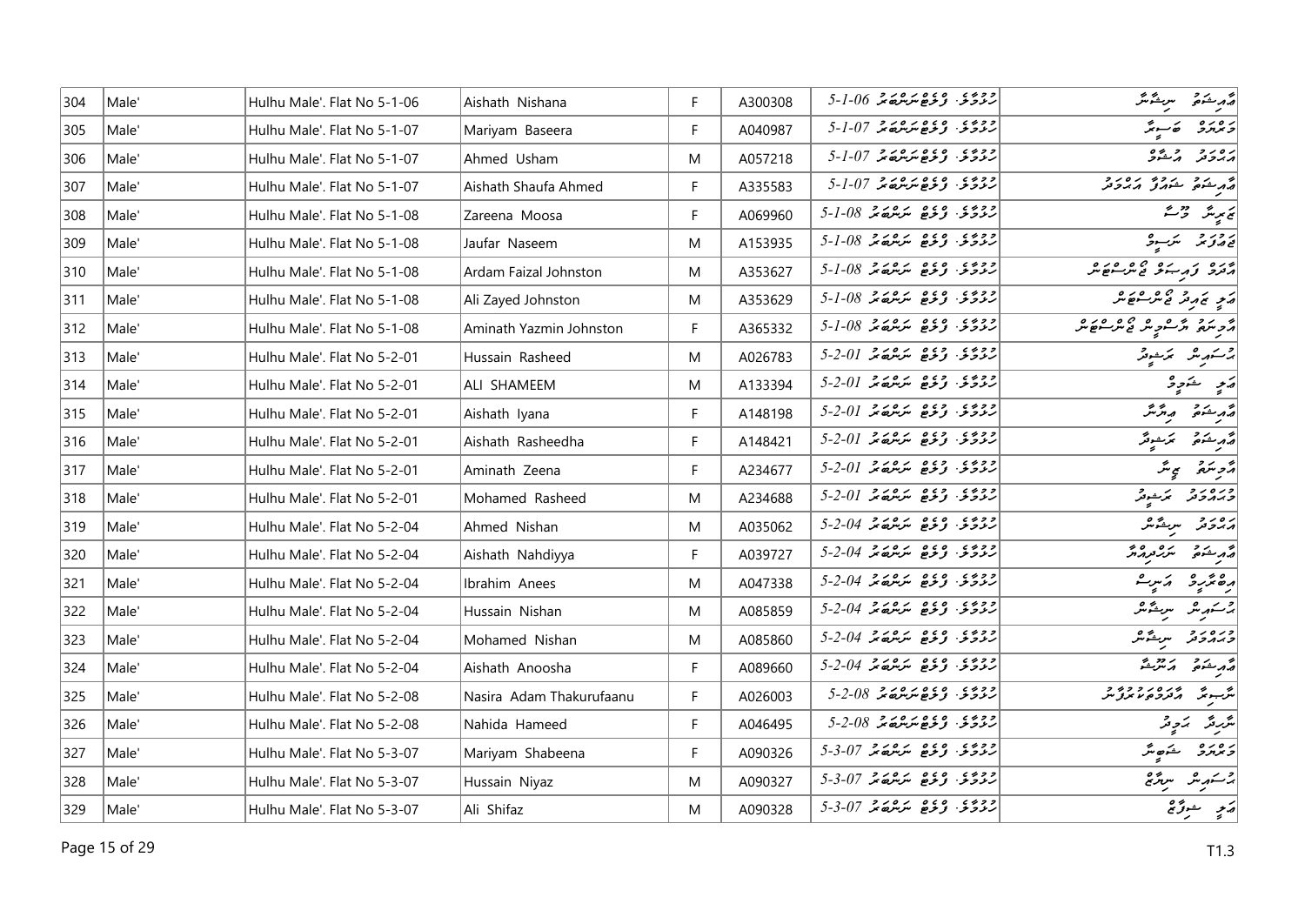| 330 | Male' | Hulhu Male'. Flat No 5-3-07 | Aminath Mueena                  | F           | A090329 |                                                                                                  | أأزويتم وتمايته                  |
|-----|-------|-----------------------------|---------------------------------|-------------|---------|--------------------------------------------------------------------------------------------------|----------------------------------|
| 331 | Male' | Hulhu Male'. Flat No 5-3-07 | Muneera Hassan                  | F           | A154120 |                                                                                                  | دسریگ   پرسکس                    |
| 332 | Male' | Hulhu Male'. Flat No 5-3-07 | Ismail Rameez                   | M           | A286171 |                                                                                                  | ر شۇر ئۇچ                        |
| 333 | Male' | Hulhu Male'. Flat No 5-3-07 | Hassan Ramiz                    | M           | A286172 | - 3-3-07 وي شهره جزال-3-5                                                                        | پرسەنئە ئەبرىقى                  |
| 334 | Male' | Hulhu Male'. Flat No 5-3-07 | Abdulla Afeef                   | M           | A369477 | - 3-3-07 وي شهره جزال-3-5                                                                        | برە قراللە<br>ەزىۋ               |
| 335 | Male' | Hulhu Male'. Flat No 5-3-07 | Ibrahim Shifau                  | M           | A375692 | 3-3-07 وقوع شهره 10-3-5                                                                          | ە ھەترىر ۋ<br>شەۋكە              |
| 336 | Male' | Hulhu Male'. Flat No 5-3-08 | Ibrahim Yasir                   | M           | A081901 | -3-08 ووقع شهر 10-3-5                                                                            | ەرھ ئ <sup>ۆ</sup> ر ۋ<br>ترسىتى |
| 337 | Male' | Hulhu Male'. Flat No 5-3-08 | FATHIMATH YASIRA                | F           | A210641 | -3-08 ووقع شهر 10-3-5                                                                            | أزَّهِ دَرَهُ قُرْسِيَّةٌ        |
| 338 | Male' | Hulhu Male'. Flat No 5-3-08 | Ahmed Yasir                     | M           | A210645 | -3-3-08 مرتكز من 18-3-5                                                                          | أرەر بۇسىر                       |
| 339 | Male' | Hulhu Male'. Flat No 5-3-08 | Aishath Yasira                  | F           | A210649 | 3-3-08 كوفوه مرتكزه كي 3-3-08                                                                    | أصمر مشوقهم وترسونني             |
| 340 | Male' | Hulhu Male'. Flat No 5-G-01 | Mariyam Shitha                  | F           | A072624 | $5 - 9$ حديث وي مرش ال-مي-5                                                                      | رەرە شەھ                         |
| 341 | Male' | Hulhu Male'. Flat No 5-G-01 | Ibrahim Azhan Mohamed<br>Nashim | ${\sf M}$   | A166183 | $5 - 91$ حَدَّمَ حَدَّمَ مَسْتَمَعَ $01 - 9$                                                     | ره به ۲۰۰۵ ورور و په وره د       |
| 342 | Male' | Hulhu Male'. Flat No 5-G-04 | Ibrahim Rushdy                  | M           | A042187 | $5 - 94$ حِمْدَةِ وَمَحْمَدِ مِنْ $-94$                                                          | أرە ئۇر ئىس ئىشتور               |
| 343 | Male' | Hulhu Male'. Flat No 5-G-04 | Aminath Zoona                   | F           | A054005 | رووي. وي مرهوم 10-ي-5                                                                            | أزمح سرة فلتحميش                 |
| 344 | Male' | Hulhu Male'. Flat No 5-G-04 | Mohamed Naif Ibrahim            | M           | A275267 | - دووي وي ه شره ه پر 04- پا-                                                                     | כנים כל ייתור תסילים             |
| 345 | Male' | Hulhu Male'. Flat No 5-G-04 | Fathimath Shiham                | F           | A337353 | دووی ووه برمه چر 04-يې-5                                                                         | وٌجوحَمَ شَرَرَّةُ               |
| 346 | Male' | Hulhu Male'. Flat No 5-G-07 | Shamiya Abdul Samadh            | $\mathsf F$ | A067480 | - دووي وي ه شره ه 17- پي- 5                                                                      | أشوره رە دەررد                   |
| 347 | Male' | Hulhu Male'. Flat No 5-G-08 | Mohamed Agleem                  | M           | A047194 | $5 - 98$ حَدَّمَ حَرْبَ مَنْ اللَّهُ عَلَى $9 - 8$                                               | ورەرو رورو                       |
| 348 | Male' | Hulhu Male'. Flat No 5-G-08 | Ali Safwaan Mohamed             | M           | A326627 | 222 - ووق مرمون 28- م -5                                                                         | كرو بدوون وره رو                 |
| 349 | Male' | Hulhu Male'. Flat No 6-2-03 | Abdulla Naeem                   | M           | A010128 | 333. ووقع شهر 2-03-6-6                                                                           | رَصْحْرَاللَّهُ سَمَمِهِ وَ      |
| 350 | Male' | Hulhu Male'. Flat No 6-2-03 | Ibrahim Areesh                  | M           | A075229 | 333. ووقع شهر 2-03-6-6                                                                           | أرەنگرىرى كەيرىش                 |
| 351 | Male' | Hulhu Male'. Flat No 6-2-03 | Ahmed Areem                     | M           | A075230 | 333. ووقع شهر 2-03-6-6                                                                           | د ه د چر د کمبرد                 |
| 352 | Male' | Hulhu Male'. Flat No 6-2-03 | Aminath Reema                   | F           | A096632 | $6 - 2 - 03$ $\sim$ $\sim$ $6$ $\sim$ $2$ $\sim$ $3$ $\sim$ $2$ $\sim$ $3$ $\sim$ $2$ $\sim$ $3$ | أرمح سرج<br>ىبرىژ                |
| 353 | Male' | Hulhu Male'. Flat No 6-2-03 | Fathimath Reem                  | F           | A153590 | $6-2-03$ محمد حكم 3.5-2                                                                          | و مر د<br>اقرامو خرم<br>بره      |
| 354 | Male' | Hulhu Male'. Flat No 6-2-07 | Ahmed Hussain                   | M           | A068494 | 322 - ووقع شرش 10-2-6                                                                            | أرور وحسكه مثر                   |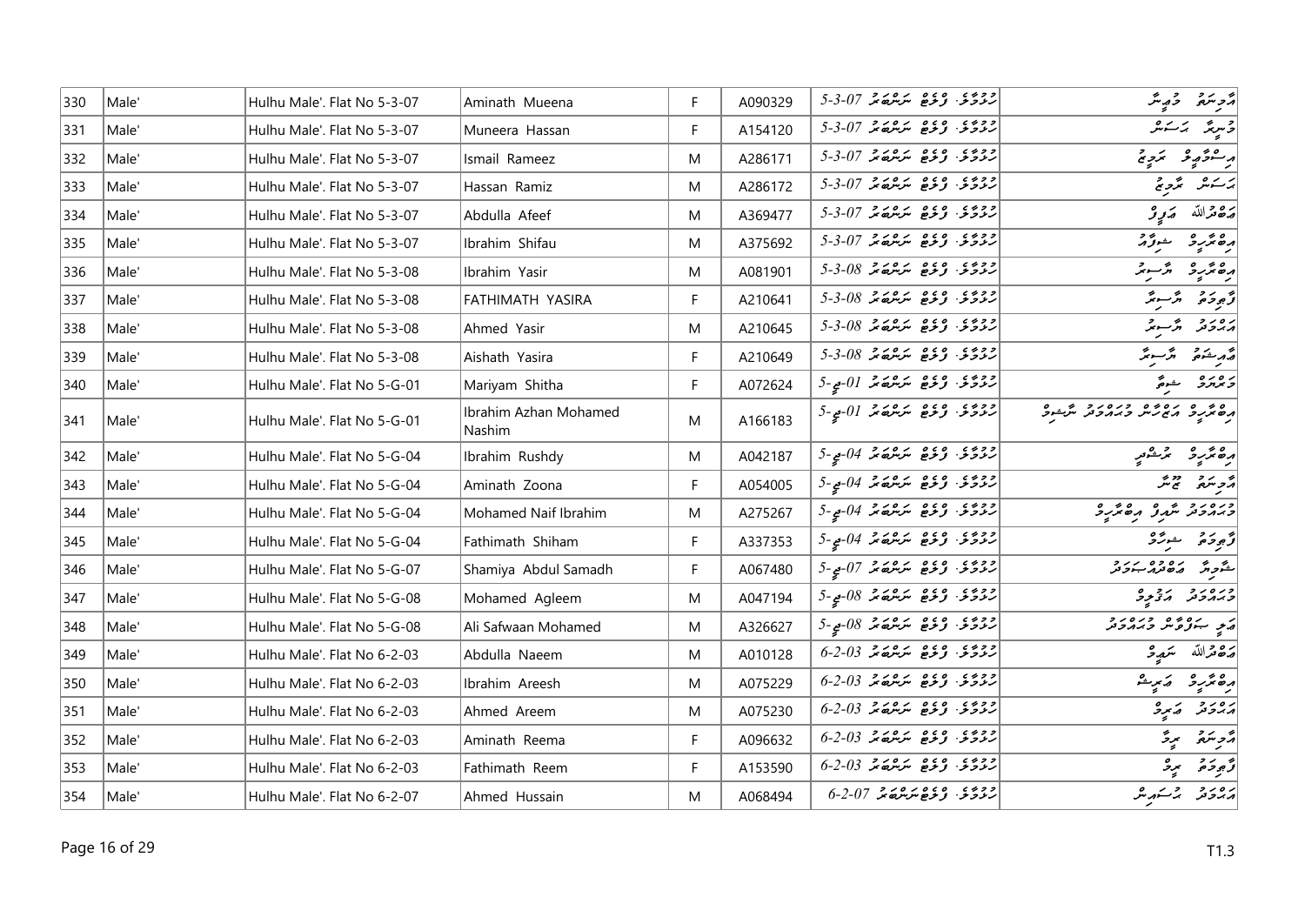| 355 | Male' | Hulhu Male'. Flat No 6-2-07 | Naseema Ali                | F  | A069433 | 333 - 33 <i>5 مربرھ ب</i> ر 2-07-6                                                                                                         | برَسودٌ    دَبِي                                                                        |
|-----|-------|-----------------------------|----------------------------|----|---------|--------------------------------------------------------------------------------------------------------------------------------------------|-----------------------------------------------------------------------------------------|
| 356 | Male' | Hulhu Male'. Flat No 6-2-07 | Fathimath Fizna            | F. | A103843 | $6 - 2 - 07$ $22 - 9$ $2 - 2$                                                                                                              | قهوخوه وعاشر                                                                            |
| 357 | Male' | Hulhu Male'. Flat No 6-2-07 | Mohamed Fizan              | M  | A103889 | 322 - وقوع مرمود 2-07-6-6                                                                                                                  | و ره ر و<br><i>د بر</i> گر تر<br>ی پچ مگر                                               |
| 358 | Male' | Hulhu Male'. Flat No 6-2-07 | Aminath Fazla              | F  | A103892 | 322 - 329 مري <i>ز ھئ</i> ي 10-2-6                                                                                                         | ترج سكتم فتتحافى                                                                        |
| 359 | Male' | Hulhu Male'. Flat No 6-2-07 | Hussain Fazeel             | M  | A163839 | $6 - 2 - 07$ $\frac{2}{3}$ $\frac{2}{3}$ $\frac{2}{3}$ $\frac{2}{3}$ $\frac{2}{3}$ $\frac{2}{3}$ $\frac{2}{3}$ $\frac{2}{3}$ $\frac{2}{3}$ | چەشەر بى تەسپى                                                                          |
| 360 | Male' | Hulhu Male'. Flat No 6-2-07 | Ismail Firash Ahmed        | M  | A163840 | 32° و و و و مري <i>زه پر 07-2-6</i>                                                                                                        | ر موځ د تر پژه د برد د                                                                  |
| 361 | Male' | Hulhu Male'. Flat No 6-2-07 | Aishath Firasha            | F. | A163841 | 3200 - ووقع مريد 10-2-6                                                                                                                    | أقهر مشكاته وترمثه                                                                      |
| 362 | Male' | Hulhu Male'. Flat No 6-3-01 | Hassan Thawfeeq            | M  | A057018 | 329 - ووقع مرشرة من 10-3-6                                                                                                                 | پرسەش ئۇم ئوقى                                                                          |
| 363 | Male' | Hulhu Male'. Flat No 6-3-01 | Fathimath Hidhayath Hassan | F  | A331726 | 322 - ووقع مرمر من 10-3-6                                                                                                                  | توجوخو برقدمو برسكس                                                                     |
| 364 | Male' | Hulhu Male'. Flat No 6-3-01 | Mohamed Hadhif Hassan      | M  | A372803 | 32 <i>3 - ووفا مرموم كى 10-3-6</i>                                                                                                         | دره د در رقبرو از کند                                                                   |
| 365 | Male' | Hulhu Male'. Flat No 6-3-01 | Ahmed Hadhif Hassan        | M  | A372804 | 32° و و و و مرور ح د 10-3-6                                                                                                                | أرودو ومروح برسكس                                                                       |
| 366 | Male' | Hulhu Male'. Flat No 6-3-02 | Ali Moosa                  | M  | A022323 | 32 <i>3 - ئۇ قۇغ ئىر شەن 2</i> 02-6                                                                                                        | $23 - 26$                                                                               |
| 367 | Male' | Hulhu Male'. Flat No 6-3-02 | Aishath Hameeda            | F  | A065778 | 32 <i>3 - ووفا مرموماتي 20-3-6</i>                                                                                                         | وكركشو كالمحياة                                                                         |
| 368 | Male' | Hulhu Male'. Flat No 6-G-01 | Abdulla Rasheed            | M  | A096792 | $6 - 01$ حَدَّدٌ وَوَوْعَ مَرْسُرَةٌ $6 - 1$ -مِي                                                                                          | <b>مَرْهُ مَّرَ</b> اللَّهُ تَمَرْشُومَّر                                               |
| 369 | Male' | Hulhu Male'. Flat No 6-G-02 | Aishath Niyaza             | F  | A047698 | وووي. ودوه مروه پر 02-يې-6                                                                                                                 | أقرم شدة سرقرة                                                                          |
| 370 | Male' | Hulhu Male'. Flat No 6-G-02 | Ibrahim Ahmed              | M  | A091052 | $6 - 02$ حِمْدُ حَمْدَ حَمْدِ حَمْدِ حَمْدِ حَمْدِ حَمْدِ حَمْدِ حَمْدِ حَمْدِ حَمْدِ حَمْدِ حَمْدِ حَمْدِ حَمْدِ                          | رەپرىي رەرد                                                                             |
| 371 | Male' | Hulhu Male'. Flat No 6-G-02 | Mohamed Ishag Ibrahim      | M  | A167347 | دووي وءه برموري 20-ي-6                                                                                                                     | ورەرو مەمۇم مەمگرو                                                                      |
| 372 | Male' | Hulhu Male'. Flat No 6-G-03 | Hussain Anoof Imthiyaz     | M  | A154656 | $6 - 03$ حِمْدُ حَمْدَ قَوْمِ حَمْدِ حَمَدَ $03 - 8$                                                                                       | ا جمسکر میں مقبر اس کا مقبر ہو جاتا ہے۔<br>اس کے مقبر مقبر کی مقبر میں مقبر ہو جاتا ہے۔ |
| 373 | Male' | Hulhu Male'. Flat No 6-G-03 | Fathimath Moosa            | F  | A298387 | $6 - 03$ حَدَّثَ وَعَدَّ مَرْسُرَةَ جَلَّ $03 - 6$                                                                                         | ژ <sub>بو څ</sub> و د دي.                                                               |
| 374 | Male' | Hulhu Male'. Flat No 6-G-03 | Fathmath Annan Imthiyaz    | F  | A330833 | دووی وووم ترتره تر 03-يې-6                                                                                                                 | وتجوخوه ويترشر مرفرمرفع                                                                 |
| 375 | Male' | Hulhu Male'. Flat No 6-G-04 | Mohamed Shareef            | M  | A053660 | وووي. وءو مرمود 04-ي-6                                                                                                                     | ورەر دىمبر                                                                              |
| 376 | Male' | Hulhu Male'. Flat No 6-G-04 | Hawwa Mohamed              | F  | A053661 | دووي   ووه   مرمز 14-يې-6                                                                                                                  | رەپ درەرد<br>بەھر <i>ה</i> بەردىر                                                       |
| 377 | Male' | Hulhu Male'. Flat No 6-G-04 | Ali Shuad Shareef          | M  | A342951 | $6 - 9$ حدد و دو سربره بر 14-يې -6                                                                                                         | ړې څرگه ځېږ                                                                             |
| 378 | Male' | Hulhu Male'. Flat No 6-G-04 | Ahmed Shujau Shareef       | M  | A342952 | $6 - 9 - 12$ حرم من المستمر 14-يع-6                                                                                                        | رەر دەپ ئەر                                                                             |
| 379 | Male' | Hulhu Male'. Flat No 7-1-02 | Sharwas Abdulla Faiz       | M  | A115690 | 322 - ووفي شهر 1-02-7                                                                                                                      | شەمرەق ھەقراللە ۋەبى                                                                    |
| 380 | Male' | Hulhu Male'. Flat No 7-1-02 | Rauhath Ibrahim            | F. | A331133 | دوم، وده شهره 1-02-7                                                                                                                       | برەرد رەئزىر                                                                            |
|     |       |                             |                            |    |         |                                                                                                                                            |                                                                                         |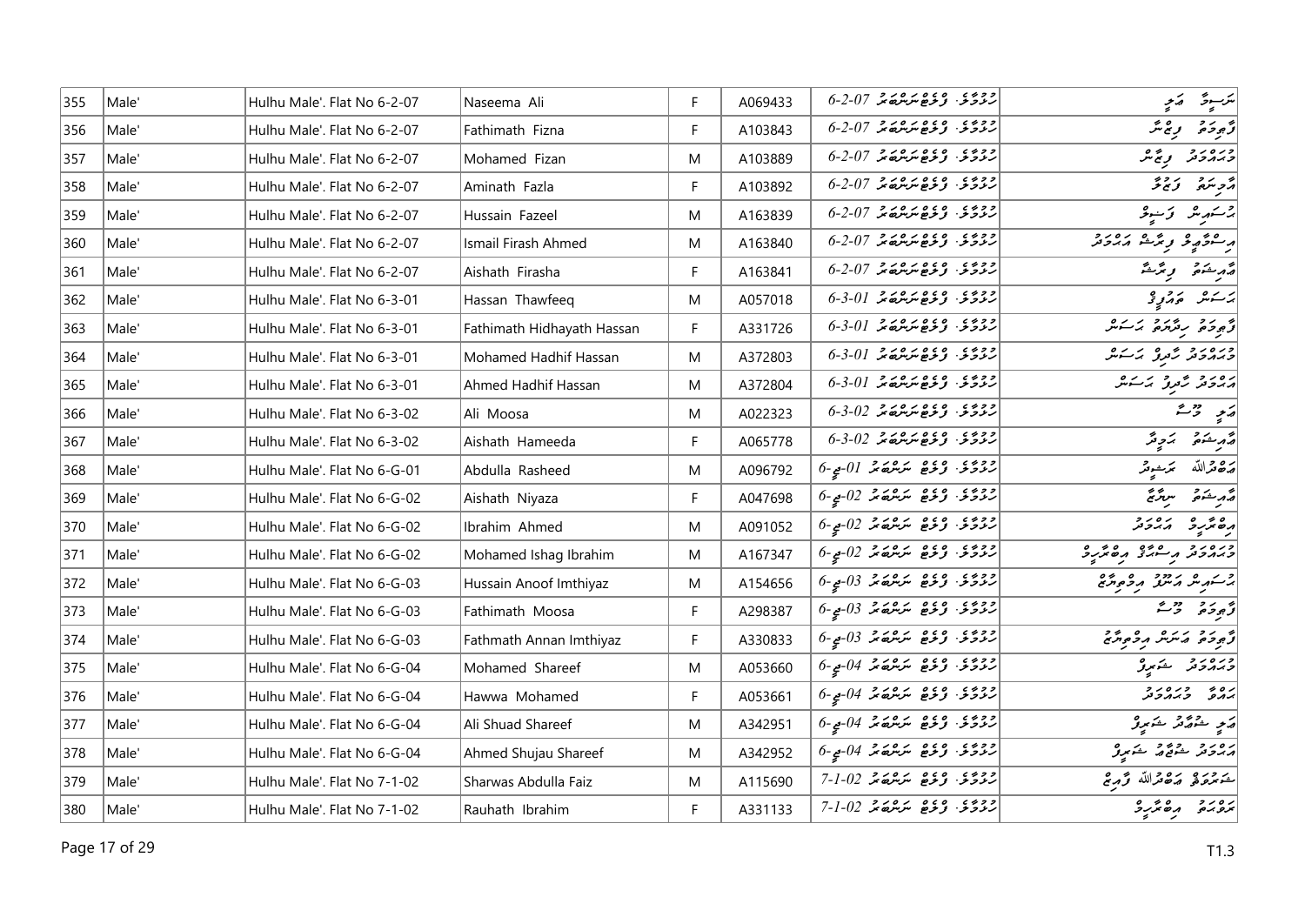| 381 | Male' | Hulhu Male'. Flat No 7-1-02 | Nash-ath Ibrahim         | F. | A350443 |                                                                                                                                                                                                                                                         | شرعده مصغربر                                                                                                  |
|-----|-------|-----------------------------|--------------------------|----|---------|---------------------------------------------------------------------------------------------------------------------------------------------------------------------------------------------------------------------------------------------------------|---------------------------------------------------------------------------------------------------------------|
| 382 | Male' | Hulhu Male'. Flat No 7-1-02 | Muzainath Ibrahim        | F  | A350538 | 333 - 339 مركزم 20-1-7                                                                                                                                                                                                                                  | دىم ئىگە مەھمىي د                                                                                             |
| 383 | Male' | Hulhu Male'. Flat No 7-1-06 | Aminath Nazma            | F  | A084771 | 222 كى بولغا ئاس 1-06-7                                                                                                                                                                                                                                 | أأوسكم المتموم                                                                                                |
| 384 | Male' | Hulhu Male'. Flat No 7-1-06 | Mohamed Abdulla          | M  | A091081 | 332 - 33 <sub>9</sub> مري <i>مھ ج</i> 1-06-7                                                                                                                                                                                                            | وره رو ده دلله                                                                                                |
| 385 | Male' | Hulhu Male'. Flat No 7-1-06 | Fathmath Juzan Mohamed   | F  | A334423 | 7-1-06 رُووْع مَرْسْهَمْ 1-06-7                                                                                                                                                                                                                         | كر دو دوره و دره د و                                                                                          |
| 386 | Male' | Hulhu Male'. Flat No 7-1-06 | Ahmed Iujaz Mohamed      | M  | A351704 | 33 <i>32. ووقع مرمومة ك</i> ـ1-06                                                                                                                                                                                                                       | גם ג' כני כגם ביטרי.<br>הגבע ההבש בגהכת                                                                       |
| 387 | Male' | Hulhu Male'. Flat No 7-2-02 | Ahmed Thaufeeg           | M  | A088987 | 322 - وقوع شهر 2-02-7                                                                                                                                                                                                                                   | أرور والمحمد والمحمدة المحمدة المحمدة المحمدة المحمدة المحمدة المحمدة المحمدة المحمدة المحمدة المحمدة المحمدة |
| 388 | Male' | Hulhu Male'. Flat No 7-2-02 | Aminath Rasheedha        | F  | A104670 | 2 مِحْمَد وَمُحْمَد 2-2-7                                                                                                                                                                                                                               | أأرجاح المرشوقر                                                                                               |
| 389 | Male' | Hulhu Male'. Flat No 7-2-02 | Saushan Ahmed            | F  | A138003 |                                                                                                                                                                                                                                                         | سەر شەھر بەر دەر د                                                                                            |
| 390 | Male' | Hulhu Male'. Flat No 7-2-02 | Sofa Ahmed               | F. | A146908 | 2202 روم وتحيط س <i>تر شهر 2-02-7</i>                                                                                                                                                                                                                   | سوش مەردىر                                                                                                    |
| 391 | Male' | Hulhu Male'. Flat No 7-2-02 | Mohamed Basith Ahmed     | M  | A157098 | 32 - 32 كوفريق مرتكزي 2-2-7                                                                                                                                                                                                                             |                                                                                                               |
| 392 | Male' | Hulhu Male'. Flat No 7-2-02 | Aishath Shaffanath Ahmed | F  | A407907 | 2-2-02 وي شهره 2-2-7                                                                                                                                                                                                                                    | د دره دره دره در در در د                                                                                      |
| 393 | Male' | Hulhu Male'. Flat No 7-3-02 | Mohamed Majid            | M  | A038433 | 232 - ووقع شهر 10-3-7                                                                                                                                                                                                                                   | ورەر د ۋې تر                                                                                                  |
| 394 | Male' | Hulhu Male'. Flat No 7-3-05 | Aminath Waheeda          | E  | A059765 | 23-05 وقوع شهر 05-7-7                                                                                                                                                                                                                                   | ړٌ پر سَرَهُ کَر پر تُر                                                                                       |
| 395 | Male' | Hulhu Male'. Flat No 7-3-05 | Najiz                    | M  | A075259 | 322 . ووي شهر 1.5-7-7                                                                                                                                                                                                                                   | متزج تح                                                                                                       |
| 396 | Male' | Hulhu Male'. Flat No 7-3-06 | Aishath Abdulla          | F  | A051273 | 3-3-06 روم شهر 06-3-7                                                                                                                                                                                                                                   | صمر شدة صكر الله                                                                                              |
| 397 | Male' | Hulhu Male'. Flat No 7-3-06 | Ibrahim Izdhaan Nizar    | M  | A346552 | 3-3-06 روم شهر 06-3-7                                                                                                                                                                                                                                   | أرەغرىر دېمۇرىگر سرچمۇ                                                                                        |
| 398 | Male' | Hulhu Male'. Flat No 7-G-04 | <b>AISHATH MANIKE</b>    | F  | A064648 | $0$ وع من الله على السلم والسلم والسلم والسلم والسلم والسلم والسلم والسلم والسلم والسلم والسلم والسلم والسلم والسلم والسلم والسلم والسلم والسلم والسلم والسلم والسلم والسلم والسلم والسلم والسلم والسلم والسلم والسلم والسلم<br>و و و ء .<br>رند و تو . | ۇ ئەستوق ئىرىئا                                                                                               |
| 399 | Male' | Hulhu Male'. Flat No 7-G-04 | Adam Inaz                | M  | A098888 | $0$ و د محمد $0$ -مي- $0$<br>ر و و و .<br>رنگوری                                                                                                                                                                                                        | أرتمرد وبدعج                                                                                                  |
| 400 | Male' | Hulhu Male'. Flat No 7-G-04 | Ahmed Azim               | M  | A229985 | و ۽ وسر مش <i>هد 1</i> 7-ي-04<br>و و » ».<br>رووگو.                                                                                                                                                                                                     | ג פי ג בי בי                                                                                                  |
| 401 | Male' | Hulhu Male'. Flat No 7-G-04 | Naufa Usman              | F  | A262023 | $04 - 07$ مَرْسَعَة $-07$<br>و و و ي.<br>رندگر                                                                                                                                                                                                          | بردو دەۋەر                                                                                                    |
| 402 | Male' | Hulhu Male'. Flat No 7-G-04 | Najla Usman              | F. | A262025 | $04$ وع ه مركز $07$ - مو $-$ 10<br>و و و ء .<br>رنونو تو .                                                                                                                                                                                              | پر ده ده وره و.<br>سرچ کې منځو شر                                                                             |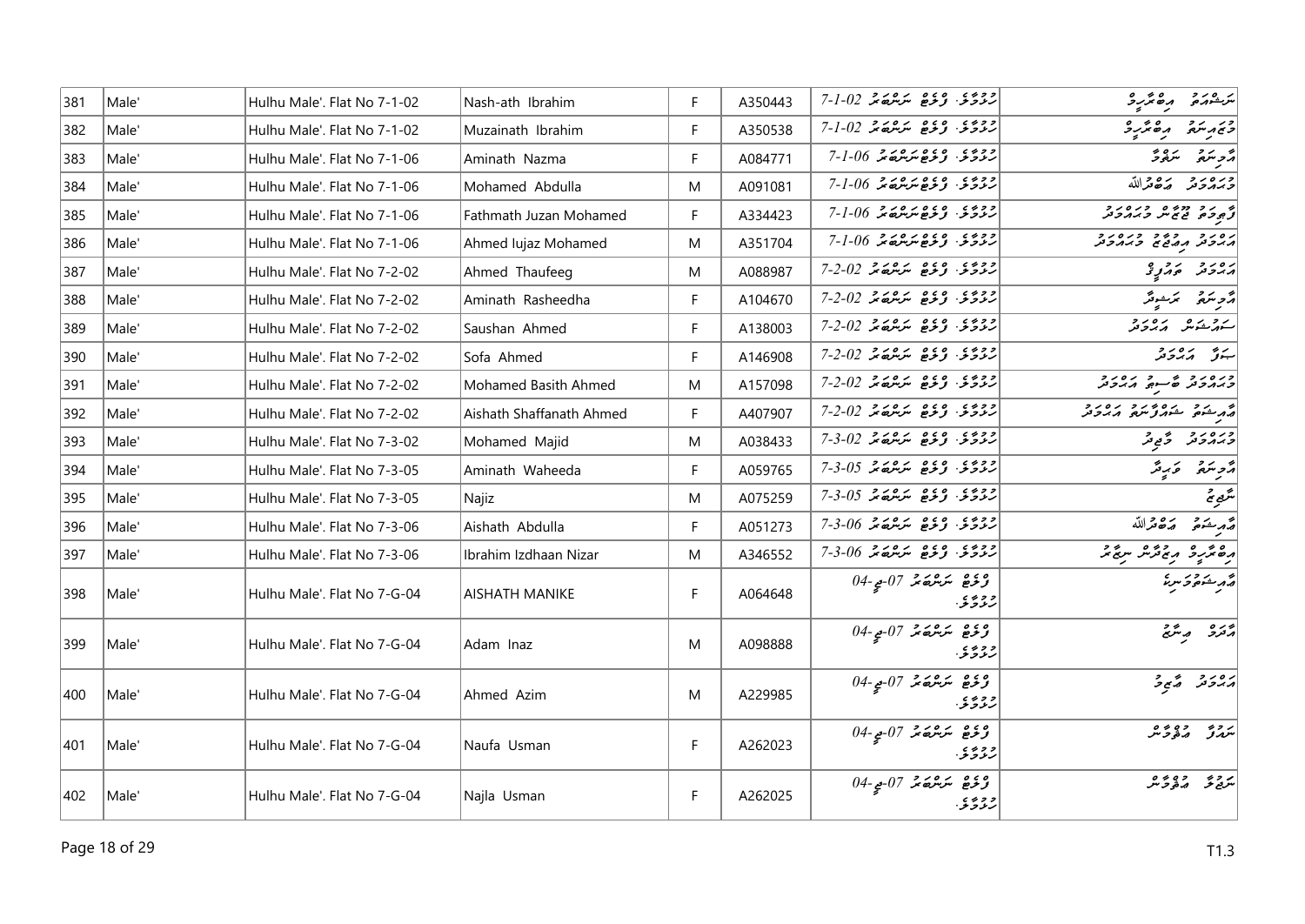| 403 | Male' | Hulhu Male'. Flat No 7-G-04            | Shaffa Ibrahim                 | F. | A351394 | $0$ و د مسلم من السلم من السلم من السلم من السلم من السلم من السلم من السلم من السلم من السلم من السلم من السلم من ا | أشهرتى مرضتريرة                    |
|-----|-------|----------------------------------------|--------------------------------|----|---------|----------------------------------------------------------------------------------------------------------------------|------------------------------------|
| 404 | Male' | Hulhu Male'. Flat No 7-G-05            | AMINATH NAEEMA                 | F  | A043508 | وووي وي مرەمكى 05-يې-7                                                                                               | أأروبتهم بتمديح                    |
| 405 | Male' | Hulhu Male'. Goathi 10216 (<br>Rauza)  | Ismail Ibrahim                 | M  | A025051 | ر بود محمد 10216 محمد (محمد محمد محمد محمد المحمد محمد المحمد محمد المحمد المحمد المحمد المحمد وسلم ا                | وحورو وەئزىر                       |
| 406 | Male' | Hulhu Male'. Goathi 10216 (<br>Rauza)  | Hidaya Mohamed Zahir           | F  | A071580 | ر بروسي 10216 كومبر ( بروم كانتا )                                                                                   | ریمه وره دو ځری                    |
| 407 | Male' | Hulhu Male'. Goathi 10216 (<br>Rauza)  | Aminath Fazla                  | F. | A165408 | ر بروستان 10216 كومبر ( برم <sup>وس</sup> تان)                                                                       | أأجرسكم وكالمستوقر                 |
| 408 | Male' | Hulhu Male'. Goathi 10216 (<br>Rauza)  | Mohamed Nabhan Hassan<br>Saeed | M  | A326462 | الْمِنْوَنْجُوْ. 10216 كَوْمُو ( مَدْمَدْنَعْ )                                                                      | ورەرو رەپەە رىبەھ ئىھار            |
| 409 | Male' | Hulhu Male'. Goathi 10228              | Ahmed Zahir                    | M  | A023971 | $10228$ جَمْعَ جَمْعِ $2$                                                                                            | رەرو ئےرنز                         |
| 410 | Male' | Hulhu Male'. Goathi 10228              | Shafaaf Ahmed Zahir            | F. | A147413 | $10228$ جَمْعَةَ جَمْعِ 20228                                                                                        | خۇتى بەرد ئەرىر                    |
| 411 | Male' | Hulhu Male'. Goathi 10228              | Safaath Ahmed Zahir            | F. | A147414 | $10228$ جِمْعَةَ جَمْعِي $2$                                                                                         | ب دوم در ده در و در بر             |
| 412 | Male' | Hulhu Male'. Goathi 10228              | Reem Zahir                     | F. | A279201 | $10228$ جِمْعَةَ جَمْعِ 20228                                                                                        | پرده تج پر پر                      |
| 413 | Male' | Hulhu Male'. Goathi No 10203           | Mufeeda Ahmed                  | F. | A151930 | 33 - محمد مستقامته 10203                                                                                             | وَرٍ مَدور                         |
| 414 | Male' | Hulhu Male'. Goathi No 10203           | Aishath Shadhin                | F. | A294316 | $10203$ جَمْعَةً جَمْعِ مَرْسُوْعَةً جَمْعَةً $ 10203\rangle$                                                        | د مشور شوره<br>م                   |
| 415 | Male' | Hulhu Male'. Goathi No 10210           | Ali Shareef                    | M  | A067557 | 23 كى ئۇن كى مەسكىھە ئىس 10210                                                                                       | أەكمىي سكامىرى                     |
| 416 | Male' | Hulhu Male', Hiri 4                    | Ibrahim Adam                   | M  | A077509 | رودی سربر 4                                                                                                          | ەھ <i>ئەرە ھەد</i> ە               |
| 417 | Male' | Hulhu Male'. Hiri 4                    | Mohamed Ma'aad                 | M  | A262364 | رودی ربر 4                                                                                                           | כנסנכ נמכ<br>כ <i>נ</i> ונכנג כולנ |
| 418 | Male' | Hulhu Male'. Hiri 4                    | Adam Ibthihaal                 | M  | A262366 | رودی ریز 4                                                                                                           | وره مه ورمو                        |
| 419 | Male' | Hulhu Male'. Hiri 6                    | Mohamed Ibrahim                | M  | A040920 | رومحو سربر 6                                                                                                         | כמחכת הפתיכ                        |
| 420 | Male' | Hulhu Male'. Hiri 6                    | Dr. Ibrahim Iyaz               | M  | A080003 | رومځو ريبه 6                                                                                                         | پر پر ہے<br>بر ہر س                |
| 421 | Male' | Hulhu Male'. Hiri 6                    | Muhusina Mohamed               | F. | A086366 | 333 مايل 6<br>  مركز تخريج ك                                                                                         | ووسيس ورەرد                        |
| 422 | Male' | Hulhu Male'. Hiri 6                    | Mahiya Mohamed                 | F. | A146402 | ر دوره به سر 6<br> سر دوره برس                                                                                       | و دره دره د                        |
| 423 | Male' | Hulhu Male'. Hulhumale Flat 3-2-<br>05 | Ahmed Nashid                   | M  | A059906 | 3-2-05 223333 3-2-5                                                                                                  | رەرە شىدۇ.<br>مەركىر شىشەم         |
| 424 | Male' | Hulhu Male'. Maavaharu 1               | Mohamed Saeed                  | M  | A010866 | وووي. ورزو 1                                                                                                         | ورەر دېم سەمەتر                    |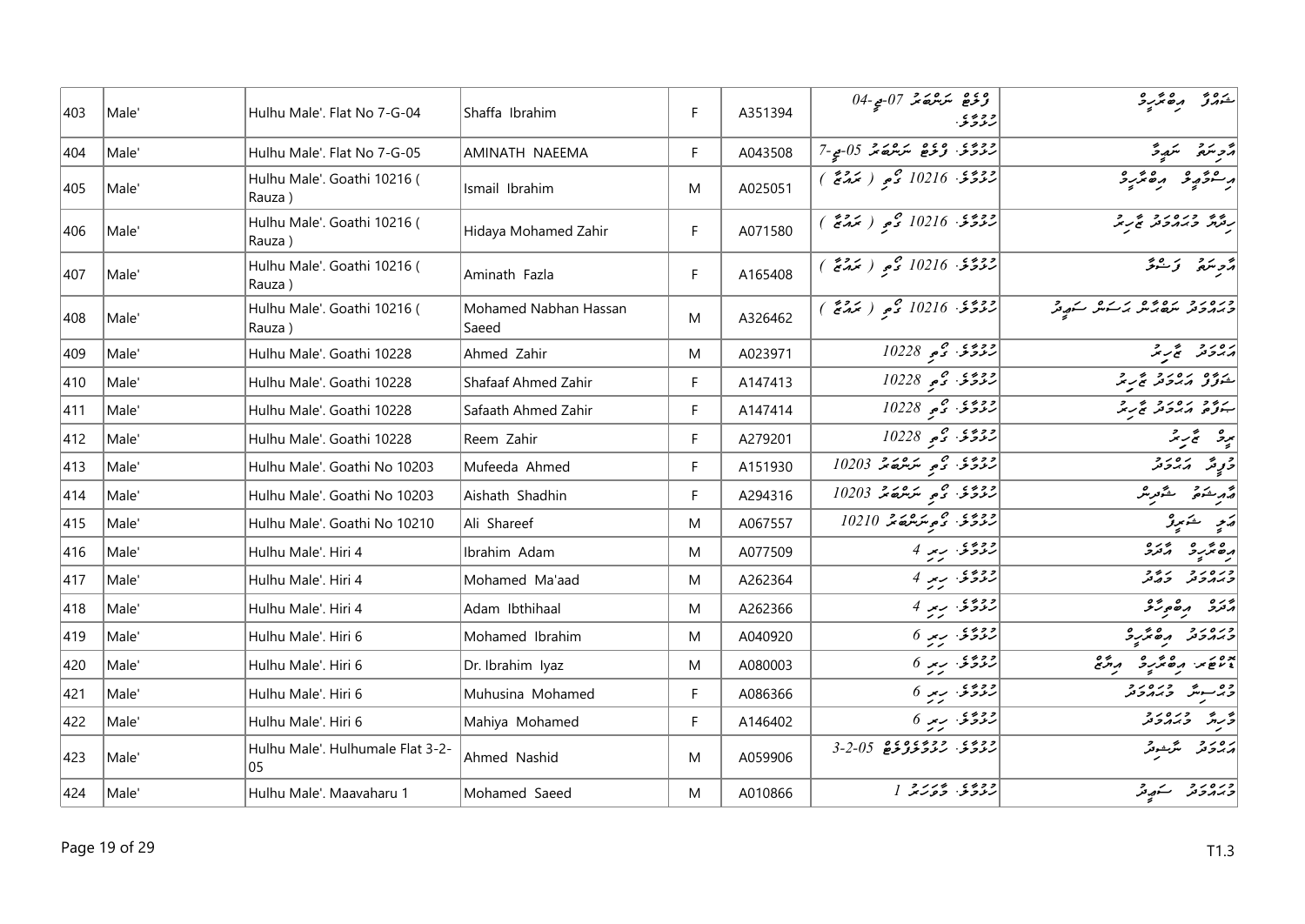| 425 | Male' | Hulhu Male'. Maavaharu 1 | Aishath Asrafeesa          | F         | A022286 | ووي پرديد ا                       | ۇرمىسىم ئەسىرىي ئى                                                                                                                                                                                                             |
|-----|-------|--------------------------|----------------------------|-----------|---------|-----------------------------------|--------------------------------------------------------------------------------------------------------------------------------------------------------------------------------------------------------------------------------|
| 426 | Male' | Hulhu Male'. Maavaharu 1 | Ali Ahsan Saeed            | M         | A166539 | ووي. په <i>در</i> د 1             | ړې پرور پر سه د کرد                                                                                                                                                                                                            |
| 427 | Male' | Hulhu Male'. Maavaharu 1 | Abdulla Ahsan Saeed        | M         | A302151 | وووي بحور پر 1                    | حصص الله حرجه سكر سكر محمد حريقه                                                                                                                                                                                               |
| 428 | Male' | Hulhu Male'. Maavaharu 2 | <b>Ahmed Rasheed Anees</b> | M         | A009685 | ووي په درج 2                      | أرور و برجونر أرسي                                                                                                                                                                                                             |
| 429 | Male' | Hulhu Male'. Maavaharu 2 | Fathimath Rasheedha        | F         | A023355 | ووي په <i>در</i> د 2              | أَوْجِرْحَمْ بَرَجْرِشْ                                                                                                                                                                                                        |
| 430 | Male' | Hulhu Male'. Maavaharu 2 | Aminath Raufa Rasheed      | F         | A159760 | ووي په درج 2                      | أأروسهم بمرارق بمشوقر                                                                                                                                                                                                          |
| 431 | Male' | Hulhu Male'. Maavaharu 2 | Aishath Rishfa Rasheed     | F         | A349245 | ووي په درج 2                      | أأور منكم أور منظر أو أور من المريض وتر                                                                                                                                                                                        |
| 432 | Male' | Hulhu Male'. Maavaharu 3 | Ahmed Rasheed              | M         | A057477 | وووي پورتر 3<br>ترنوبو ژوئرنگر 3  | ره ر و سر سر در در استان به مرد استان به در استان به در استان به دار به دست به دست به بازداد به استان به دست<br>استان به دست به دست به دست به دست به دست به دست به دست به دست به دست به دست به دست به دست به دست به دست به دست |
| 433 | Male' | Hulhu Male'. Maavaharu 4 | Sheezleen                  | F         | A053215 | وووي په درج 4                     | ے <i>پی پی پ</i> ر                                                                                                                                                                                                             |
| 434 | Male' | Hulhu Male'. Maavaharu 4 | Mohamed Irushad Abdulla    | M         | A269495 | ووي په درو 4                      | وره رو مرتب و مردور                                                                                                                                                                                                            |
| 435 | Male' | Hulhu Male'. Maavaharu 4 | Ali Irfan Abdulla          | M         | A350458 | ووي پور په ۶                      | أصوبه وبتروشه وكالحدالله                                                                                                                                                                                                       |
| 436 | Male' | Hulhu Male'. Maavaharu 4 | Aminath Irasha Abdulla     | F         | A350460 | ووي په درو 4                      | مَّحِسَمَةً مِعَّتْ مَصْقَرَاللَّهُ                                                                                                                                                                                            |
| 437 | Male' | Hulhu Male'. Maavaharu 4 | Hassan Imran Abdulla       | M         | A355517 | ووي پور په ۶                      | برسكر محترم مقعرالله                                                                                                                                                                                                           |
| 438 | Male' | Hulhu Male'. Maavaharu 5 | Dhon Thuththu Salih        | M         | A040283 | ووي په درج 5                      | پره وه و شوره<br>ترسرچ در جگور                                                                                                                                                                                                 |
| 439 | Male' | Hulhu Male'. Maavaharu 5 | Aminath Sajna              | F         | A111046 | ووي په درج 5<br>رندگرنۍ گرمرنځي 5 | ړٌ د سَرِي سَرَيْ سَرَ                                                                                                                                                                                                         |
| 440 | Male' | Hulhu Male'. Maavaharu 5 | Aishath Suhana             | F         | A111069 | ووي په درج 5<br>رنوبو بورند 5     | ۇرىشق سىرتىر                                                                                                                                                                                                                   |
| 441 | Male' | Hulhu Male'. Maavaharu 5 | Mariyam Shirumeena         | F         | A111083 | ووي په درسې 5<br>رندونو، ووريز 5  | د ۱۶ د موسر پر شرح پیش                                                                                                                                                                                                         |
| 442 | Male' | Hulhu Male'. Maavaharu 5 | Hawwa Sulthana             | F         | A335309 | ووي په درسې 5<br>رندونو، ووريز 5  | ر ده پر پر<br>ر ه بو<br>بر د ر                                                                                                                                                                                                 |
| 443 | Male' | Hulhu Male'. Maavaharu 5 | Shaana                     | F         | A354305 | ووي په درج 5<br>رندونو، ووريز 5   | شەمىگە                                                                                                                                                                                                                         |
| 444 | Male' | Hulhu Male'. Muraka 1    | Mohamed Hussain            | M         | A059706 | $1 - 2 - 3 - 3$                   | ورەرو ئەسكەش                                                                                                                                                                                                                   |
| 445 | Male' | Hulhu Male'. Muraka 1    | Ahmed Zimnaan              | M         | A079357 | رووي وبراس 1                      | גפקר הפיתות                                                                                                                                                                                                                    |
| 446 | Male' | Hulhu Male'. Muraka 1    | Aishath Zausha             | F         | A146991 | د دي. درن 1                       | مەر شەق تى ئىش                                                                                                                                                                                                                 |
| 447 | Male' | Hulhu Male'. Muraka 1    | Fathmath Zahufa            | F         | A280901 | ووي ورړ <i>۱</i>                  | توجوحته تماريخ                                                                                                                                                                                                                 |
| 448 | Male' | Hulhu Male'. Muraka 1    | Aminath Zaina Mohamed      | F         | A357405 | وووي ورژ 1                        | أأدمره بمرش وبره دو                                                                                                                                                                                                            |
| 449 | Male' | Hulhu Male'. Muraka 4    | Suneetha Mohamed Waheed    | F         | A090133 | وووی ویژه 4                       | شریع وبرورو وبرتر                                                                                                                                                                                                              |
| 450 | Male' | Hulhu Male'. Muraka 4    | Ahuzab Musthafa            | ${\sf M}$ | A296409 | وووی ویژه 4                       | 200202020                                                                                                                                                                                                                      |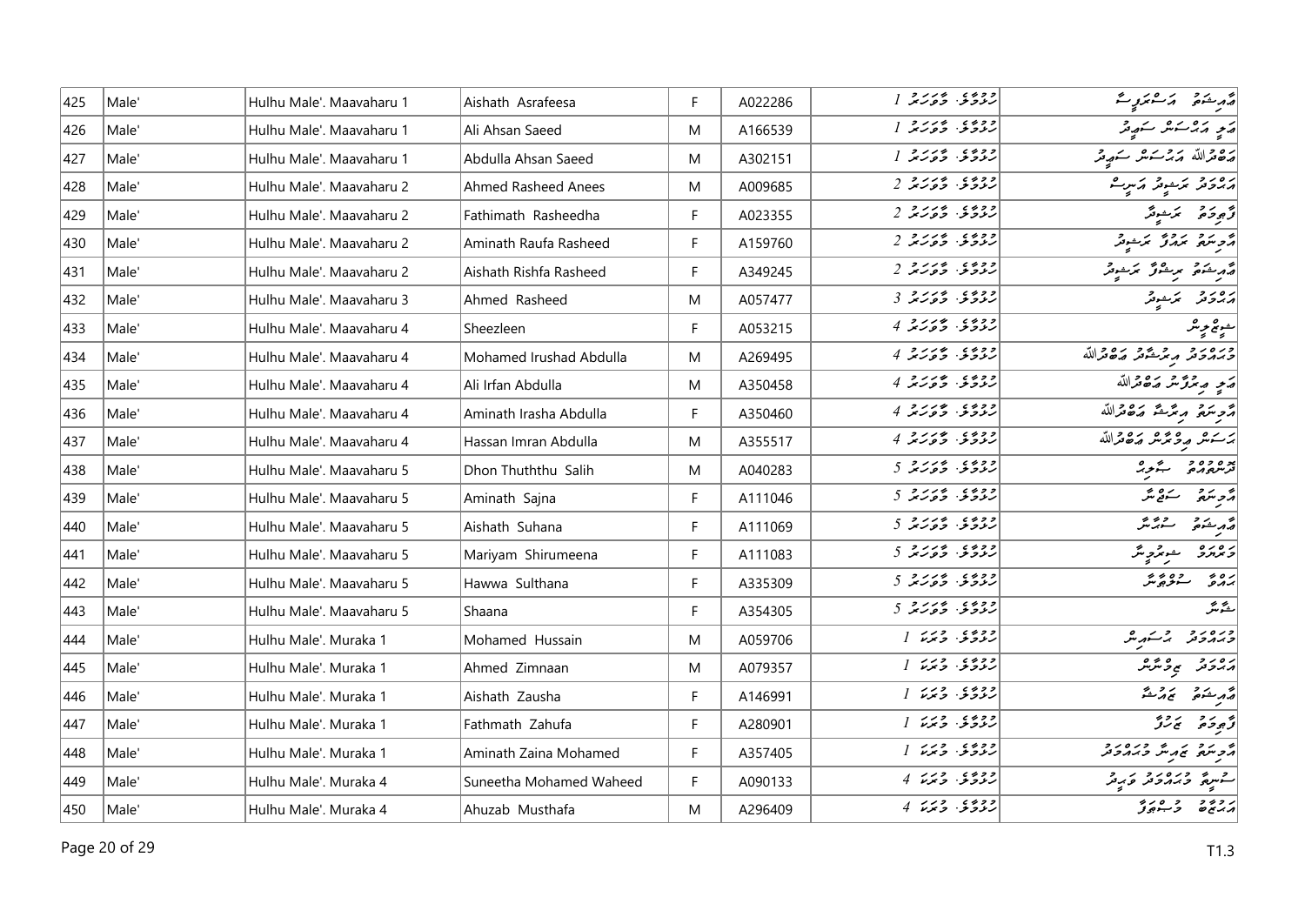| 451 | Male' | Hulhu Male'. Muraka 4 | Ashab Musthafa                     | M         | A296412 | وووی ویژنا 4              | ر مدیره<br>چ پە ئەمۇ                                                   |
|-----|-------|-----------------------|------------------------------------|-----------|---------|---------------------------|------------------------------------------------------------------------|
| 452 | Male' | Hulhu Male'. Muraka 4 | Ilma Musthafa                      | F         | A350932 | ووي ويزنا 4               | ج مەيرى <del>د</del><br>ەر بۇرگ                                        |
| 453 | Male' | Hulhu Male'. Muraka 7 | Aminath Sharuma                    | F         | A010617 | ووي وري <sub>د</sub> 7    | أوريتهم المشاور                                                        |
| 454 | Male' | Hulhu Male'. Muraka 7 | Abdul Kareem Ibrahim               | M         | A025238 | وووي ونړ <i>ن 7</i>       | גפננית פיני                                                            |
| 455 | Male' | Hulhu Male'. Muraka 7 | Nasheeda Abdul Kareem              | F         | A059552 | ووي ويرد 7                | ر د ده د ده ده د و د د د                                               |
| 456 | Male' | Hulhu Male'. Muraka 7 | Jamshyda Abdul Kareem              | F.        | A059557 | ووي ورړ 7                 | ره شوتر ده ده در ح<br>ایج ژشوتر ماه ترو تا برد                         |
| 457 | Male' | Hulhu Male'. Muraka 7 | Shirumeena Hussain                 | F         | A059709 | وووي ونړي 7               | جويژوپنگ برگسترينگر                                                    |
| 458 | Male' | Hulhu Male'. Muraka 7 | Mohamed Haneef Abdul<br>Kareem     | ${\sf M}$ | A064065 | ووي وري <sub>د</sub> 7    | ورەر دېر سروپ رە دەر برە                                               |
| 459 | Male' | Hulhu Male', Muraka 7 | Aminath Ibrahim                    | F         | A074618 | وووي ونړي 7               | ەھ ئەرب<br>لأحرسكم                                                     |
| 460 | Male' | Hulhu Male'. Muraka 7 | Ali Nafi                           | M         | A120996 | ووي وري <sub>د</sub> 7    | ىتزىمچ<br>ارتمعيه                                                      |
| 461 | Male' | Hulhu Male'. Muraka 7 | Ibrahim Shaafiu                    | M         | A227641 | ووي ور <sup>ي</sup> د 7   | وە ئۈرۈ<br>ځنورگر                                                      |
| 462 | Male' | Hulhu Male'. Muraka 7 | Fathimath Nasfa                    | F.        | A228241 | وووي ونړي 7               | ىئرمەتتى<br>ۇ ب <sub>و</sub> ر د                                       |
| 463 | Male' | Hulhu Male'. Muraka 8 | Rafeeq Ahmed                       | M         | A038374 | 8.72.5.5                  | برَوٍ يَنْ دَرَ دَرَ                                                   |
| 464 | Male' | Hulhu Male'. Muraka 8 | Fathimath Thihama                  | F         | A094628 | وووی ویرز 8               | وجوختم ورمح                                                            |
| 465 | Male' | Hulhu Male'. Sangu 1  | Abdul Rahman Mohamed               | M         | A040619 | 32°، سەھرى 1              | נסכסנסג' כנסנכ<br>השנה <i>גיבית כי</i> הכנ                             |
| 466 | Male' | Hulhu Male'. Sangu 1  | Mohamed Aimal Abdul<br>Rahmaan     | M         | A355729 | رووي. سەمبر 1             | כנסנכ נגבב נסכםנספים<br>במ <mark>תכת ההכי</mark> ב השתנ <i>התה</i> כית |
| 467 | Male' | Hulhu Male'. Sangu 1  | Abdulla Evaz Abdul Rahmaan         | M         | A355730 | د د دي. سه مدينه          | رووالله مروی مصرم مرور                                                 |
| 468 | Male' | Hulhu Male'. Sangu 1  | Aishath Sharuvath Abdul<br>Rahmaan | F         | A355731 | د د دی. س <i>ت</i> مبر 1  | ه در در در در ده ده ده می<br>مگرشوی شوندوی مان تورند تر                |
| 469 | Male' | Hulhu Male'. Sangu 3  | Hussain Jaufar                     | ${\sf M}$ | A362866 | د دوي. ش <i>م</i> شي 3    | جرستهر شرور و                                                          |
| 470 | Male' | Hulhu Male'. Sangu 4  | Adnan Ibrahim                      | M         | A032692 | وووي شەھرىي 4             | גרבפ השתיק                                                             |
| 471 | Male' | Hulhu Male'. Sangu 5  | Gasim Mahmood                      | M         | A009993 | د دي. س <i>ت</i> مبرج 5   | تۇسىۋ<br>ر ه دو و<br>تربر <del>و</del> تر                              |
| 472 | Male' | Hulhu Male'. Sangu 5  | Aminath Mohamed Fulhu              | F         | A131092 | رووي. سەمب <sup>ى 5</sup> | ړٌ د سَره ٍ                                                            |
| 473 | Male' | Hulhu Male'. Sangu 5  | Ramiza Ali                         | F         | A228436 | رووي. سەمب <sup>ى 5</sup> | بَرَّحرِيَّ مَرْمٍ                                                     |
| 474 | Male' | Hulhu Male'. Sangu 5  | Ahmed Mohamed                      | ${\sf M}$ | A284086 | 3 كىلەر ئەسىر بىرى 3 كىل  | ر ور د در در د                                                         |
|     |       |                       |                                    |           |         |                           |                                                                        |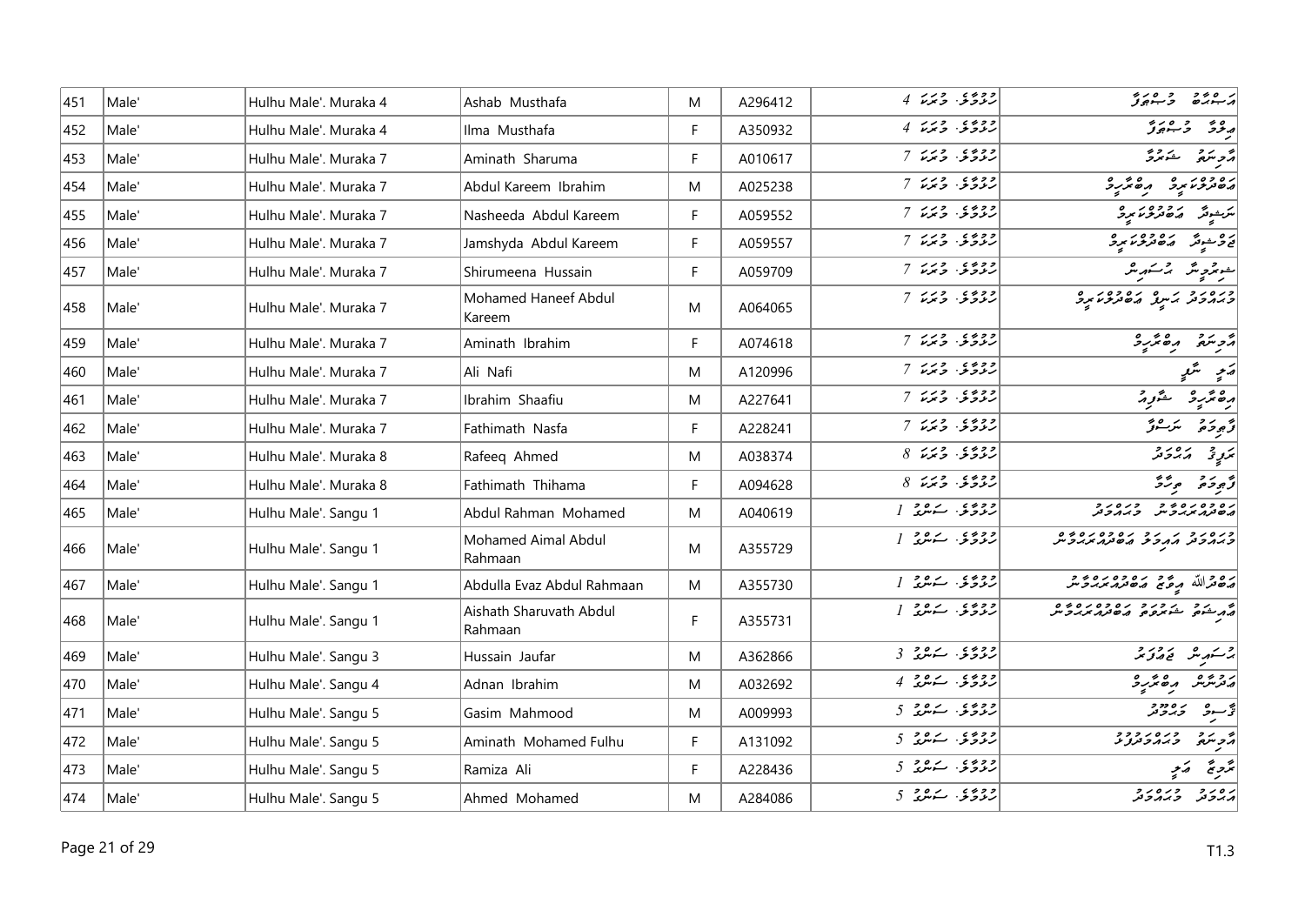| 475 | Male | Hulhu Male'. Sangu 5 | Mohamed Shamrakh | M | A343546 | زودو، سەھ د      | شەۋ تۇر<br>و رە ر د<br><i>د بر</i> كەر                          |
|-----|------|----------------------|------------------|---|---------|------------------|-----------------------------------------------------------------|
| 476 | Male | Hulhu Male'. Sangu 5 | Fathmath Sara    |   | A367970 | زوځ د سنگرو د    | ئەنتىر<br>وجوحرمو                                               |
| 477 | Male | Hulhu Male'. Sangu 7 | Amjida Ibrahim   |   | A051017 | د د د و د  مصر د | $\sim$<br>$\circ$ $\circ$ $\circ$<br>برن مور تر<br>ہر تر قع قتر |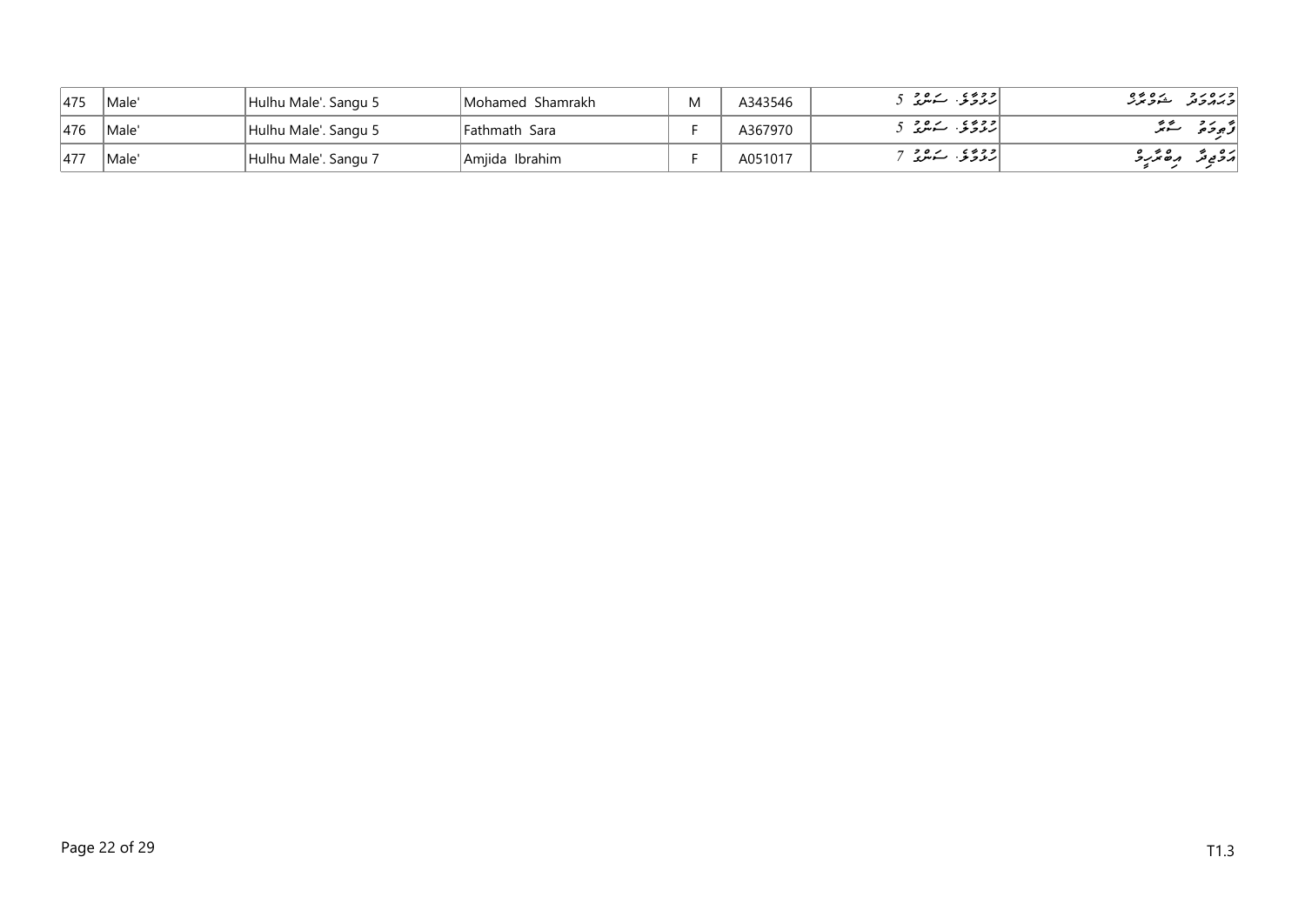## *w7qAn8m? sCw7mRo>u; wEw7mRw;sBo<*

| ' مرمر | 'يئرىثر: |
|--------|----------|
|        |          |
|        |          |
|        |          |

## *w7q9r@w7m> sCw7qHtFoFw7s; mAm=q7 w7qHtFoFw7s;*

| ىر تە | $\mathcal{O} \times$<br>$\sim$ | $\sim$<br>. . | لترنثر |
|-------|--------------------------------|---------------|--------|
|       |                                |               |        |
|       |                                |               |        |
|       |                                |               |        |

| انترنثر: | $^{\circ}$ | يبرهر | $^{\circ}$<br>سرسر |
|----------|------------|-------|--------------------|
|          |            |       |                    |
|          |            |       |                    |
|          |            |       |                    |

| ىرتىر: | 。<br>سر سر | .,<br>مرسر |
|--------|------------|------------|
|        |            |            |
|        |            |            |
|        |            |            |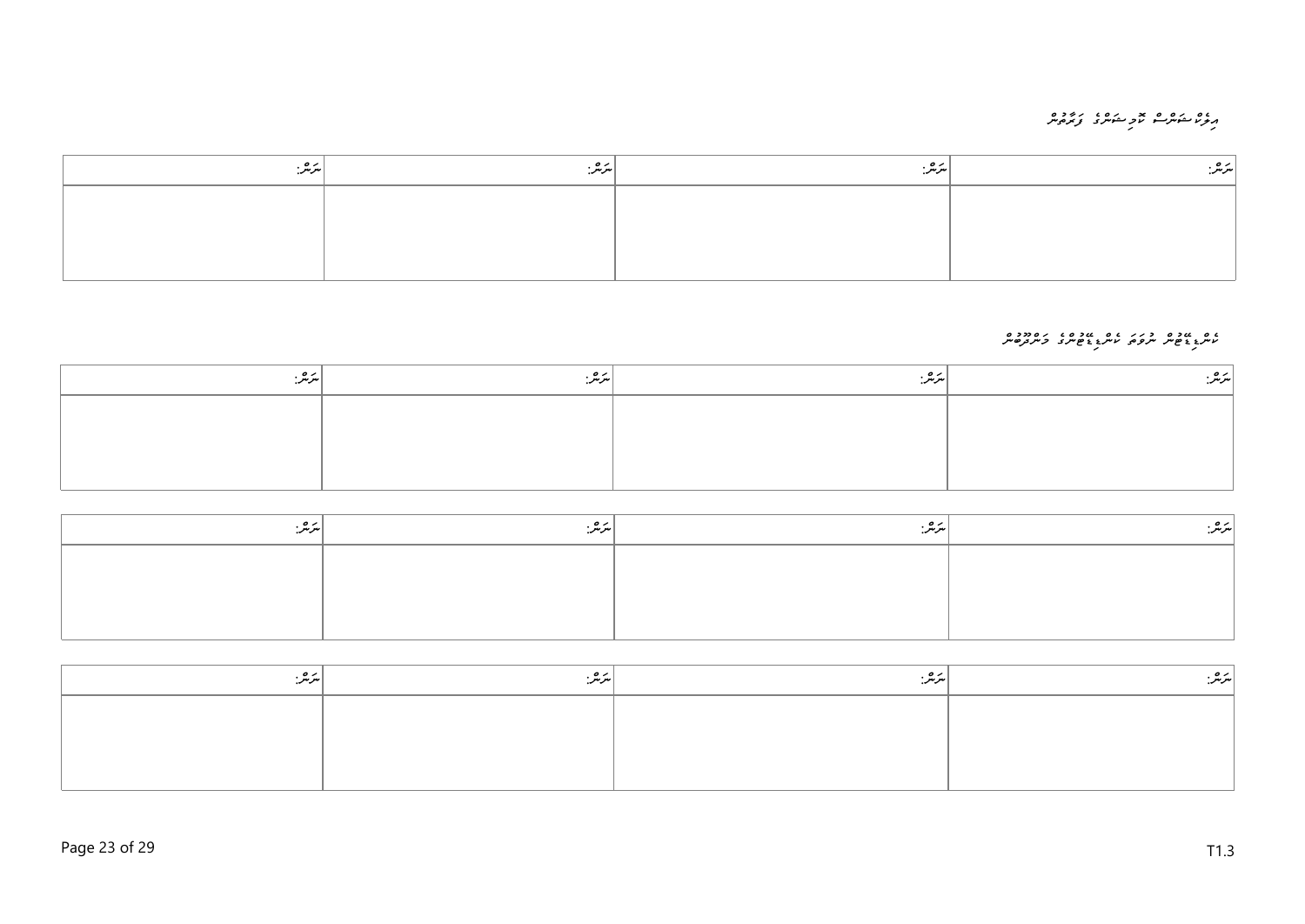| يزهر | $^{\circ}$ | ىئرىتر: |  |
|------|------------|---------|--|
|      |            |         |  |
|      |            |         |  |
|      |            |         |  |

| <sup>.</sup> سرسر. |  |
|--------------------|--|
|                    |  |
|                    |  |
|                    |  |

| ىر تە | $\sim$ | ا بر هر: | $^{\circ}$<br>' سرسر. |
|-------|--------|----------|-----------------------|
|       |        |          |                       |
|       |        |          |                       |
|       |        |          |                       |

| $\overline{\phantom{a}}$<br>سرس | ر ه<br>,,, | . . | 。<br>سرس. |
|---------------------------------|------------|-----|-----------|
|                                 |            |     |           |
|                                 |            |     |           |
|                                 |            |     |           |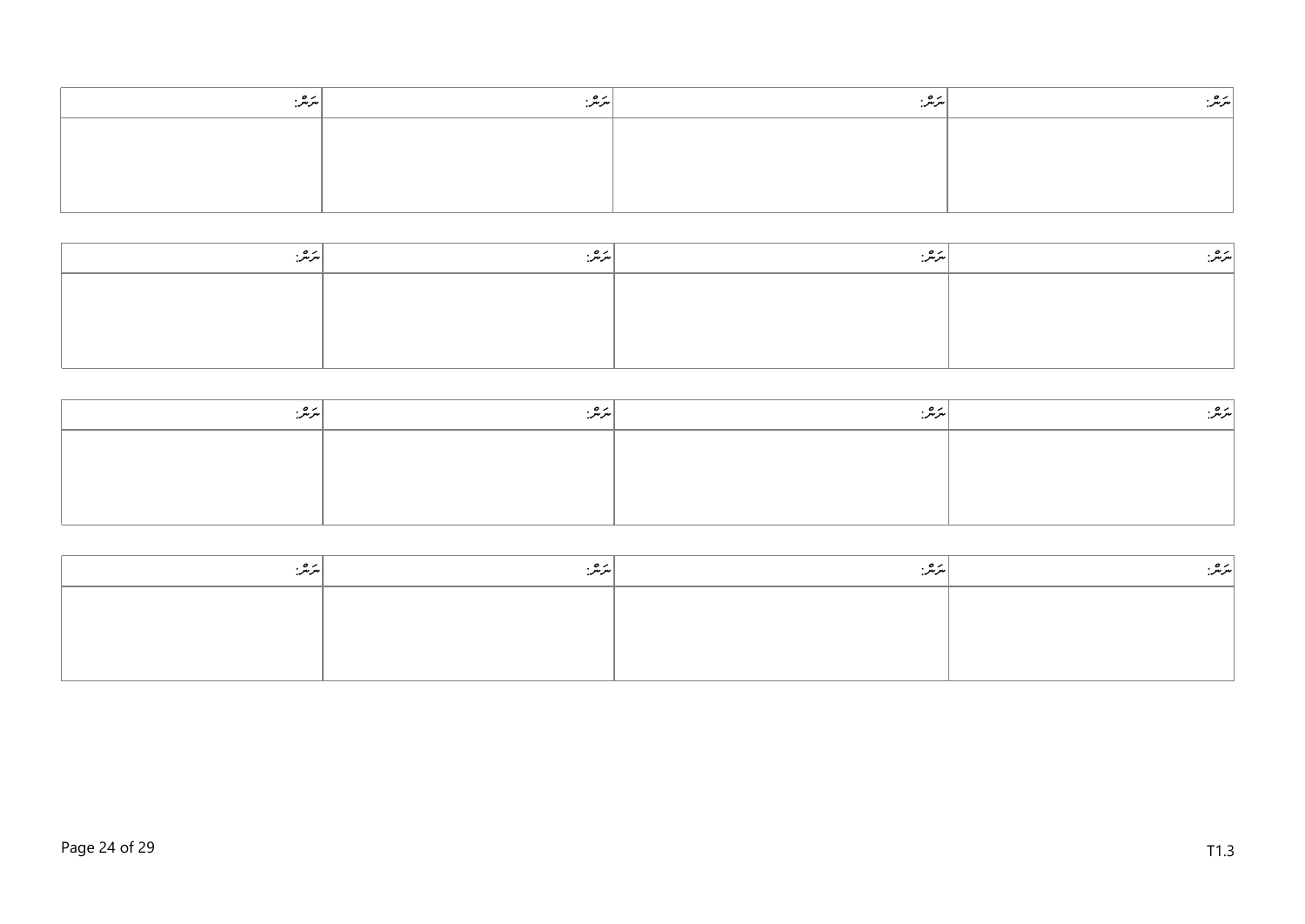| ير هو . | $\overline{\phantom{a}}$ | يرمر | اير هنه. |
|---------|--------------------------|------|----------|
|         |                          |      |          |
|         |                          |      |          |
|         |                          |      |          |

| ىر تىر: | $\circ$ $\sim$<br>" سرسر . | يبرحه | o . |
|---------|----------------------------|-------|-----|
|         |                            |       |     |
|         |                            |       |     |
|         |                            |       |     |

| 'تترنثر: | 。<br>,,,, |  |
|----------|-----------|--|
|          |           |  |
|          |           |  |
|          |           |  |

|  | . ه |
|--|-----|
|  |     |
|  |     |
|  |     |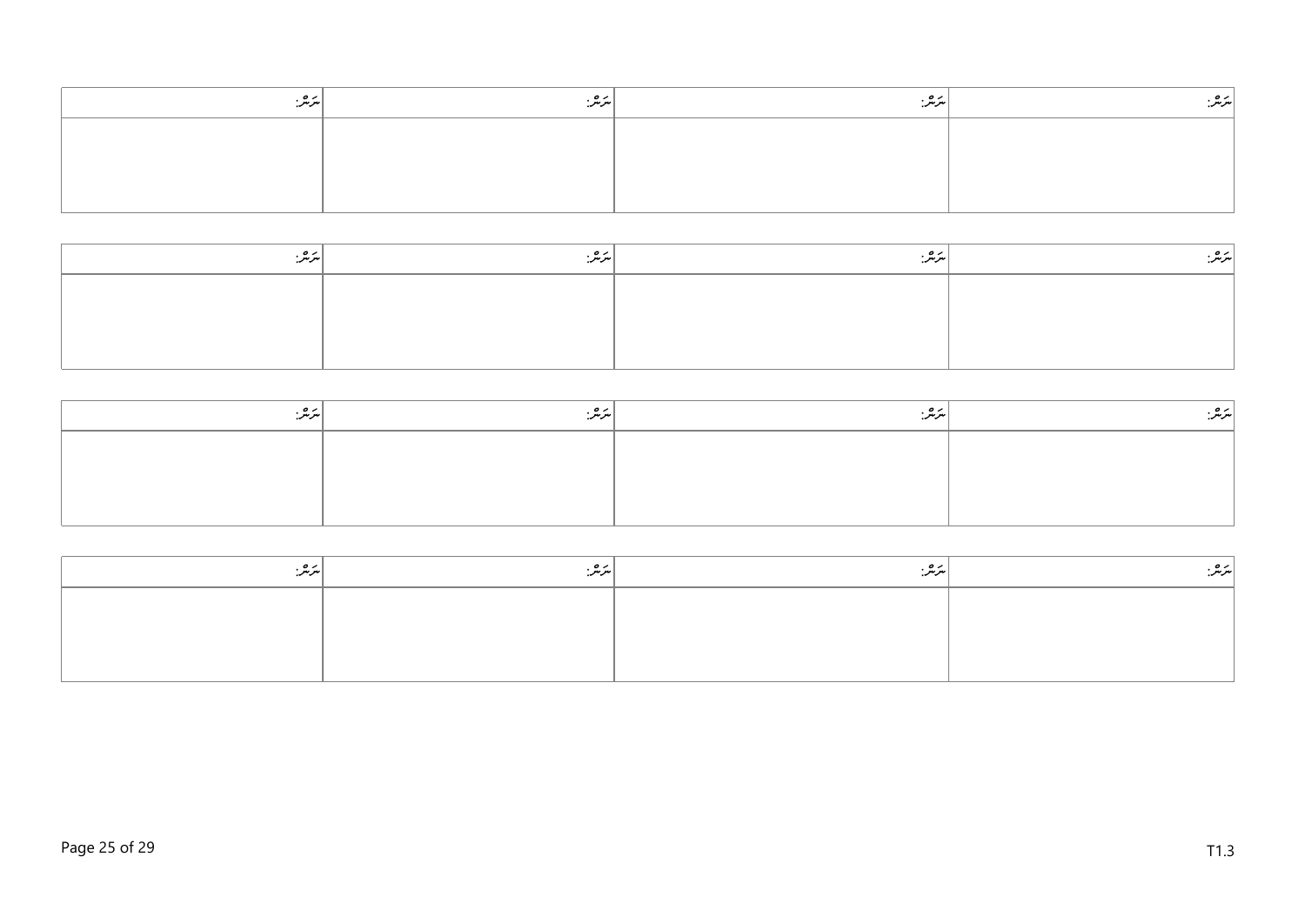| ير هو . | $\overline{\phantom{a}}$ | يرمر | اير هنه. |
|---------|--------------------------|------|----------|
|         |                          |      |          |
|         |                          |      |          |
|         |                          |      |          |

| ئىرتىر: | $\sim$<br>ا سرسر . | يئرمثر | o . |
|---------|--------------------|--------|-----|
|         |                    |        |     |
|         |                    |        |     |
|         |                    |        |     |

| 'تترنثر: | 。<br>,,,, |  |
|----------|-----------|--|
|          |           |  |
|          |           |  |
|          |           |  |

|  | . ه |
|--|-----|
|  |     |
|  |     |
|  |     |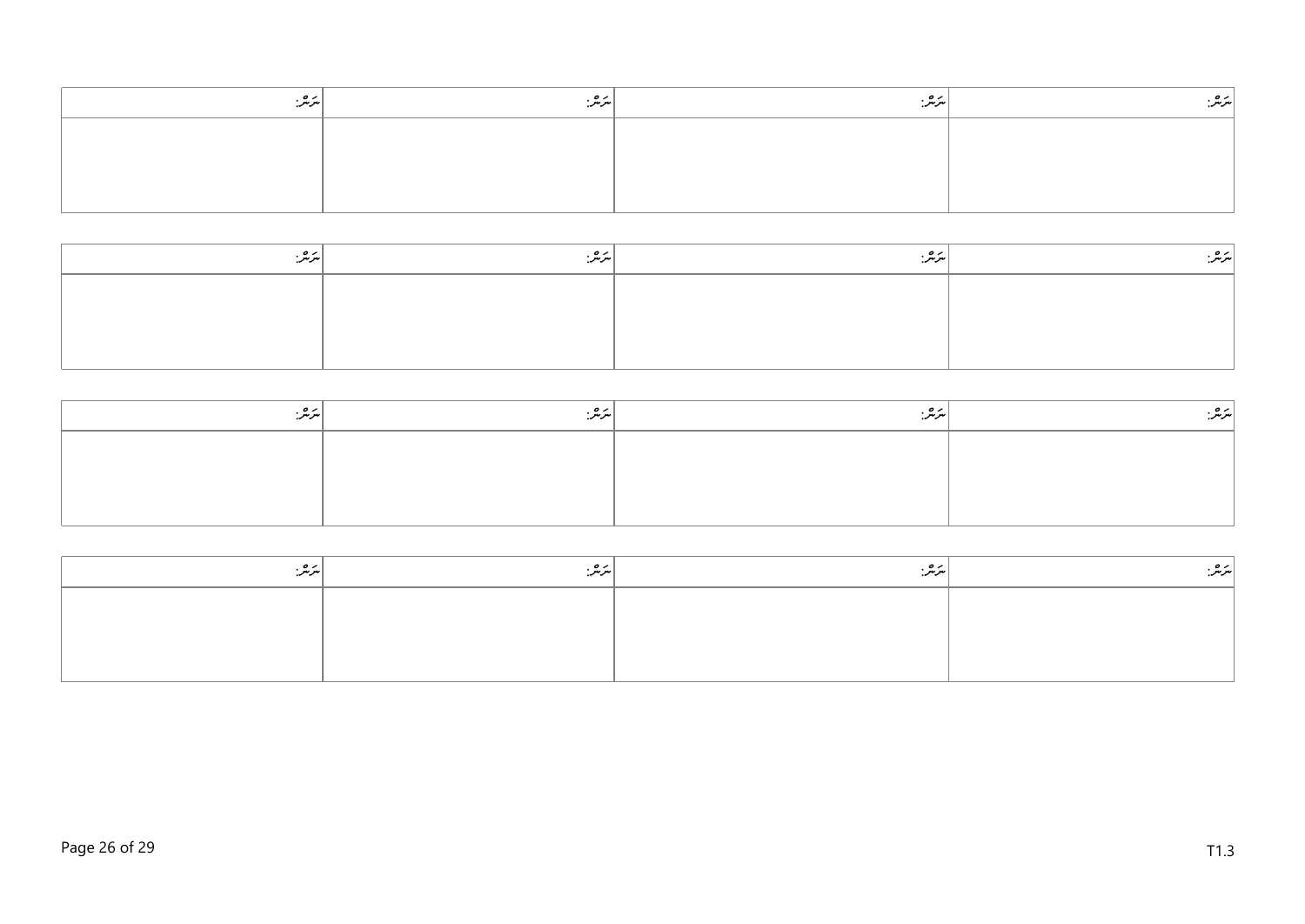| $\cdot$ | ο. | $\frac{\circ}{\cdot}$ | $\sim$<br>سرسر |
|---------|----|-----------------------|----------------|
|         |    |                       |                |
|         |    |                       |                |
|         |    |                       |                |

| ايرعر: | ر ه<br>. . |  |
|--------|------------|--|
|        |            |  |
|        |            |  |
|        |            |  |

| بر ه | 。 | $\overline{\phantom{0}}$<br>َ سومس |  |
|------|---|------------------------------------|--|
|      |   |                                    |  |
|      |   |                                    |  |
|      |   |                                    |  |

| 。<br>. س | ىرىىر |  |
|----------|-------|--|
|          |       |  |
|          |       |  |
|          |       |  |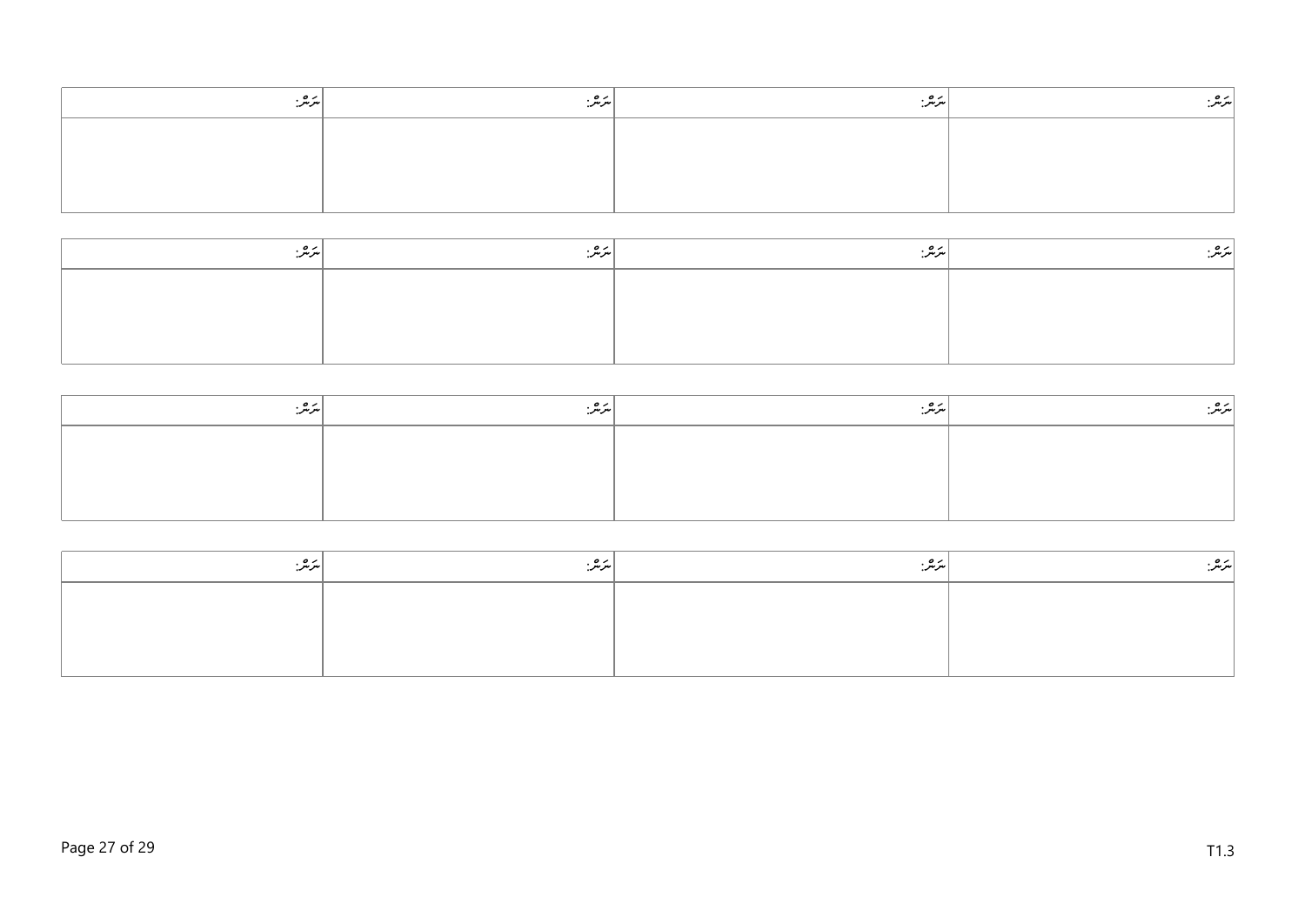| ير هو . | $\overline{\phantom{a}}$ | يرمر | لتزمثن |
|---------|--------------------------|------|--------|
|         |                          |      |        |
|         |                          |      |        |
|         |                          |      |        |

| ىر تىر: | $\circ$ $\sim$<br>" سرسر . | يبرحه | o . |
|---------|----------------------------|-------|-----|
|         |                            |       |     |
|         |                            |       |     |
|         |                            |       |     |

| انترنثر: | ر ه |  |
|----------|-----|--|
|          |     |  |
|          |     |  |
|          |     |  |

|  | . ه |
|--|-----|
|  |     |
|  |     |
|  |     |